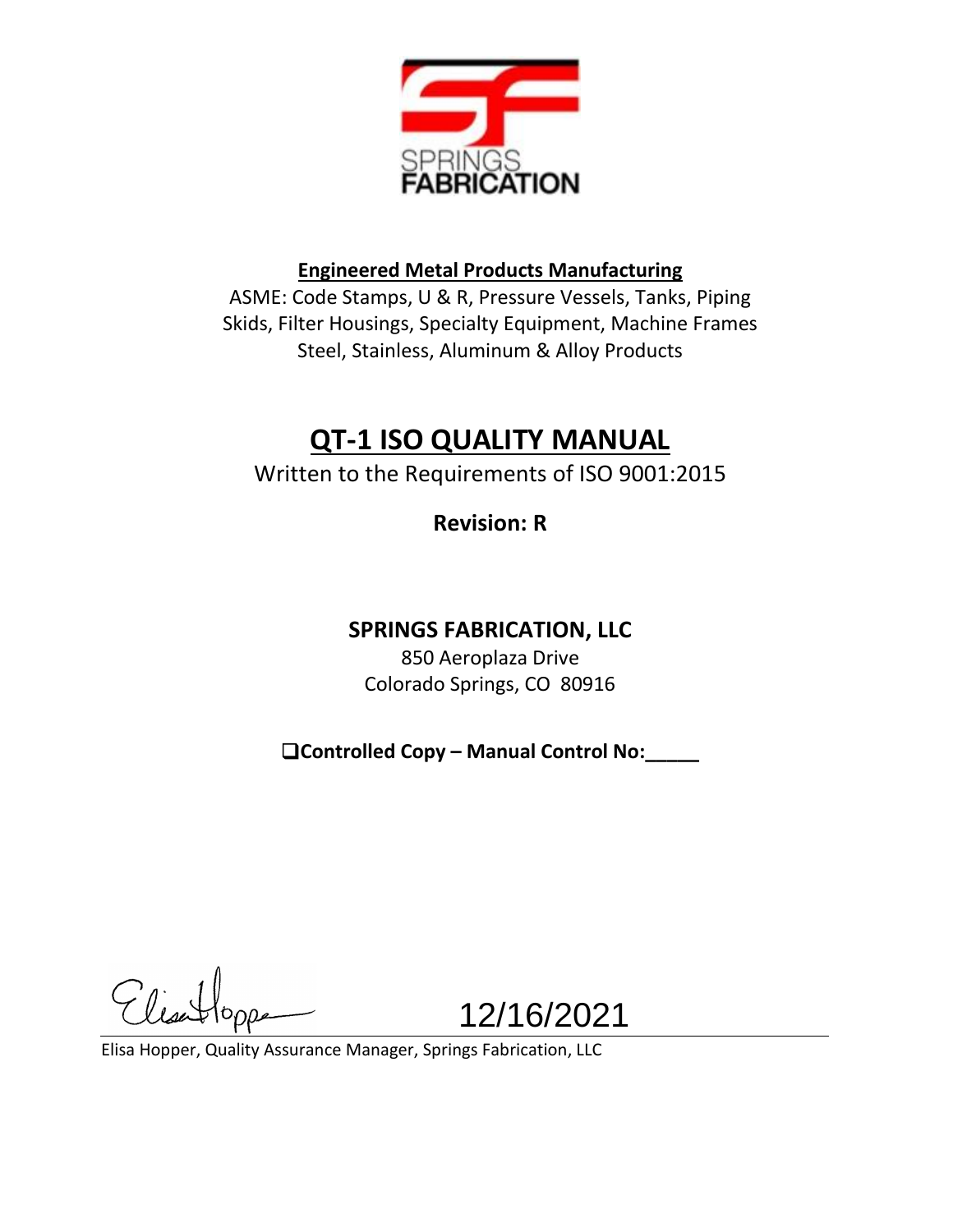

# **Table of Contents**

<span id="page-1-0"></span>

| 4.1.   |  |
|--------|--|
| 4.2.   |  |
| 4.3.   |  |
| 4.4.   |  |
|        |  |
| 5.1.   |  |
|        |  |
|        |  |
| 5.2.   |  |
| 5.2.1. |  |
| 5.3.   |  |
|        |  |
|        |  |
| 6.1.1  |  |
| 6.1.2  |  |
|        |  |
| 6.2.1  |  |
| 6.2.2  |  |
|        |  |
|        |  |
|        |  |
| 7.1.1  |  |
| 7.1.2  |  |
| 7.1.3  |  |
| 7.1.4  |  |
| 7.1.5  |  |
| 7.1.6  |  |
| 7.2    |  |
| 7.3    |  |
|        |  |
| 7.4.1  |  |
| 7.4.2  |  |
|        |  |
| 7.5.1  |  |
| 7.5.2  |  |
| 7.5.3  |  |
|        |  |

This document is "UNCONTROLLED" unless it is identified as a "CONTROLLED COPY" with an assigned control number on the Title Page.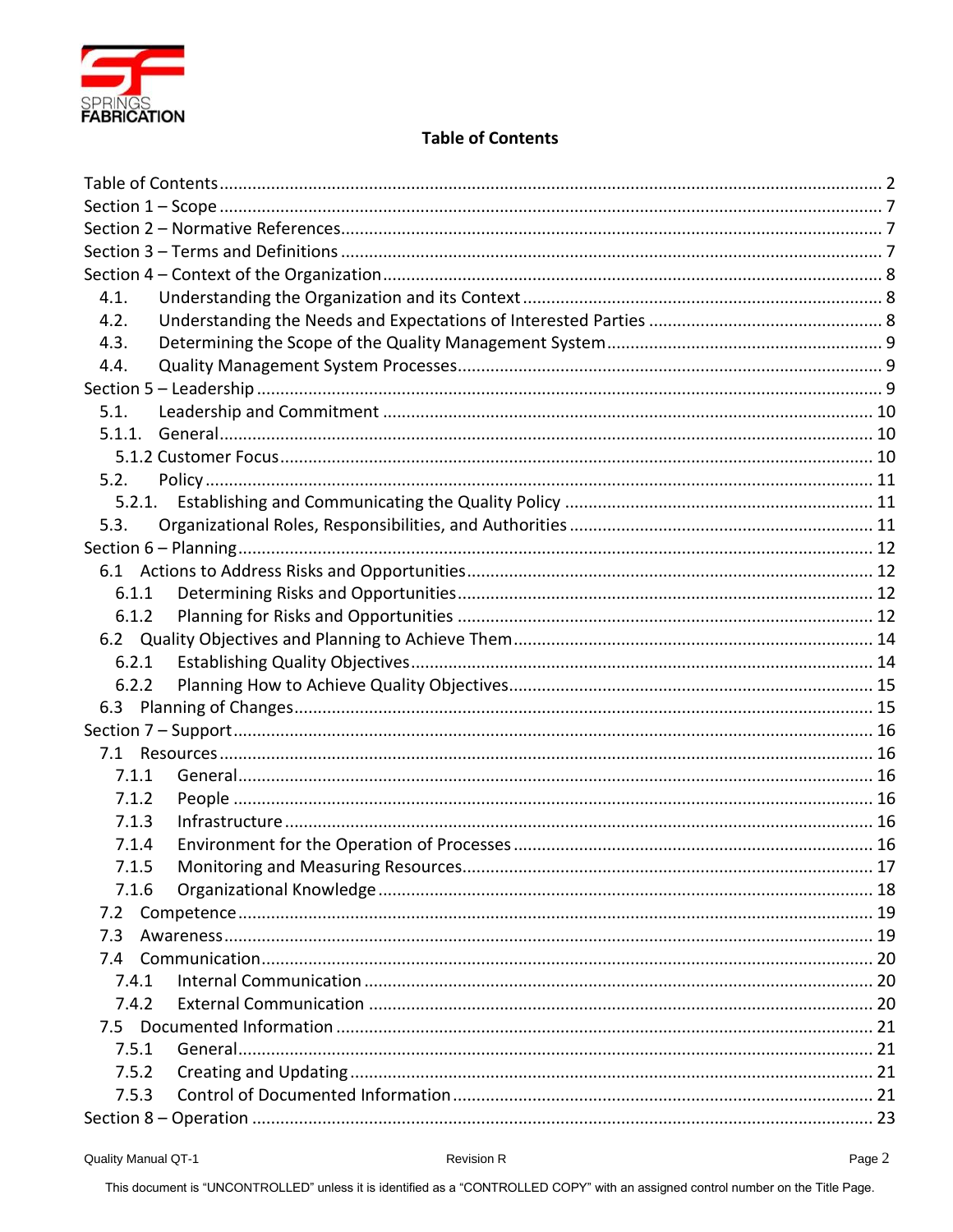

| 8.1   |       |                       |    |
|-------|-------|-----------------------|----|
|       |       |                       |    |
| 8.2.1 |       |                       |    |
| 8.2.2 |       |                       |    |
| 8.2.3 |       |                       |    |
|       |       |                       |    |
| 8.3.1 |       |                       |    |
| 8.3.2 |       |                       |    |
| 8.3.3 |       |                       |    |
| 8.3.4 |       |                       |    |
| 8.3.5 |       |                       |    |
| 8.3.6 |       |                       |    |
|       |       |                       |    |
| 8.4.1 |       |                       |    |
| 8.4.2 |       |                       |    |
| 8.4.3 |       |                       |    |
|       |       |                       |    |
| 8.5.1 |       |                       |    |
| 8.5.2 |       |                       |    |
| 8.5.3 |       |                       |    |
| 8.5.4 |       |                       |    |
| 8.5.5 |       |                       |    |
| 8.5.6 |       |                       |    |
|       |       |                       |    |
|       |       |                       |    |
| 8.7.1 |       |                       |    |
| 8.7.2 |       |                       |    |
|       |       |                       |    |
|       |       |                       |    |
| 9.1.1 |       |                       |    |
|       | 9.1.2 | Customer Satisfaction | 30 |
| 9.1.3 |       |                       |    |
| 9.2   |       |                       |    |
| 9.3   |       |                       |    |
| 9.3.1 |       |                       |    |
| 9.3.2 |       |                       |    |
| 9.3.3 |       |                       |    |
|       |       |                       |    |
| 10.1  |       |                       |    |
| 10.2  |       |                       |    |
|       |       |                       |    |
|       |       |                       |    |
|       |       |                       |    |
| 10.3  |       |                       |    |

This document is "UNCONTROLLED" unless it is identified as a "CONTROLLED COPY" with an assigned control number on the Title Page.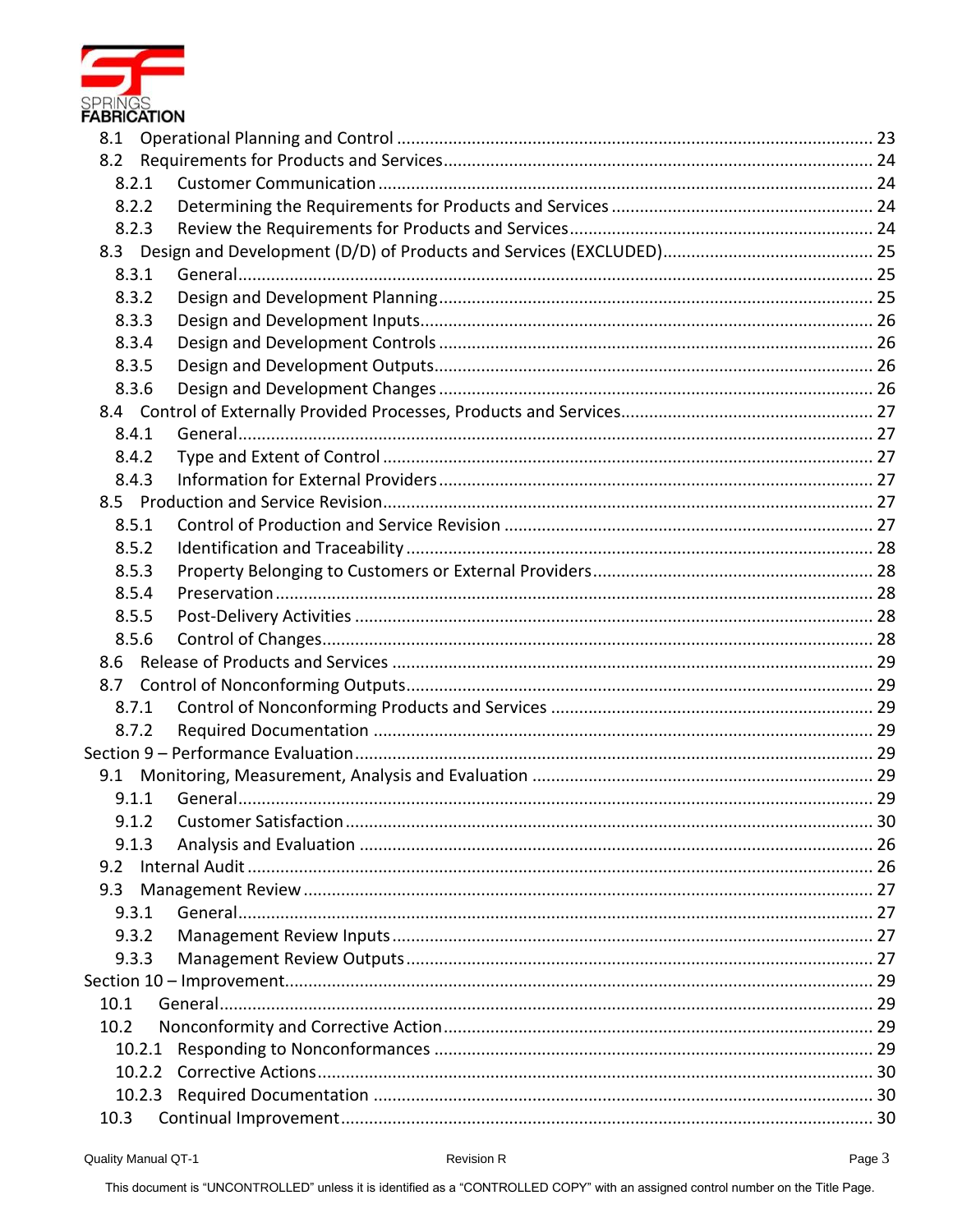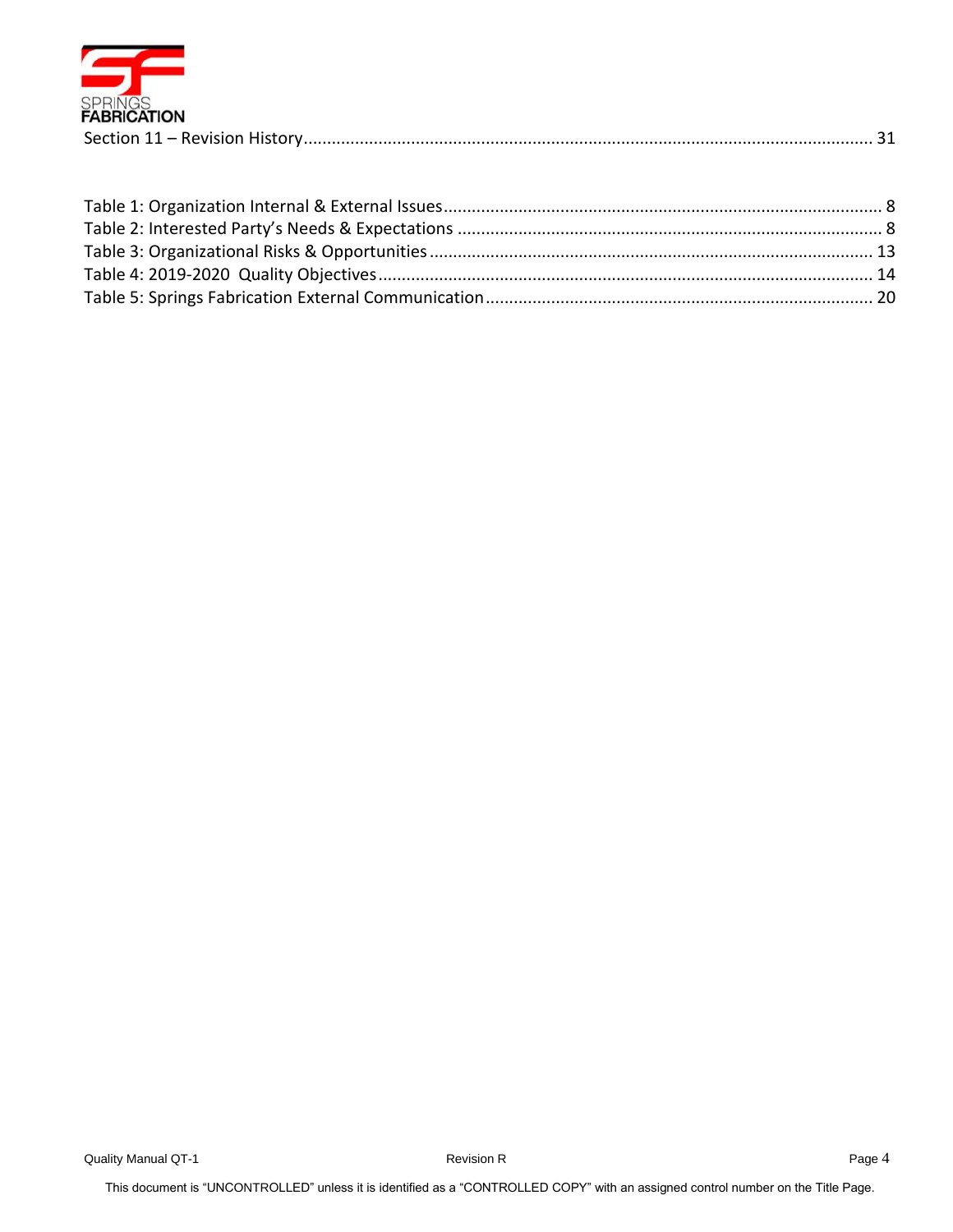

# **Springs Fabrication, LLC Background**

Since its founding in 1986, Springs Fabrication has grown from a two-man shop running out of a garage to approximately 200 highly skilled and qualified employees working out of a custom-designed facility. The Company utilizes the latest in manufacturing technology serving a prestigious list of clientele throughout the United States and Internationally.

Springs Fabrication has established a reputation for excellence in industries such as energy, water purification, chemical and petrochemical, mining, processing and filtration. Through responsiveness, quality, performance and value-added services, Springs Fabrication is able to enjoy mutually successful relationships with its customers.

Milestones highlighting the continuous growth of the organization include: ASME Certification in 1990, CNC plasma/punching in 1995, a custom-built manufacturing facility in 1997, 3D ProE engineering system in 1998 and ISO 9001:2000 certification in 2001. In 2005 & 2006, Springs Fabrication enhanced its machining capacity by installing large capacity CNC Horizontal Machining Centers, CNC Lathes, and CNC Vertical Machining Centers. Welding capabilities have been increased by the addition of a new Welding Positioner with a capacity of up to 40,000 lbs, and automated robotic welding systems. In 2007, Springs Fabrication continued its growth by adding large capacity bridge mills making Springs Fabrication one of the leaders for large capacity machining in the state of Colorado. 2008 saw the expansion of facility capacity with the addition of 50,000 square feet of manufacturing floor space and updating its ISO 9001 certification to the 2008 version of the standard. Also included is a seventy-foot-high bay and installation of a 40 ton bridge crane.

Safety is a top priority at Springs Fabrication, and the Company has invested substantially in material handling equipment, personal protective equipment, and safety training. Springs Fabrication regularly evaluates its safety program to ensure that employees are working in a safe and healthful environment.

Springs Fabrication has numerous clients who look to its certified experts for continual improvement of their product. This type of sustained business is the backbone of the Company, and in these relationships, Springs Fabrication provides its customers with expertise in manufacturing and the ability to maximize their designs. With these kinds of projects, value-added engineering services are offered with the intent of streamlining a product or process in order to save the customer money.

By continually investing in new technology that offers more efficiency, Springs Fabrication maintains a competitive edge not only for itself, but for its customers, too.

The most up to date summary of business conditions and capabilities can be found on our web site,

<http://www.springsfab.com/>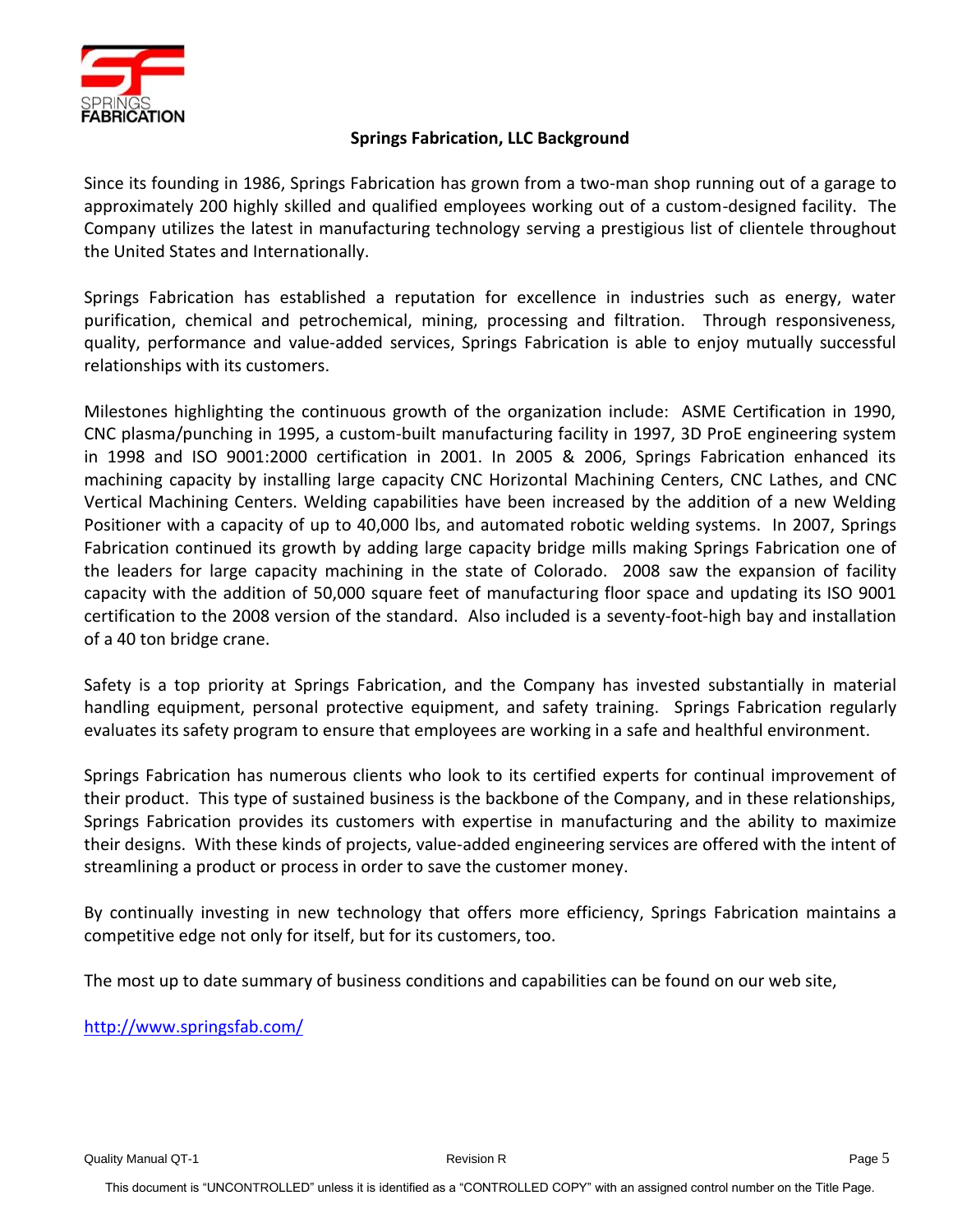

# **Springs Fabrication, LLC Quality Commitment**

**Springs Fabrication, LLC** is engaged in machining and welding for the manufacture of engineered metal products. Springs Fabrication is committed in complying with all regulatory and legal requirements while meeting and exceeding customer expectations with dedicated implementation of a certified and continually improving Quality Management System. Springs Fabrication will achieve this by:

- $\checkmark$  Adopting excellence in everything we do.
- $\checkmark$  Striving for continual improvement in all aspects of Springs Fabrication.
- $\checkmark$  Strict compliance to applicable standard and regulations for all of our activities.
- $\checkmark$  Management commitment and involvement in the Quality Management System.
- $\checkmark$  Continually developing the expertise, professionalism, and integrity of our people.
- $\checkmark$  Understanding our customers' needs.
- $\checkmark$  Building strong communication and relationships with our customers and vendors.

Springs Fabrication will continue to grow and continuously improve the products and services it provides to our customers and the satisfaction of those customers by focusing on the following principles:

- ✓ Customer focus.
- $\checkmark$  Effective leadership.
- $\checkmark$  Engagement of people.
- $\checkmark$  Implementing process-based approaches into our work.
- $\checkmark$  Continuously improving all activities at Springs Fabrication.
- $\checkmark$  Managing risks and opportunities effectively.
- $\checkmark$  Providing and maintaining evidence-based decision making.
- $\checkmark$  Putting an emphasis into relationship management.

Springs Fabrication monitors performance of its Quality Management System by measuring Key Performance Indicators (KPIs). These performance indicators are a measure of performance to current quality objectives. KPIs are:

- $\checkmark$  Maintain Cost of Quality below 2.0% of annual revenue.
- $\checkmark$  Maintain an on-time delivery of greater than 65%
- $\checkmark$  Maintain employee retention of 85%
- $\checkmark$  Maintain production utilization of 78%

Springs Fabrication will accomplish our quality policy goals and strive to be the premier resource for the design and manufacture of engineered metal products through a continual focus on our quality policy:

# **"Safety First with On-Specification, On-Budget, & On-Time Performance always focusing on Continuous Improvement"**

Mr. Tom Neppl President, Springs Fabrication, LLC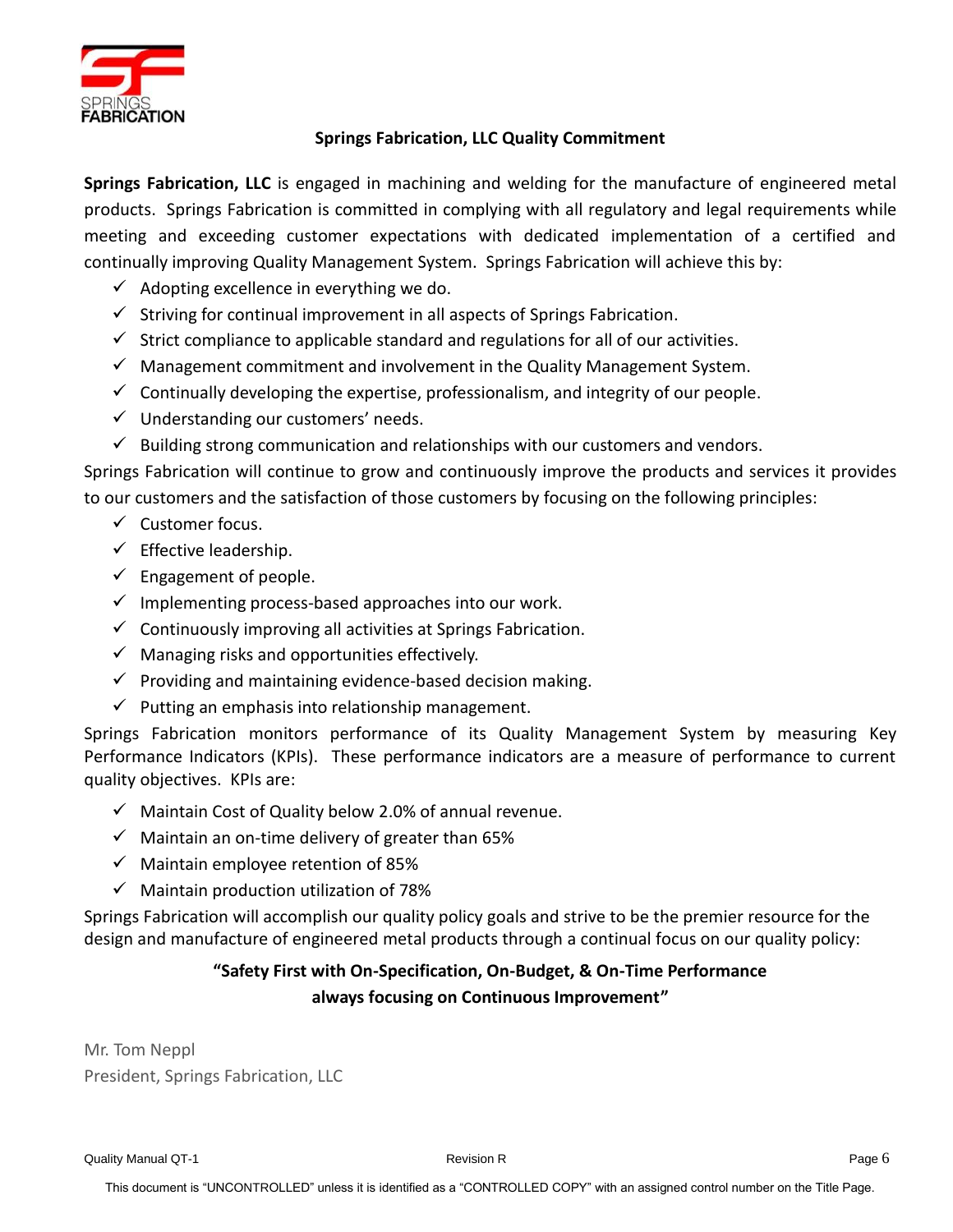

## **Section 1 – Scope**

<span id="page-6-0"></span>This Quality Manual establishes a Quality Management System (QMS), which is registered to ISO 9001- 2015. The scope of the registration follows:

Machining, Welding, and Manufacture of Fabricated Metal Products, Pressure Vessels and Process Equipment.

# **ISO Exceptions**

ISO Section 8.3 Design and Development (D/D) of Products and Services. As a contract manufacturer, design control is the responsibility of the customer. Design for manufacture is controlled by this quality system. "Design" as used in this manual includes design for manufacturability, fixturing, etc.

#### **Section 2 – Normative References**

<span id="page-6-1"></span>

| ANSI/ASQ Q9000:2015    | Quality Management Systems - Fundamentals and Vocabulary                                          |  |
|------------------------|---------------------------------------------------------------------------------------------------|--|
| ANSI/ASQ Q9001:2015    | Quality Management Systems - Requirements                                                         |  |
| ANSI/ASQ Q9004         | Quality Management - Quality of an Organization - Guidance to Achieve<br><b>Sustained Success</b> |  |
| BSR/ISO/ASQ 19011:2011 | <b>Guidelines for Auditing Management Systems</b>                                                 |  |

#### **Section 3 – Terms and Definitions**

<span id="page-6-2"></span>

| <b>CA</b>                                               | <b>Corrective Action</b>                                                                                                                                       |  |
|---------------------------------------------------------|----------------------------------------------------------------------------------------------------------------------------------------------------------------|--|
| D/D                                                     | Design and Development                                                                                                                                         |  |
| <b>Graded Approach</b>                                  | A level of management control based on the following factors: safety,<br>health, and hazard considerations, environmental compliance, and<br>financial impact. |  |
| <b>LMS</b>                                              | Learning Management System                                                                                                                                     |  |
| <b>NCR</b>                                              | Nonconformance Report                                                                                                                                          |  |
| Organization,<br>Company,<br><b>Springs Fabrication</b> | These terms, where used in the QMS, denote Springs Fabrication, Inc                                                                                            |  |
| QMS                                                     | <b>Quality Management System</b>                                                                                                                               |  |
| <b>Springs Fabrication Server</b>                       | Springs Fabrication's computer server(s) which store documents and<br>records.                                                                                 |  |
| <b>Springs Fabrication</b>                              | Springs Fabrication, LLC                                                                                                                                       |  |
| <b>QMS</b>                                              | <b>Quality Management System</b>                                                                                                                               |  |

Quality Manual QT-1 **Page 7** Revision R Revision R Revision R Revision R Revision R Revision R Revision R Revision R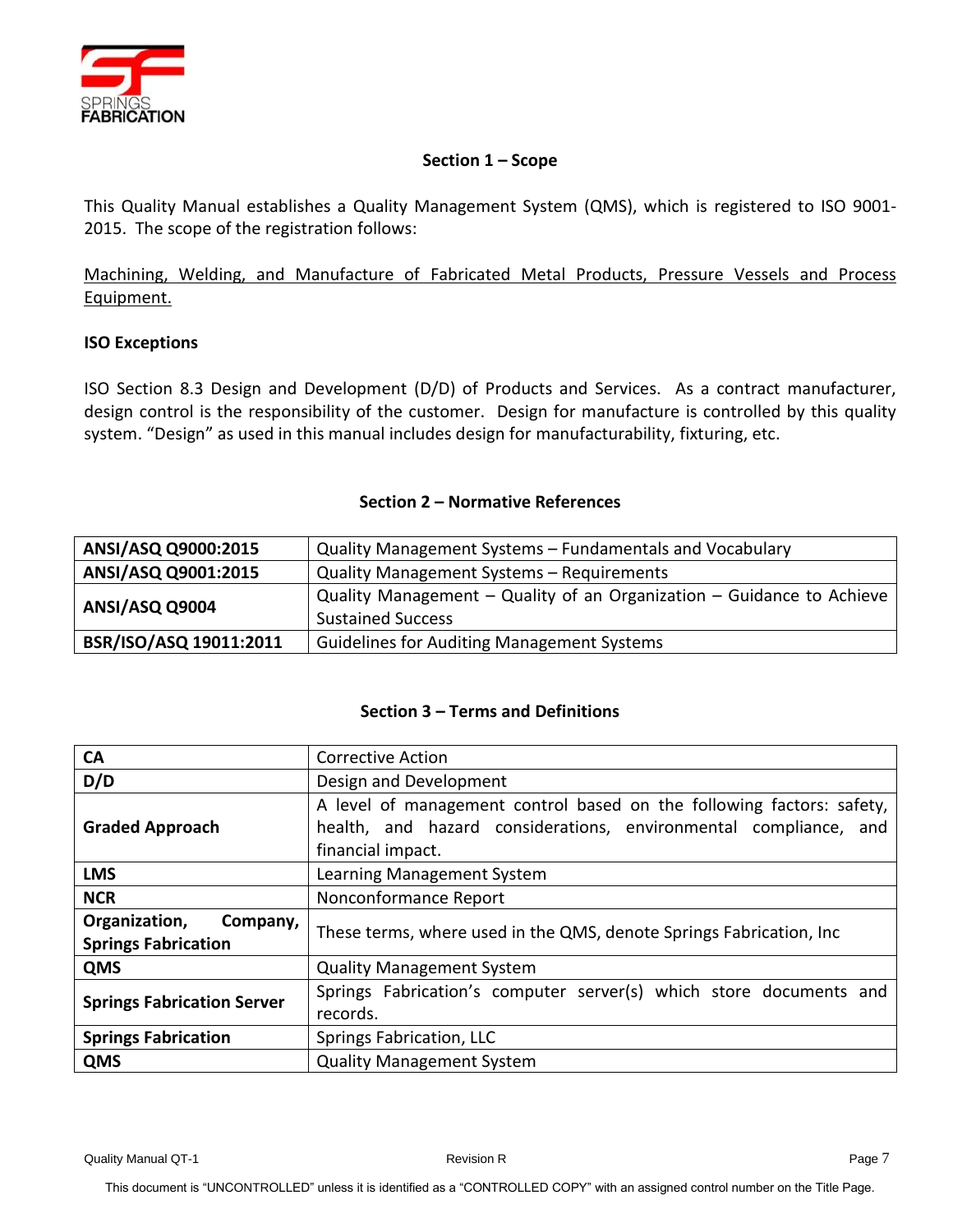

# **Section 4 – Context of the Organization**

# <span id="page-7-1"></span><span id="page-7-0"></span>**4.1. Understanding the Organization and its Context**

Springs Fabrication, LLC is committed to defining our position in the marketplace and understanding the relevant factors from legal, technological, competitive, market, cultural, social, and economic issues. Springs Fabrication identifies, analyzes, monitors, and reviews factors that could potentially affect our ability to provide quality and timely products and services to our customers

<span id="page-7-3"></span>Springs Fabrication reviews internal and external factors that affect Springs Fabrication in the alignment of the QMS to Springs Fabrication business objectives. Springs Fabrication reviews these factors and the potential positive and negative impacts to the business strategy and QMS during the bi-annual risks and opportunities management meetings. The bi-annual management review is Springs Fabrication's point in time to generate and develop risks and opportunities for the following year and review the impacts from the preceding year. Data is recorded in the annual management reports and subsequent updates are made to the business strategy and QMS.

| Table 1: Organization internal & External issues |                                   |  |
|--------------------------------------------------|-----------------------------------|--|
| <b>INTERNAL ISSUES</b>                           | <b>EXTERNAL ISSUES</b>            |  |
| Employees                                        | <b>Market Competition</b>         |  |
| Performance                                      | <b>Customers &amp; Suppliers</b>  |  |
| Capacity                                         | <b>Regulatory &amp; Statutory</b> |  |
| Values & Culture                                 | <b>Economic Backdrop</b>          |  |
| Innovation & Knowledge                           | Technology                        |  |

*Table 1: Organization Internal & External Issues*

# <span id="page-7-2"></span>**4.2. Understanding the Needs and Expectations of Interested Parties**

<span id="page-7-4"></span>Springs Fabrication's interested party's' needs and expectations are identified in Table 2 below.

| TUDIC 2. THEFESTED FUILY STREEUS & LADECIUMUIS |                                 |  |
|------------------------------------------------|---------------------------------|--|
| <b>INTERESTED PARTIES</b>                      | <b>NEEDS &amp; EXPECTATIONS</b> |  |
| <b>Customers</b>                               | Price, reliability, and value   |  |
| Owner                                          | Profitability & growth          |  |
| Employees                                      | Shared values & security        |  |
| <b>Suppliers</b>                               | <b>Beneficial relationships</b> |  |
| Regulatory & Statutory                         | Compliance & reporting          |  |

*Table 2: Interested Party's Needs & Expectations*

To ensure that our products and processes continue to meet all relevant requirements, Springs Fabrication identifies and assesses the potential impact of any relevant needs and expectations that may be elicited from the interested parties. This is performed during the bi-annual management review and captured within the minutes and actions.

Where appropriate, to ensure that our processes are aligned to deliver the requirements of our interested parties; we convert relevant needs and expectations into requirements which become inputs to our QMS and to our products and services.

Quality Manual QT-1 **Page 8** Revision R **Revision R Revision R Page 8 Page 8**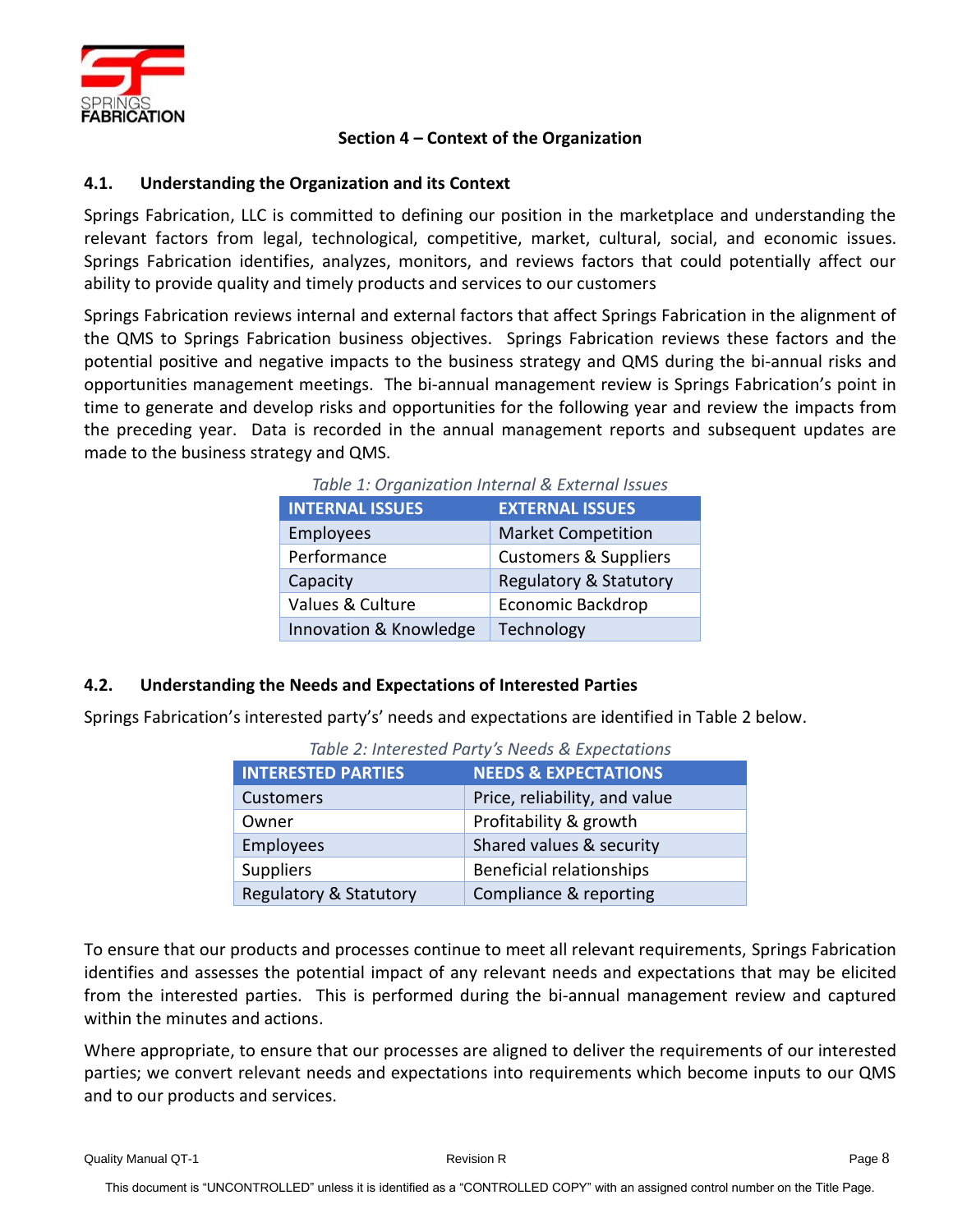

# <span id="page-8-0"></span>**4.3. Determining the Scope of the Quality Management System**

The scope of the QMS is defined clearly below:

"Machining, Welding, and Manufacture of Fabricated Metal Products, Pressure Vessels and Process

Equipment"

# <span id="page-8-1"></span>**4.4. Quality Management System Processes**

Springs Fabrication, LLC utilizes an approach advocated by ISO 9001:2015 for the identification, development, and maintenance of processes. This includes top management defining the required processes for achieving the intended outputs. By defining three key process-groups and by managing their inputs, activities, controls, outputs and interfaces, we ensure that system effectiveness is established and maintained.

- ✓ Management and Compliance Processes
- ✓ Production and Qualification Processes
- $\checkmark$  Evaluation and Improvement Processes

These process groups are described using tools such as documented procedures, process maps, flow diagrams, matrices, schedules, and charts. A full list of Springs Fabrication processes as well as expected inputs and outputs are identified in Appendix C. A Sequence & Interaction of Processes is identified in Appendix A and Appendix B. Overview of input and output development and analysis process is identified in Figure 1 below.

Springs Fabrication recognizes that defining, implementing and documenting our quality management system is only the first step towards fully implementing its requirements. The effectiveness of each process and its subsequent output is measured and evaluated through regular internal audits, quality inspections and data analysis.

Springs Fabrication uses Key Performance Indicators (KPIs) that are linked to our objectives to control and monitor our processes, as well as assessments to determine the risks and opportunities inherent to each process. We use trends and indicators relating to nonconformities, objectives and corrective action, as well as, monitoring and measurement results, audit results and customer satisfaction data, process performance and the conformity of our products.

Springs Fabrication, LLC ensures that our QMS includes the documented information that is required to be maintained and retained by ISO 9001:2015, and additionally, any documented information identified by Springs Fabrication that demonstrates the effective operation of our QMS. Springs Fabrication uses the Plan-Do-Check-Act cycle for all process improvements.

<span id="page-8-2"></span>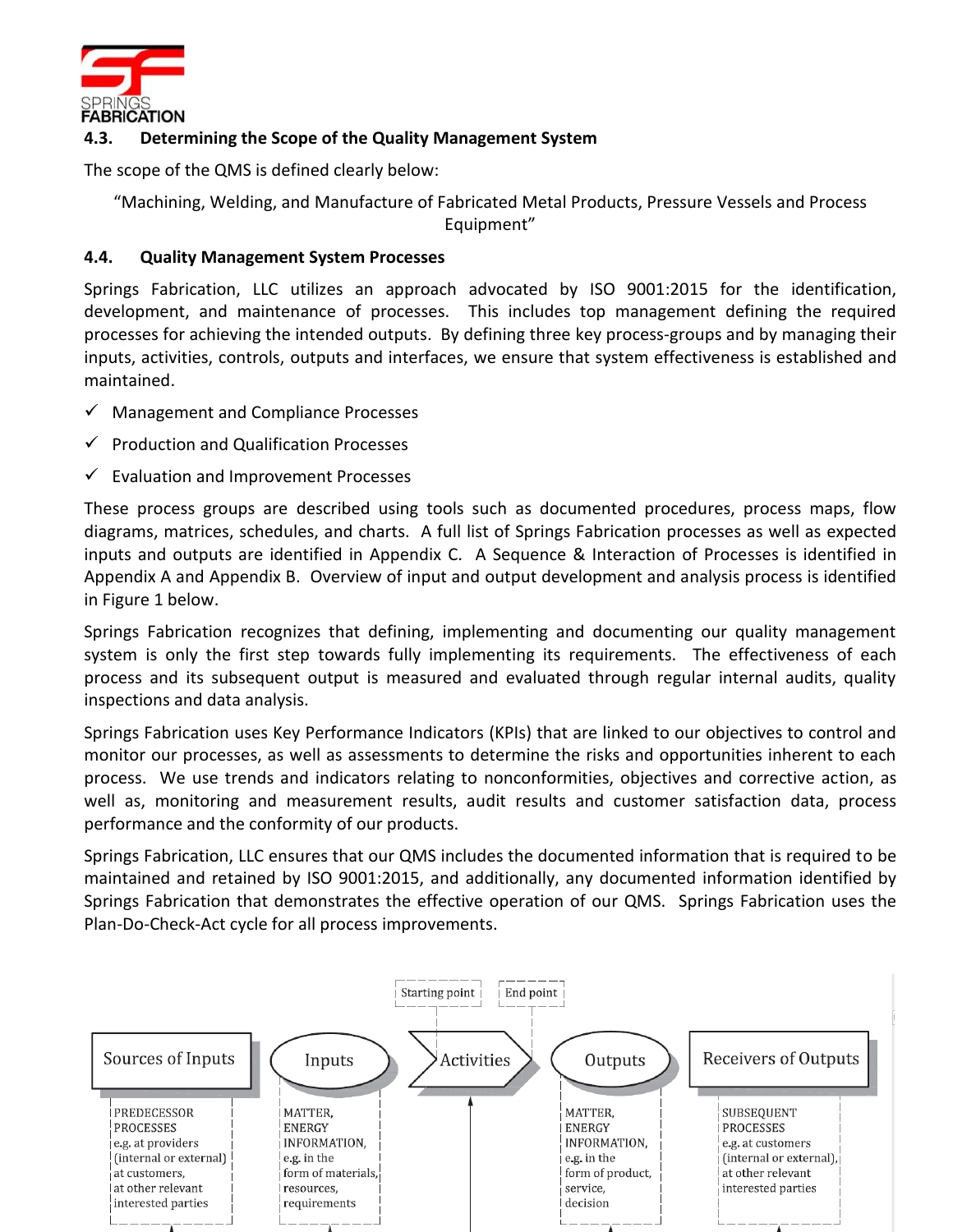

#### <span id="page-9-1"></span><span id="page-9-0"></span>**5.1. Leadership and Commitment**

#### **5.1.1. General**

Springs Fabrication, LLC's leadership is responsible for implementing the QMS, which includes the development and deployment of the quality policy, the quality objectives, and product/projectspecific plans that are customer focused. Top management provides the leadership and governance to all activities related to the lifecycle processes including defining the strategic direction, responsibility, authority, and communication to assure the safe and effective performance.

Springs Fabrication's governance structure provides necessary support for creating and establishing appropriate processes that are important for maintaining and achieving our quality objectives and policies. In addition, governance activities include systematic verification of the effectiveness of our QMS by undertaking internal audits and analyzing performance data. Regular management reviews ensure that our quality management system is adequate and effective, and that any necessary adjustments are made as a result.

Top management is committed to implementing and developing the quality management system and this commitment is defined by our corporate policies and objectives. Springs Fabrication ensures that our policies are understood, implemented and maintained throughout at all levels of the organization through printed distribution of our policy statements and through periodic management review of the policy statements and corporate level improvement objectives. Springs Fabrication communicates our mission, vision, strategy, policies and processes to all employees through the employee manual, orientation training, policy postings, and ongoing training.

In addition, our policies, objectives and targets are communicated and deployed throughout the business via individual performance objectives which are established and discussed during employee performance reviews.

#### <span id="page-9-2"></span>**5.1.2 Customer Focus**

Springs Fabrication, LLC strives to identify current and future customer needs, to meet their requirements and to exceed their expectations. Top management ensures that the focus on improving customer satisfaction is maintained by setting and reviewing objectives related to customer satisfaction at management review meetings.

Top management also ensures that customer requirements are understood and met. Customer requirements are understood, converted into internal requirements and communicated to appropriate personnel within the organization. Customer complaints and other customer feedback are continually monitored and measured to identify opportunities for improvement. We continually look for ways to interact directly with our customers to ensure that we focus on their unique needs and expectations.

The QA Department collects customer scorecards to determine customer satisfaction. Reviews of customer issues occur daily. The Quality Assurance Manager works with the product development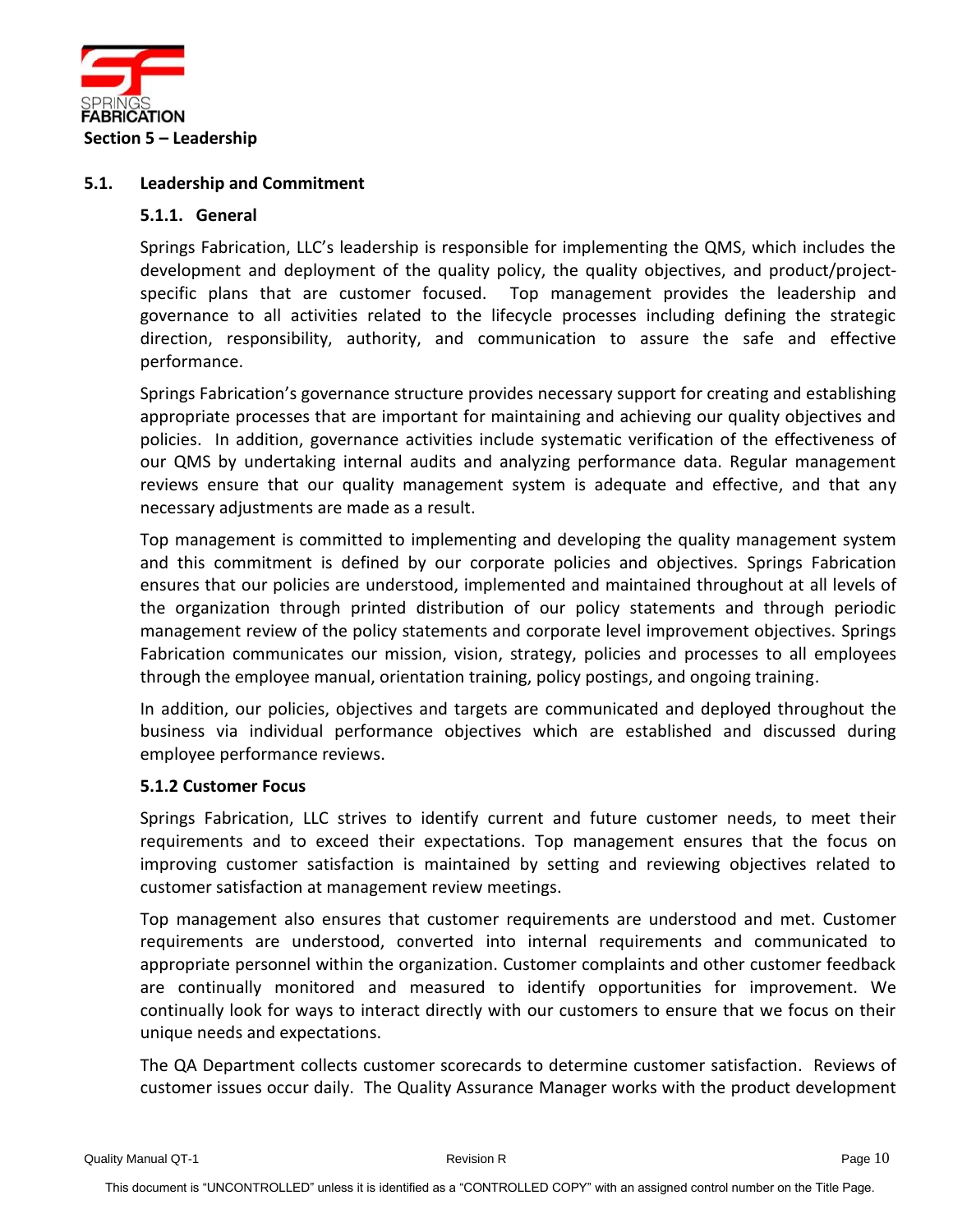

department to improve our customer experience by reviewing all scorecard and customer satisfaction feedback and driving initiatives to improve scores.

The risks and opportunities for conformity of products and services and the ability to enhance customer satisfaction and the associated actions are identified in Section 6.1 of this document.

# <span id="page-10-1"></span><span id="page-10-0"></span>**5.2. Policy**

# **5.2.1.Establishing and Communicating the Quality Policy**

The quality policy acts as a compass by providing the direction and framework for establishing key corporate level performance measures, as well as related objectives and targets. Top management ensures that our corporate policy is established and documented, and that the policy is available to all interested parties as requested.

The Quality Assurance Manager has overall responsibility for defining, documenting, implementing and reviewing our quality policy in consultation with senior management. The policy is reviewed annually, as part of the annual management review or at a frequency determined by:

- $\checkmark$  The changing needs and expectations of relevant interested parties, Section 4.2.
- $\checkmark$  The risks and opportunities that are presented through the risk management process, Section 6.1.

The Springs Fabrication Quality Policy addresses the purpose of the organization, commitment of continual improvement, and quality objectives. The policy is reviewed with all new employees during new employee orientation and is reviewed–annually to ensure continuing suitability. The updated policy is also posted in all public break areas within Springs Fabrication. Lastly, the quality policy is published within this Quality Program Manual.

# <span id="page-10-2"></span>**5.3. Organizational Roles, Responsibilities, and Authorities**

Springs Fabrication, LLC's organizational structure is defined in Appendix E of this manual. The organization chart shows the interrelation of personnel within Springs Fabrication, while job descriptions define the responsibilities and authorities of each role. Job descriptions and the organizational structure are reviewed and approved by senior management for adequacy as determined by the changing needs and expectations of the interested parties identified in Section 4.2, and any risk and opportunities presented through the risk management process, Section 6.1.

Senior management are ultimately responsible for the quality of Springs Fabrication's products and services since they control the resources, systems and processes by which conforming work is accomplished. Senior management are responsible for business planning, development and the communication of our policies, quality management system planning, the establishment and deployment of objectives, the provision of resources needed to implement and improve the quality management system and for undertaking management reviews.

The Quality Assurance Manager:

- $\checkmark$  Ensures that QMS processes are delivering their intended outcomes;
- $\checkmark$  Reports on the operation of the QMS and identifying any opportunities;
- $\checkmark$  Ensures that improvement is taking place;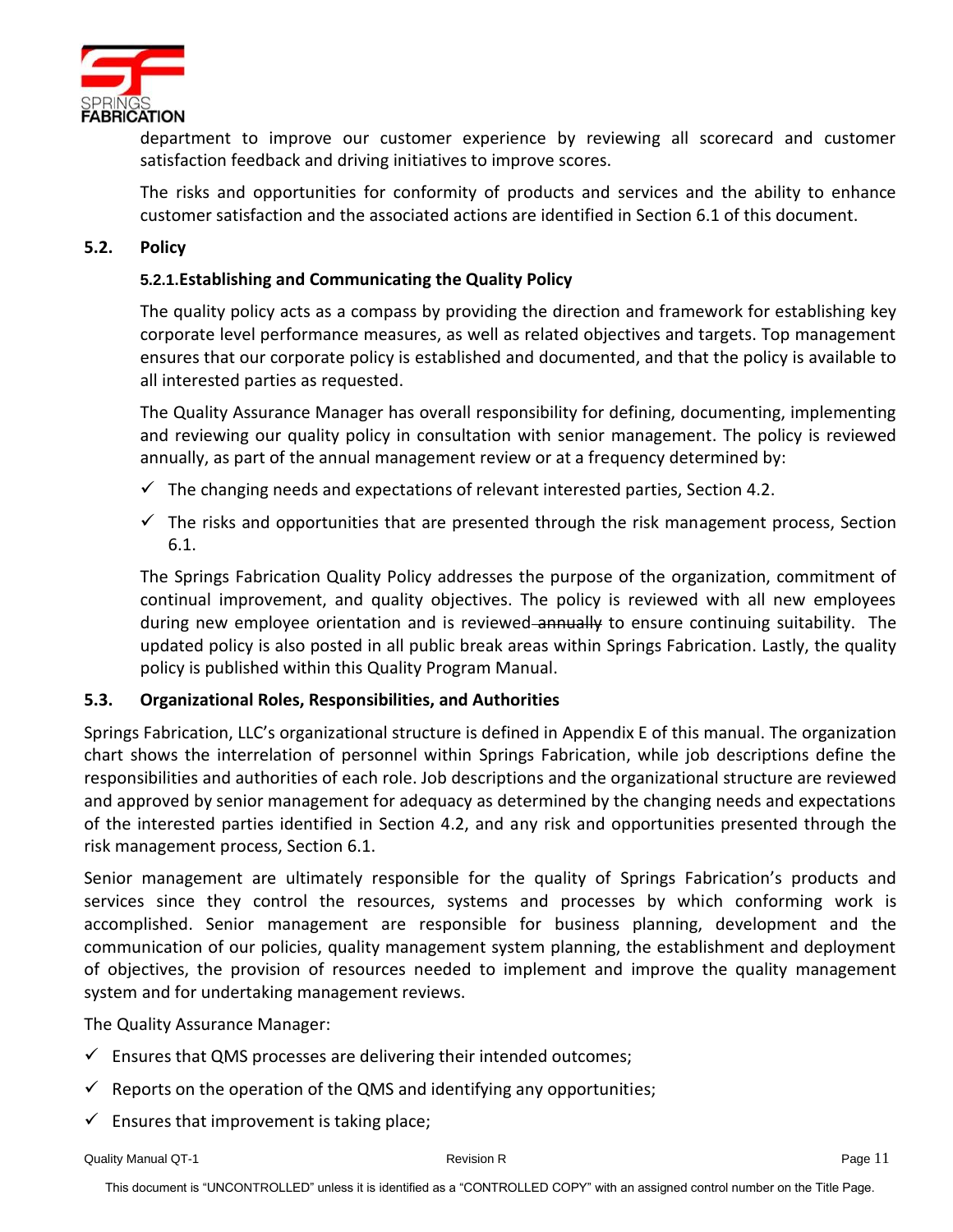

- $\checkmark$  Ensures that customer focus is promoted throughout the organization;
- $\checkmark$  Ensures that changes to the QMS are planned and implemented;
- $\checkmark$  Ensures the integrity of the system is maintained during changes; and
- $\checkmark$  Ensures that responsibilities and authorities relating to the QMS are communicated and understood.

All managers demonstrate their commitment to the development and improvement of the quality management system through the provision of necessary resources, through their involvement in the internal audit process and through their proactive involvement in continual improvement activities. Emphasis is placed on improving both the effectiveness and efficiency of key system processes.

All managers are responsible for execution of the business objectives and the implementation of the policies, processes and systems described in this manual. All managers are responsible for planning and controlling the management system processes within their area of responsibility, including the establishment and deployment of operational level objectives and the provision of resources needed to implement and improve these processes.

All employees are responsible for the quality of their work and implementation of the policies and procedures applicable to processes they perform. Employees are empowered to identify and report any known or potential problems and to recommend related solutions to aid the corrective and preventive action process.

# **Section 6 – Planning**

#### <span id="page-11-2"></span><span id="page-11-1"></span><span id="page-11-0"></span>**6.1 Actions to Address Risks and Opportunities**

#### **6.1.1 Determining Risks and Opportunities**

When planning for the quality management system, Springs Fabrication considers the issues referred to in 4.1 and the requirements referred to in 4.2 and determine the risks and opportunities that need to be addressed to:

- $\checkmark$  Give assurance that the quality management system can achieve its intended result(s);
- $\checkmark$  Enhance desirable effects:
- $\checkmark$  Prevent, or reduce, undesired effects; and
- $\checkmark$  Achieve improvement.

This is performed during the bi-annual management risks and opportunities meetings.

# <span id="page-11-3"></span>**6.1.2 Planning for Risks and Opportunities**

The overall aim of risk and opportunity management within Springs Fabrication is to ensure that organizational capabilities and resources are employed in an efficient and effective manner to take advantage of opportunities and to mitigate risks.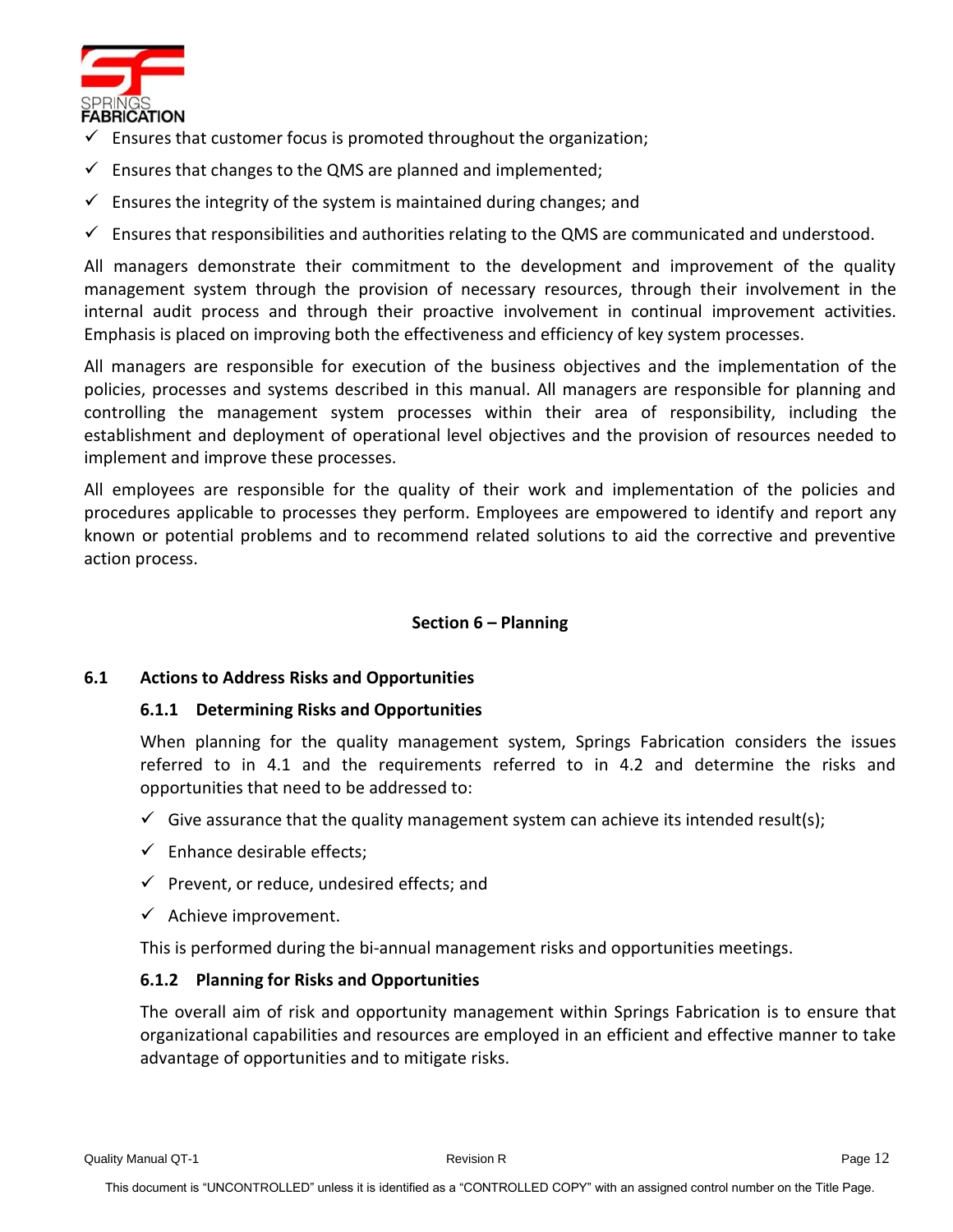

Top management is responsible for incorporating risk-based thinking into our organization's culture. This includes the establishment of risk management policies and targets to ensure effective implementation of risk and opportunity management principles and activities by:

- $\checkmark$  Providing sufficient resources to carry out risk and opportunity management activities;
- $\checkmark$  Assigning responsibilities and authorities for risk and opportunity management activities; and
- $\checkmark$  Reviewing information and results from audits and risk and opportunity management activities.

The scope of Springs Fabrication's risk and opportunity management process includes the assessment of the internal and external issues identified in Section 4.1, and the assessment of the needs and expectations of any interested parties identified in Section 4.2. Risk and opportunity management is undertaken as part of Springs Fabrication's day-to-day operations and is captured at the following hierarchy:

- ✓ Strategic level;
- $\checkmark$  Department level;
- $\checkmark$  Job Shop level; and
- $\checkmark$  Process level.

<span id="page-12-0"></span>Establishing such a hierarchy for capturing risk and opportunity ensures that each is managed at the most appropriate level within our organization. The Quality Assurance Manager collects the data bi-annual and provides analysis and updates to actions as necessary. Typically, the categories shown in Table 3 are assigned to each level in the hierarchy as shown in the table below.

| Table 3: Organizational Risks & Opportunities |                                    |  |
|-----------------------------------------------|------------------------------------|--|
| <b>BUSINESS HIERARCHY</b>                     | <b>RISK/OPPORTUNITY</b>            |  |
| <b>Strategic Level</b>                        | <b>Budgets &amp; Profitability</b> |  |
| Department Level                              | Resources & Targets                |  |
| Job Shop Level                                | Performance & Efficiency           |  |
| Process Level                                 | <b>Evaluation &amp; Assurance</b>  |  |

Springs Fabrication has classified its 'risk appetite' as the amount of risk that we are willing to accept in pursuit of an opportunity or the avoidance of risk where each pertains to product and/or system conformity, and which reflect the following considerations:

- $\checkmark$  Risk management philosophy per product or process;
- $\checkmark$  Capacity to take on or mitigate risk;
- $\checkmark$  Our objectives, business plans and respective stakeholder demands;
- $\checkmark$  Evolving industry and market conditions; and
- $\checkmark$  Tolerance for failures.

Quality Manual QT-1 **Page 13** Revision R Page 13 Revision R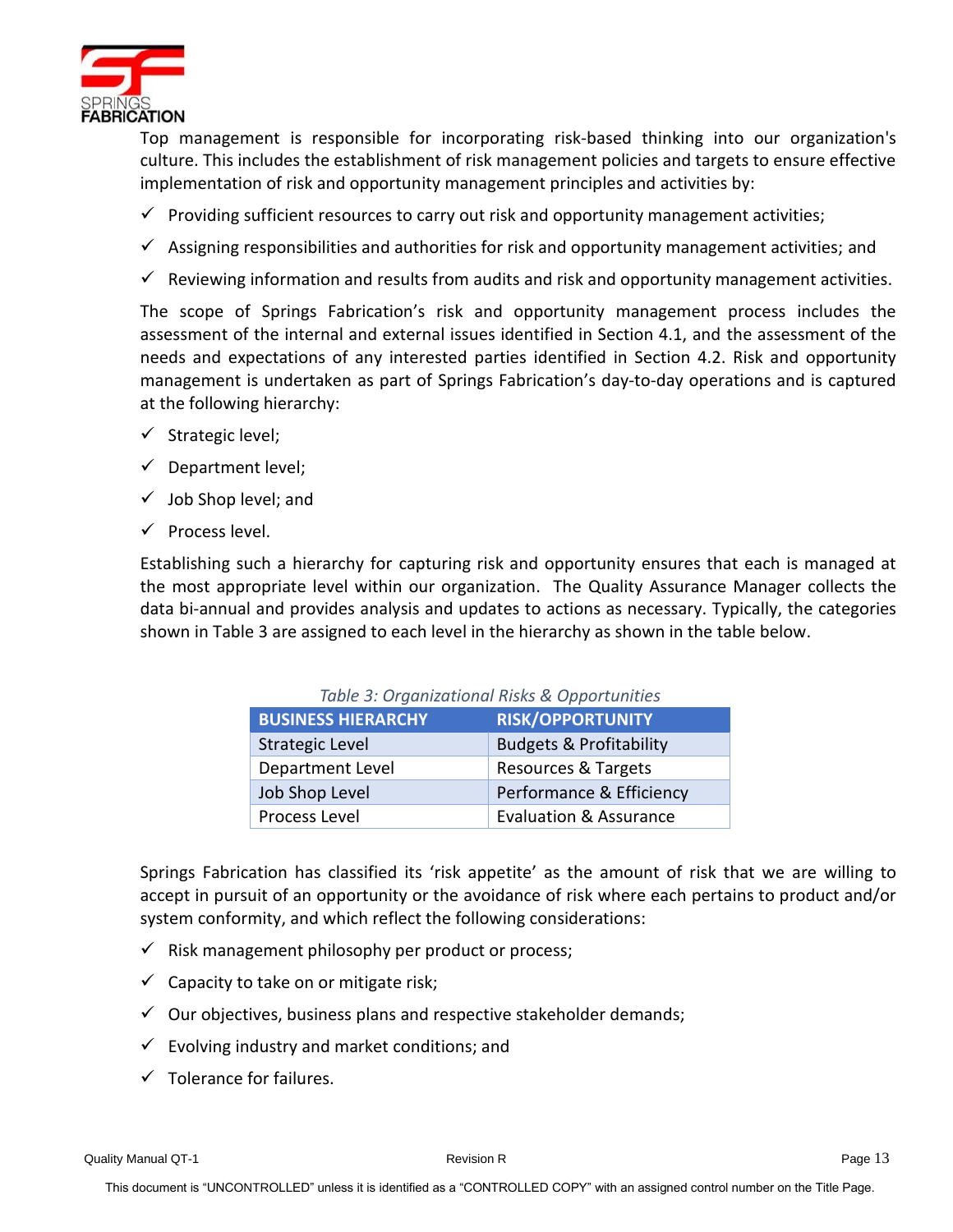

Springs Fabrication uses *QP-025, Risks and Opportunities Management Procedure*, and the Springs Fabrication Risk Register to record, assess, respond, review, report, monitor and plan for the risks and opportunities that we perceive to be relevant. Utilizing the established procedure and risk register allows our organization to methodically assess each risk and to study each opportunity associated with our organizational context, and the needs and expectations of our interested parties. The risk register is the record of controls and treatments of risks and opportunities and preserves this knowledge as documented information.

During bi-annual risks and opportunity reviews, management will utilize the *QP-025, Risks and Opportunities Management Procedure* to develop current risks and opportunities for the following years. Data will be recorded in the Risk and Opportunities database. Senior management will review past risks and opportunities and follow-up on actions to close them.

# <span id="page-13-1"></span><span id="page-13-0"></span>**6.2 Quality Objectives and Planning to Achieve Them**

# **6.2.1 Establishing Quality Objectives**

Springs Fabrication, LLC sets out its objectives and targets on an annual basis within the management review minutes where details of program dates and responsibilities are defined. Improvements in quality and performance are incremental and are in keeping with the size and complexity of our organization.

When setting objectives and targets, Springs Fabrication ensures that they are consistent with the needs and expectations of our interested parties, as defined in Section 4.2, and to our corporate policies.

In addition, technological options, financial, operational and business requirements are considered. In order to determine whether or not our objectives and targets are being met, they are measured and reported as a set of key performance indicators (KPI). This allows progress to be monitored as metrics are gathered and data is analyzed. KPIs and objectives for our organization include the following aspects:

- $\checkmark$  Turnover & profitability;
- $\checkmark$  Sales targets & production efficiency targets;
- $\checkmark$  Reject and rework & cost of quality targets; and
- $\checkmark$  Staffing breakdown.

On the basis of the set quality policies and in connection with the application of the ISO 9001 quality management principles, Springs Fabrication sets quality objectives and reviews them annually within the quality manual. All employees are responsible for fulfillment of the quality policies and processes and subsequent objectives. Managers of all departments are obliged to develop general objectives into objectives applicable to their departments and employees.

<span id="page-13-2"></span>

| TODIC TIZUZU ZUZI QUOTICI UNICUIVCU |                            |                             |
|-------------------------------------|----------------------------|-----------------------------|
| <b>QUALITY OBJECTIVE</b>            | <b>TARGET</b>              | <b>MEASURE</b>              |
| Enhance vendor                      | Re-establish term payments | Beginning year and end year |
| relationships                       | with vendors               |                             |

#### *Table 4: 2020-2021 Quality Objectives*

This document is "UNCONTROLLED" unless it is identified as a "CONTROLLED COPY" with an assigned control number on the Title Page.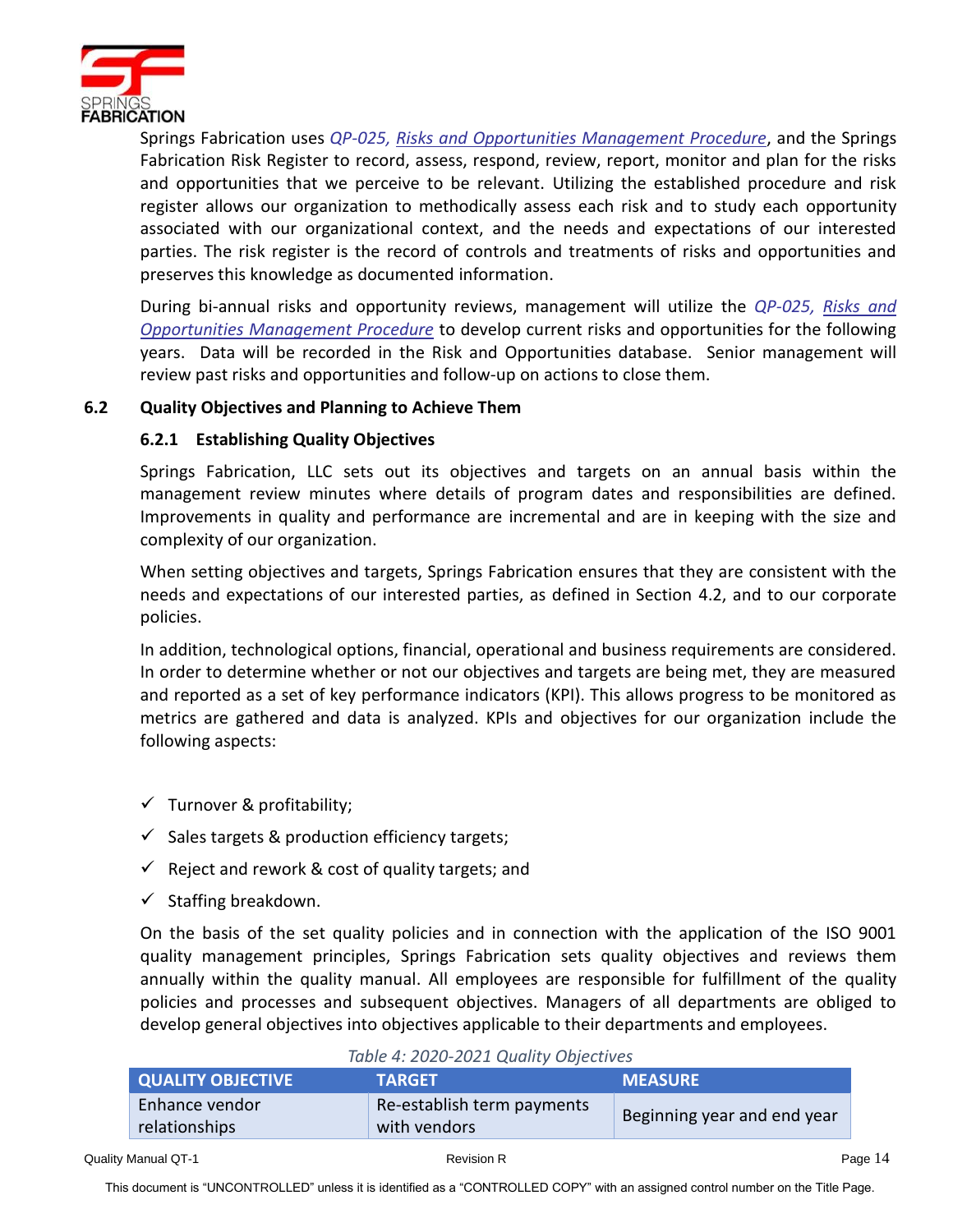

| Upgrade training and<br>qualification program                                | All employees by Q3 2019                                    | Completed existing<br>employee records and all<br>new employee<br>implementation |
|------------------------------------------------------------------------------|-------------------------------------------------------------|----------------------------------------------------------------------------------|
| Reduce rework and reject<br>due to training issues                           | 25% training NCR RCA                                        | Beginning year to end year                                                       |
| Enhance retention through<br>morale driven programs                          | 20% improvement to prior<br>year one-year retention         | Beginning year to end year                                                       |
| Enhance environment and<br>infrastructure through<br>upgraded safety program | Q3 2019 program completing,<br>training, and implementation | Completion of target                                                             |

# <span id="page-14-0"></span>**6.2.2 Planning How to Achieve Quality Objectives**

The quality management system is planned and implemented in order to meet our corporate objectives and the requirements of ISO 9001:2015. The planning process involves establishing and communicating our policies, objectives and associated operational procedures. Planning occurs during bi-annual risks and opportunities management reviews and as needed during periodic management meetings. Resources are planned for during the management reviews and meetings. The Quality Assurance Manager is responsible for establishing proposed quality objectives based on the annual performance to prior year metrics. The President is responsible for approving the Quality Objectives by signing any updated Springs Fabrication Quality Policy changes.

This document constitutes our overall plan for establishing, maintaining and improving the quality management system. For each instance of management system planning, the output is documented and retained accordingly, and changes are conducted in a controlled manner. The management review and the internal audit processes ensure that the integrity of the QMS is maintained when significant changes are planned which may affect key processes.

Whenever quality management system changes are planned, senior management ensures that all personnel are made aware of any changes which affect their process, and that subsequent monitoring is undertaken to ensure that QMS changes are effectively implemented.

# <span id="page-14-1"></span>**6.3 Planning of Changes**

Changes to the Springs Fabrication Quality Management System are first drafted by the Quality Assurance Manager (or designee) and proposed during management reviews. The changes are discussed, modified, and approved during the meeting with notes captured in meeting minutes. Senior management considers consequences of changes, availability of resources, and assignment of responsibility while planning changes.

When Springs Fabrication plans changes, the Company incorporates changes at all levels including communication, competence, process, and documented information. As needs for change are identified, they are captured in the company's corrective action system and processed according to internal procedure based on the type of change.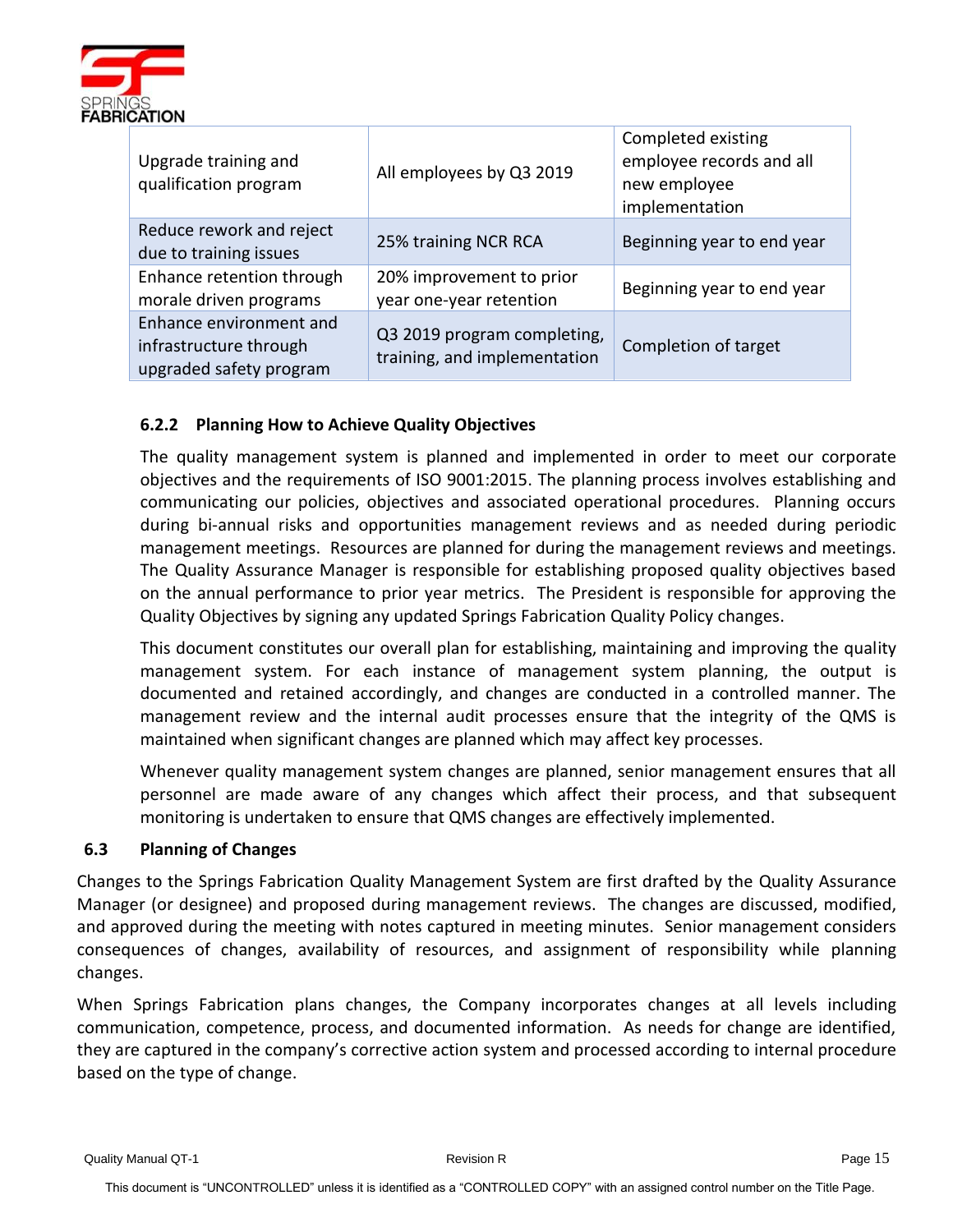

# **Section 7 – Support**

#### <span id="page-15-2"></span><span id="page-15-1"></span><span id="page-15-0"></span>**7.1 Resources**

#### **7.1.1 General**

Resources at Springs Fabrication include our people, infrastructure, work environment, and financial resources. The resource requirements for the implementation, management, control and continual improvement of the quality management system, and activities necessary to enhance customer satisfaction, are defined in our operational procedures, work instructions and the following sections of this QMS manual:

- $\checkmark$  Planning; Section 6.0
- $\checkmark$  Management Review; Section 9.3
- $\checkmark$  People; Section 7.1.2
- ✓ Infrastructure; Section 7.1.3
- $\checkmark$  Environment for the Operation of Processes; Section 7.1.4
- $\checkmark$  Operational Planning and Control; Section 8.1
- $\checkmark$  Requirements for Products and Services; Section 8.2

# <span id="page-15-3"></span>**7.1.2 People**

Staffing needs are analyzed periodically during senior management meetings. Analysis includes review and input from all department senior leaders. Effective implementation of the quality management system and the required staffing needs are fulfilled through the senior management meetings and implementation through human resources.

# <span id="page-15-4"></span>**7.1.3 Infrastructure**

Springs Fabrication is responsible for planning, providing and maintaining the resources needed to achieve product and process conformance, including buildings, workspace and associated utilities; process equipment (hardware and software); and supporting services. The President, Vice President of Finance, Maintenance Manager, and Information Systems Manager have overall responsibility for managing our services.

The Maintenance Manager serves as the facility manager and schedules/performs routine maintenance, repairs, installations, and inspections. Resources are provided through Springs Fabrication's requisitioning system. The VP of Manufacturing plans for and funds activities based on risk and through daily manufacturing meetings.

The Information Systems Manager has maintains and upgrades Springs Fabrication's computer network and peripheral resources and equipment. Information system needs are identified through management meetings, continuous improvement initiatives, and development of new quality objectives.

# <span id="page-15-5"></span>**7.1.4 Environment for the Operation of Processes**

Springs Fabrication, LLC ensures that our office complies with relevant health and safety regulations. The EHS Manager or Site Safety Coordinator carries out as-needed compliance reviews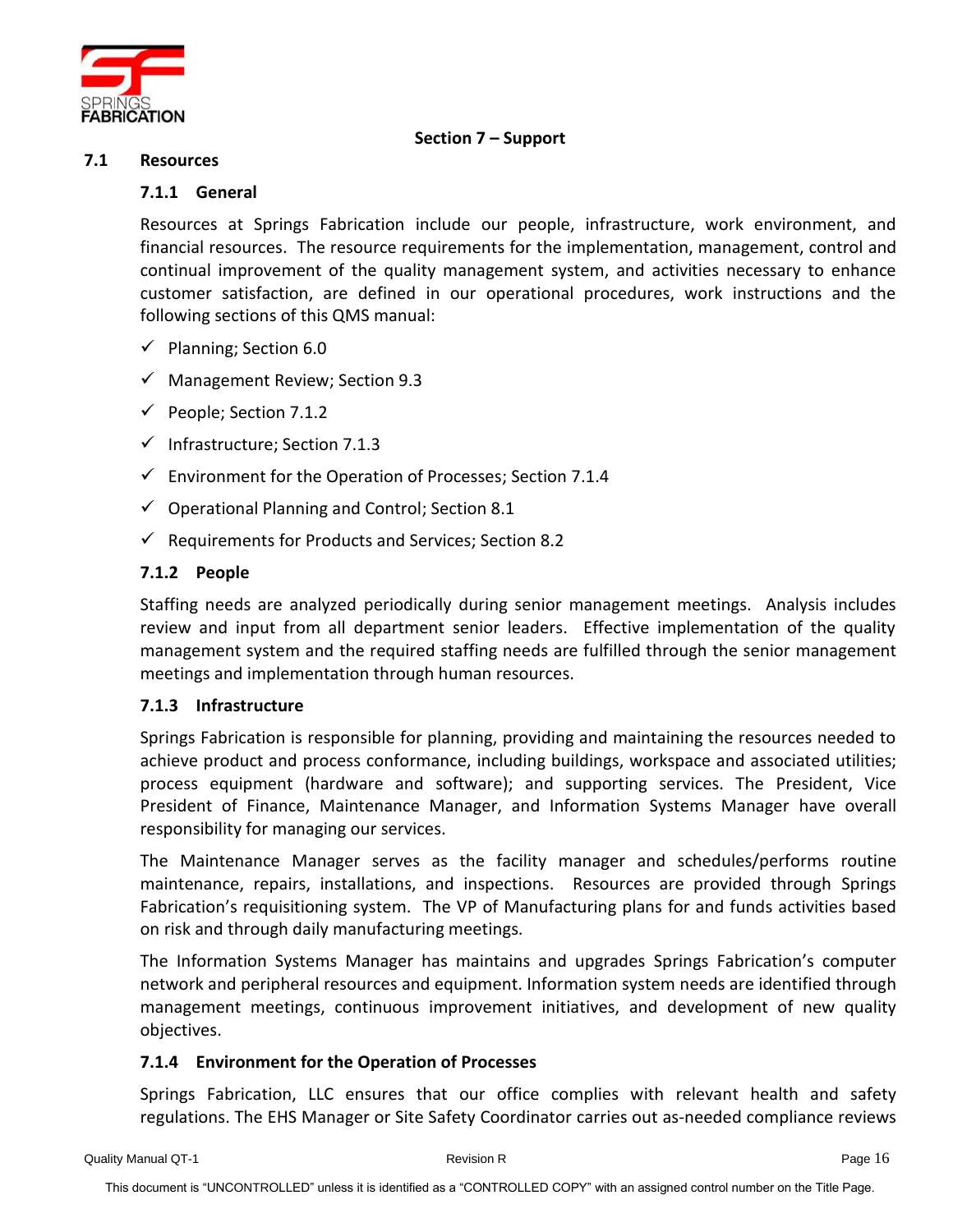

to ensure that appropriate standards are maintained. Senior management along with the maintenance manager are committed to providing:

- $\checkmark$  A place of work that is safe, non-discriminatory, and non-confrontational including all equipment and methods of work;
- $\checkmark$  Training, instruction, information and supervision for employees;
- $\checkmark$  A means of safe handling, storage, use and transportation of equipment, materials and chemicals;
- $\checkmark$  Safe working environment with good lighting, ventilation, safe passageways, stairs and corridors.

Springs Fabrication's *SFP-01, Employee Policy and Safety Manual* details how Springs Fabrication manages safety throughout the facility.

# <span id="page-16-0"></span>**7.1.5 Monitoring and Measuring Resources**

# **7.1.5.1 General**

Required product/service measurements are identified, and appropriate monitoring/measuring devices are identified, used and controlled to ensure that measurement capability is consistent with measurement requirements. A documented procedure, *QP-004, Calibration of Measuring and Test Equipment*, describes the controls employed to ensure that Measuring and Test Equipment is calibrated or verified to international or national standards.

To ensure validation of results, monitoring/measuring equipment are:

Calibrated or verified, or both, adjusted periodically or prior to use against equipment traceable to international or national standards. If such standards do not exist, the basis for calibration is recorded; and,

- $\checkmark$  Adjusted or re-adjusted as necessary; and,
- $\checkmark$  Identified to enable determination of calibration status; and,
- $\checkmark$  Safeguarded from adjustments that would invalidate proper calibration; and,
- $\checkmark$  Protected from damage and/or deterioration during use, handling, storage, and maintenance.
- $\checkmark$  Records of the results of calibration are maintained.

If a measuring/monitoring device is found out of calibration, the validity of previous inspection/test results are assessed if the requirements of *QP-004, Calibration of Measuring and Test Equipment* require this action. If required, corrective action regarding any nonconforming product is taken. The equipment shall be removed from service until it is recalibrated. The results of all re-verifications and re-calibrations are recorded.

Software used for monitoring/measuring is validated for adequacy prior to use and reconfirmed as necessary. Information Systems management shall provide maintenance of software.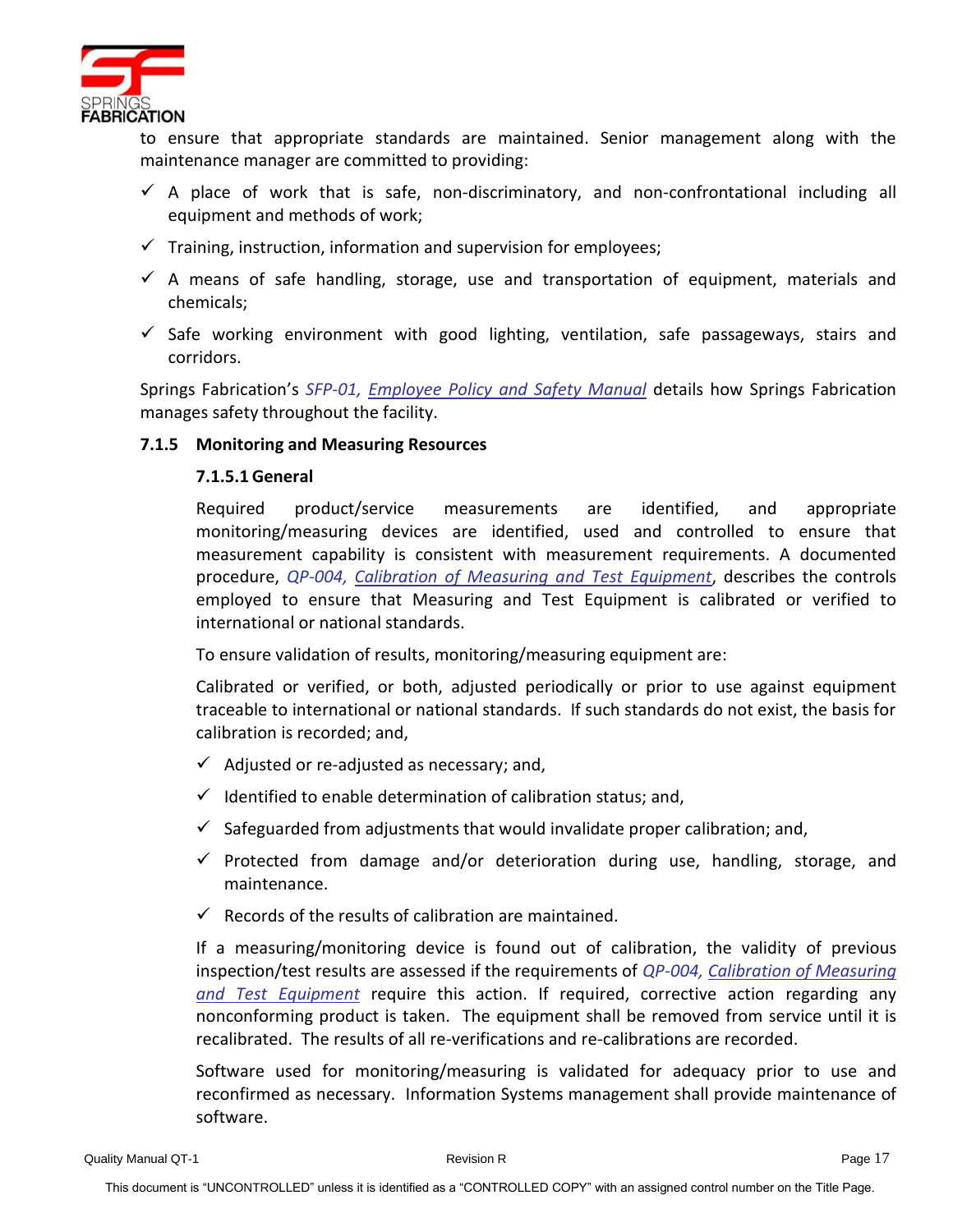

# **7.1.5.2 Measurement Traceability**

Records of the physical calibration and NIST-traceable documentation are maintained electronically. Only the Quality Assurance Manager and calibration personnel responsible for maintaining calibration have immediate access to adjust these electronic files. It is the responsibility of the Quality Assurance Manager to maintain and audit the scheduled performance and documentation of calibration activities.

# <span id="page-17-0"></span>**7.1.6 Organizational Knowledge**

Springs Fabrication recognizes that organizational knowledge is a valuable resource that supports our quality management activities and ensures continual product and service conformity. There is a strong link between organizational knowledge and the competence of our people, the latter being peoples' ability to apply knowledge to their work.

To ensure that organizational knowledge is retained and transferred, organizational knowledge is recorded in documented information through our competency matrices, and is embedded in our processes, products and services. Examples of organizational knowledge include:

- $\checkmark$  Documented information regarding a process, product or service;
- $\checkmark$  Previous specifications and work instructions;
- $\checkmark$  The experience of skilled people and their processes and operations;
- $\checkmark$  Knowledge of technologies and infrastructure relevant to our organization.

Sources of internal knowledge also include our intellectual property; knowledge gained from experience and coaching; lessons learned from failures and successes; capturing and sharing undocumented knowledge and experience; the results of improvements in processes, products and services.

Sources of external knowledge often include other ISO standards; research papers; webinars from conferences; or knowledge gathered from customers, stakeholders or other external parties. Springs Fabrication determines and reviews internal and external sources of knowledge, such as:

- $\checkmark$  Lessons learned from non-conformities, corrective actions, and the results of improvement;
- $\checkmark$  Gathering knowledge from customers, suppliers and partners, benchmarking against competitors;
- $\checkmark$  Capturing knowledge existing within the organization, e.g. through mentoring/succession planning;
- $\checkmark$  Sharing knowledge with relevant interested parties to ensure sustainability of the Organization; and
- $\checkmark$  Knowledge from conferences, attending trade fairs, networking seminars, or other external events

Springs Fabrication continues to improve organizational knowledge retention by:

 $\checkmark$  Analyzing key sources of knowledge and developing preservation plans and development of processes;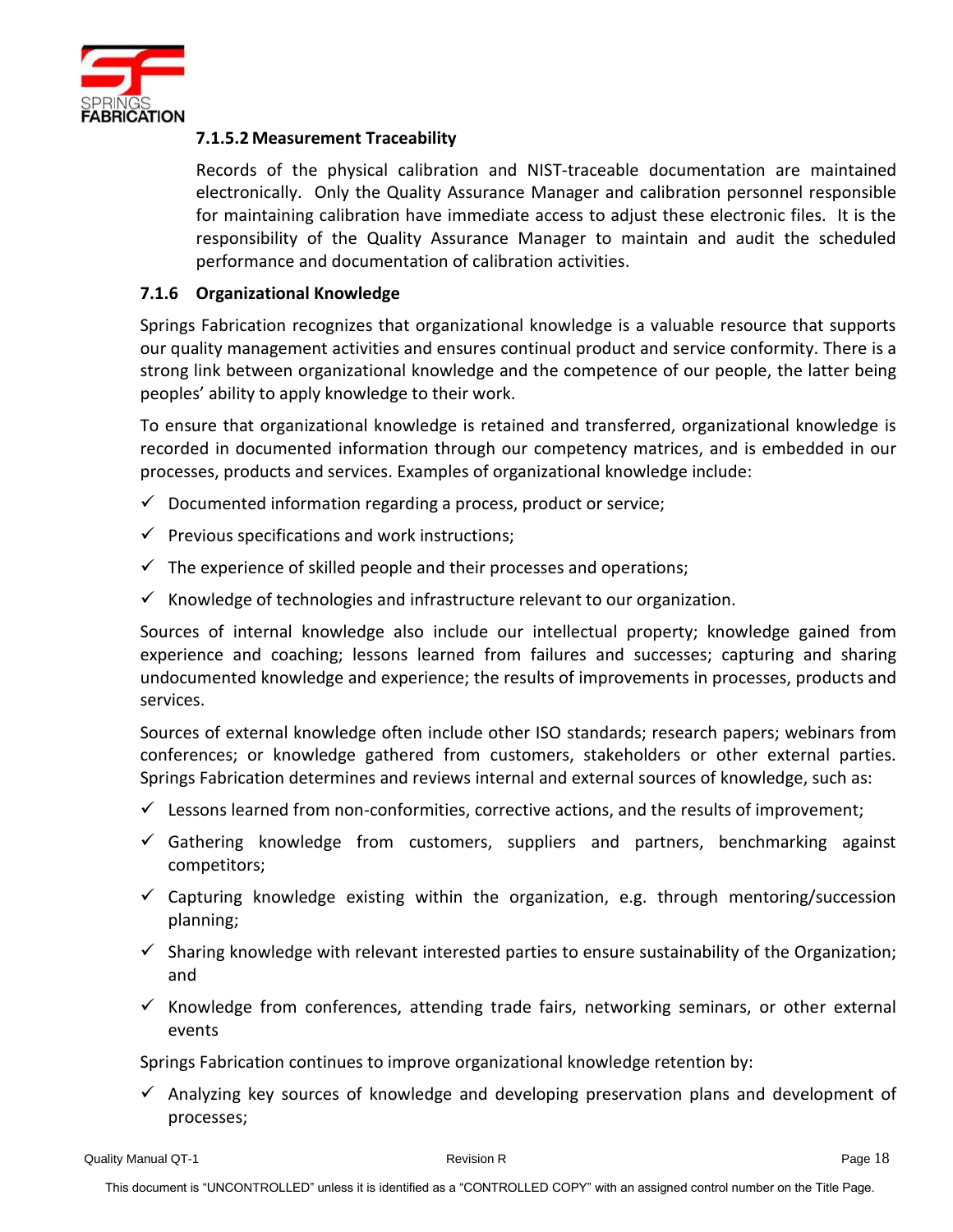

- $\checkmark$  Continuing standardization and sustainment of training and competence for roles and responsibilities; and
- $\checkmark$  Utilizing industry best learning management systems to simple, succinct, and sustainable training.

# <span id="page-18-0"></span>**7.2 Competence**

Top management identifies emerging competency needs during management reviews and meetings. Emergent competency needs are updated into job descriptions for the type and number of positions that need to be filled through internal or external recruitment.

Where required; competency training and monitoring is conducted in-house, although for more specialist skills, external courses are utilized. The effectiveness of training is evaluated by the performance of work to the training. The company orientation includes an introduction to our policies and objectives.

To ensure competence of our personnel, job descriptions have been prepared identifying the qualifications, experience and responsibilities that are required for each position that affects product and system conformity. Qualifications include desired requirements for education, skills and experience. Appropriate qualifications, along with the provision of any required training, provide the competence required for each position.

Qualifications are reviewed upon hire, when an employee changes positions or the requirements for a position change. The Human Resources department maintains records of employee qualifications through a combination of applications, resumes, job description requirements. If any differences between the employee's qualifications and the requirements for the job are found, training or other action is taken to provide the employee with the necessary competence. The results of training are then evaluated to determine if it was effective.

All employees are made aware of the relevance and importance of their activities and how they contribute to the achievement of our policies and objectives. The Human Resources manager maintains records of introductory training of personnel. For regulatory and safety training, Springs Fabrication utilizes a thirdparty in a fully integrated LMS. Courses are assigned and scheduled based on job description. Bi-annually, departmental competency matrices are updated by managers and supervisors. Adjunct and on-the-job training is planned based off competency scoring and current needs. Training processes are identified in *QP-002, Training*.

# <span id="page-18-1"></span>**7.3 Awareness**

All employees are trained on the relevance and importance of their activities and how they contribute to the achievement of our policies and objectives. This training occurs during orientation training and during plant meetings. Where required; awareness training and monitoring is conducted inhouse, although for more specialist skills, external courses are utilized. The effectiveness of awareness training is evaluated by supervisors with notes captured in minutes from periodic continuous improvement meetings.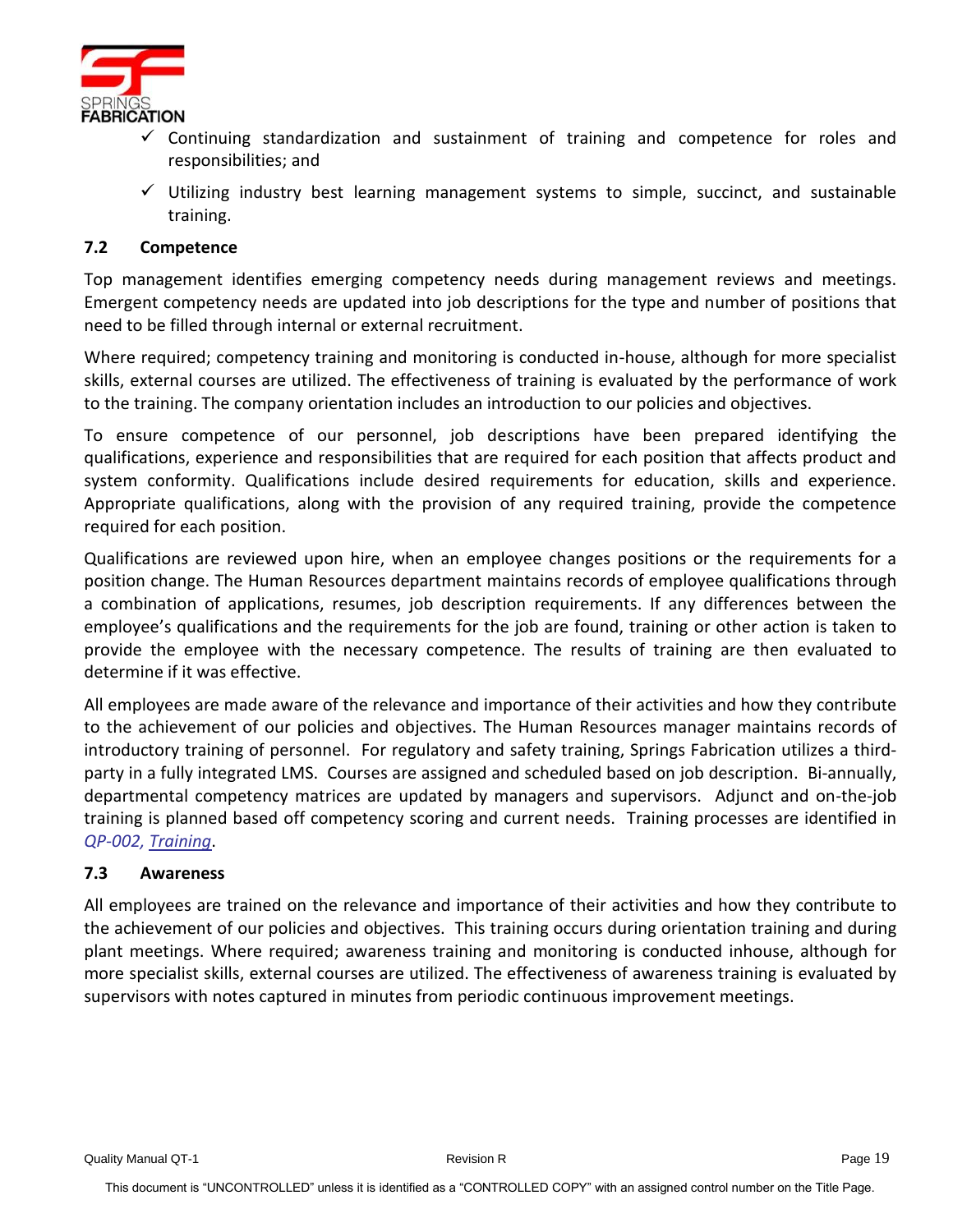

## <span id="page-19-1"></span><span id="page-19-0"></span>**7.4 Communication**

# **7.4.1 Internal Communication**

Springs Fabrication communicates information internally regarding our QMS and its effectiveness, through documented training, internal audit reports and continual improvement processes. All managers are responsible for establishing regular formal and informal communications as needed to convey to their employees the relevance and importance of their activities. Typically, this information is conveyed through team meetings and cross-functional improvement projects.

Communications regarding how employees contribute to the achievement of objectives are also conveyed and reinforced during employee performance reviews. Issues pertaining to our QMS that may be communicated internally include:

- $\checkmark$  Day-to-day operations and general awareness;
- $\checkmark$  Springs Fabrication Quality Policy;
- $\checkmark$  Information on achieving objectives and targets; and
- $\checkmark$  Risks and opportunities.

Senior management and their direct reports are responsible for communicating the corporate policies as well as the importance of meeting customer, statutory and regulatory requirements to employees within their respective departments. They ensure the quality policy is understood and applied to the daily work of the organization through the establishment of measurable goals and objectives. Internal communication occurs on an on-going basis and is achieved through various mechanisms as appropriate:

- $\checkmark$  Regular meetings and briefings;
- $\checkmark$  Training sessions and training material;
- $\checkmark$  Display boards, memorandums, letters;
- $\checkmark$  Website, intranet, internal e-mails;
- $\checkmark$  Product and process performance data analysis and audit results;
- $\checkmark$  Targets, objectives, scorecards, KPIs, management system manual and procedures;
- $\checkmark$  Corrective action and non-conformance reports; and
- $\checkmark$  Minutes of ad-hoc and scheduled meetings.

# <span id="page-19-2"></span>**7.4.2 External Communication**

Springs Fabrication determines the need to communicate information externally to our interested parties, as defined in Section 4.2, regarding the effectives of our QMS. In most instances, external interested parties (such as consumers, stockholders, neighboring communities, etc.) are the main driving force for our organization to implement our QMS. Table 5 below details Springs Fabrication external communication.

*Table 5: Springs Fabrication External Communication*

#### <span id="page-19-3"></span>**INTERESTED PARTIES NEEDS & EXPECTATIONS POSSIBLE MODES OF COMMUNICATION**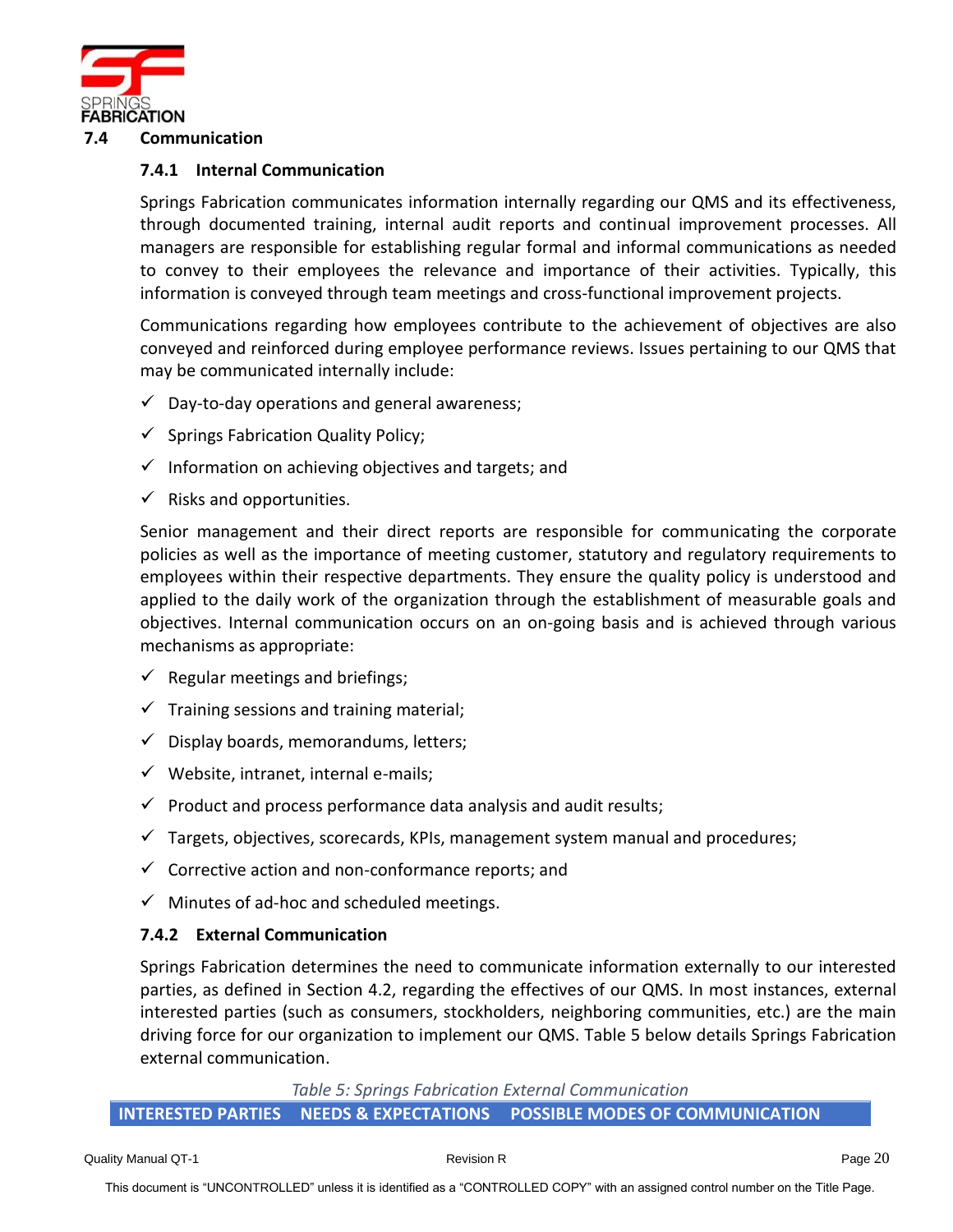

| Customers                 | Price, reliability, & value       | Publications, online advertising, blog posts,<br>other electronic media |
|---------------------------|-----------------------------------|-------------------------------------------------------------------------|
| Owner                     | Profitability & Growth            | Annual reports                                                          |
| <b>Suppliers</b>          | <b>Beneficial Relationships</b>   | Meetings and Questionnaires                                             |
| Regulatory &<br>Statutory | <b>Compliance &amp; Reporting</b> | Regulatory compliance submissions or results<br>of other audits         |

As appropriate, senior management will authorize certain communication. Where required, advice appropriate to the context of the communication may be sought concerning the content and dissemination of certain external communications. Responses to external communications are recorded if they are transmitted by email or letter. In each case the response is retained and controlled in accordance with the requirements for documented information.

# <span id="page-20-1"></span><span id="page-20-0"></span>**7.5 Documented Information**

# **7.5.1 General**

Springs Fabrication ensures that our QMS includes the documented information that is required to be maintained and retained by ISO 9001:2015, and additionally, any documented information identified by our organization that demonstrates the effective operation of our QMS.

Springs Fabrication applies the following criteria to all types of documented information in order to assess whether the information is necessary for demonstrating the effectiveness of our QMS, and whether it should be formally controlled.

- $\checkmark$  Communicates a message internally or externally;
- $\checkmark$  Provides evidence of process and product conformity;
- $\checkmark$  Provides evidence that planned outputs were achieved;
- $\checkmark$  Provides knowledge sharing.

Should any of the above criteria apply, Springs Fabrication ensures that this information is retained and/or maintained as a form of documented information.

# <span id="page-20-2"></span>**7.5.2 Creating and Updating**

Springs Fabrication ensures that when we create documented information it is appropriately identified and described (e.g. title, date, author, reference number) and is available in an appropriate format (e.g. language, software version, graphics, etc.) and on appropriate media (e.g. paper, electronic). All documented information is reviewed and approved for suitability and adequacy utilizing *QP-018, Origination and Control of QMS Documents and Records*.

# <span id="page-20-3"></span>**7.5.3 Control of Documented Information**

# **7.5.3.1 Control of Documentation**

Documented information is retained to provide evidence of conformity to the requirements specified by ISO standards, customer requirements and of the effective operation of our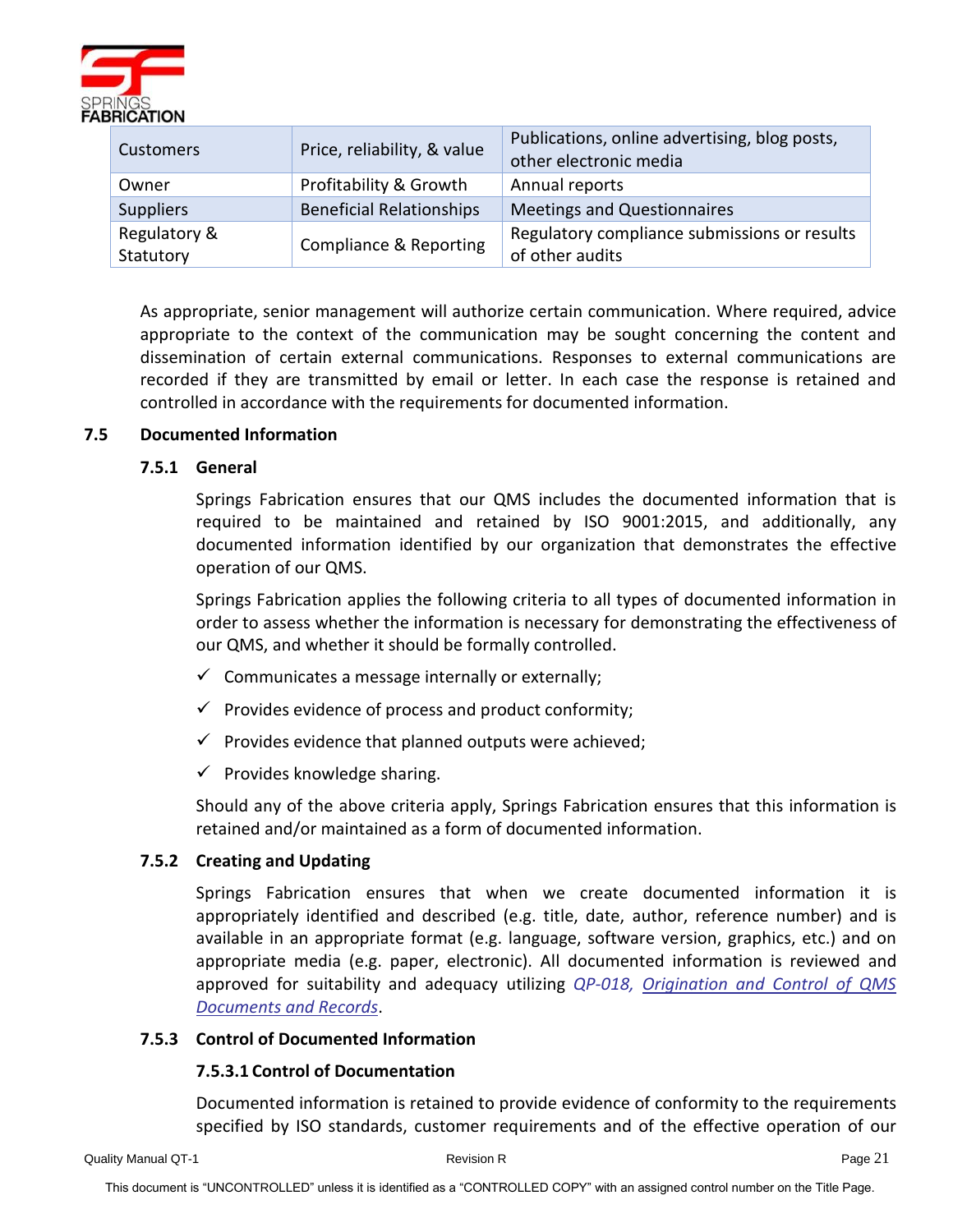

management system. Springs Fabrication houses these documents and records on the internal network drives. These drives are access controlled to protect against loss of confidentiality, improper use, and/or loss of integrity. This electronic document management system, which is backed up and updated as required, is used to retain documented information ensuring only the current versions are available to users. All management system documents are controlled by:

- $\checkmark$  Approving documents for adequacy prior to issue;
- $\checkmark$  Reviewing and revising as necessary and re-approving documents;
- $\checkmark$  Ensuring that changes and current revision status of documents are identified;
- $\checkmark$  Ensuring that relevant versions of applicable documents are available at points of use;
- $\checkmark$  Ensuring that documents remain legible and readily identifiable;
- $\checkmark$  Ensuring that documents of external origin are identified and their distribution controlled; and
- $\checkmark$  Preventing the unintended use of obsolete documents.

# **7.5.3.2 Additional Requirements for Control of Documentation**

A system of documentation provides the structure for QMS implementation. Appendix D documents a matrix between this Quality Manual and the Level 2 Quality Procedures. Various documents within this system may be in any form or type of media. The depth of detail required is dependent on the complexity and interaction of the particular process and on the competency of the personnel involved in its implementation. A four-level system is used at Springs Fabrication:

- $\checkmark$  Level 1: Quality Manual: It describes the QMS in terms of overall policy and objectives and also references specific quality procedures.
- $\checkmark$  Level 2: Quality Procedures. Where required, these documented procedures describe how major elements of the QMS policy are implemented.
- $\checkmark$  Level 3: Work Instructions. These detail methods for completing specific tasks. These documents may be issued at either the systems or operating department levels.
- $\checkmark$  Level 4: Forms and Records required to document QMS implementation and provide historic data.

The Quality Manual: This manual is established, controlled, and maintained to state the goals and scope of the QMS; to define and justify any exclusions to the Standard; to provide listings and/or direct references to various QMS documents; and to describe, in broad terms, the sequence and interactions of various QMS processes.

 $\checkmark$  If requested, a hard-copy of this Quality Manual (at its most current revision) may be distributed to customers, regulatory bodies and other interested parties. Springs Fabrication will not maintain these manuals unless contractually required to do so. The Quality Manual shall be considered "UNCONTROLLED" until the title page is marked as a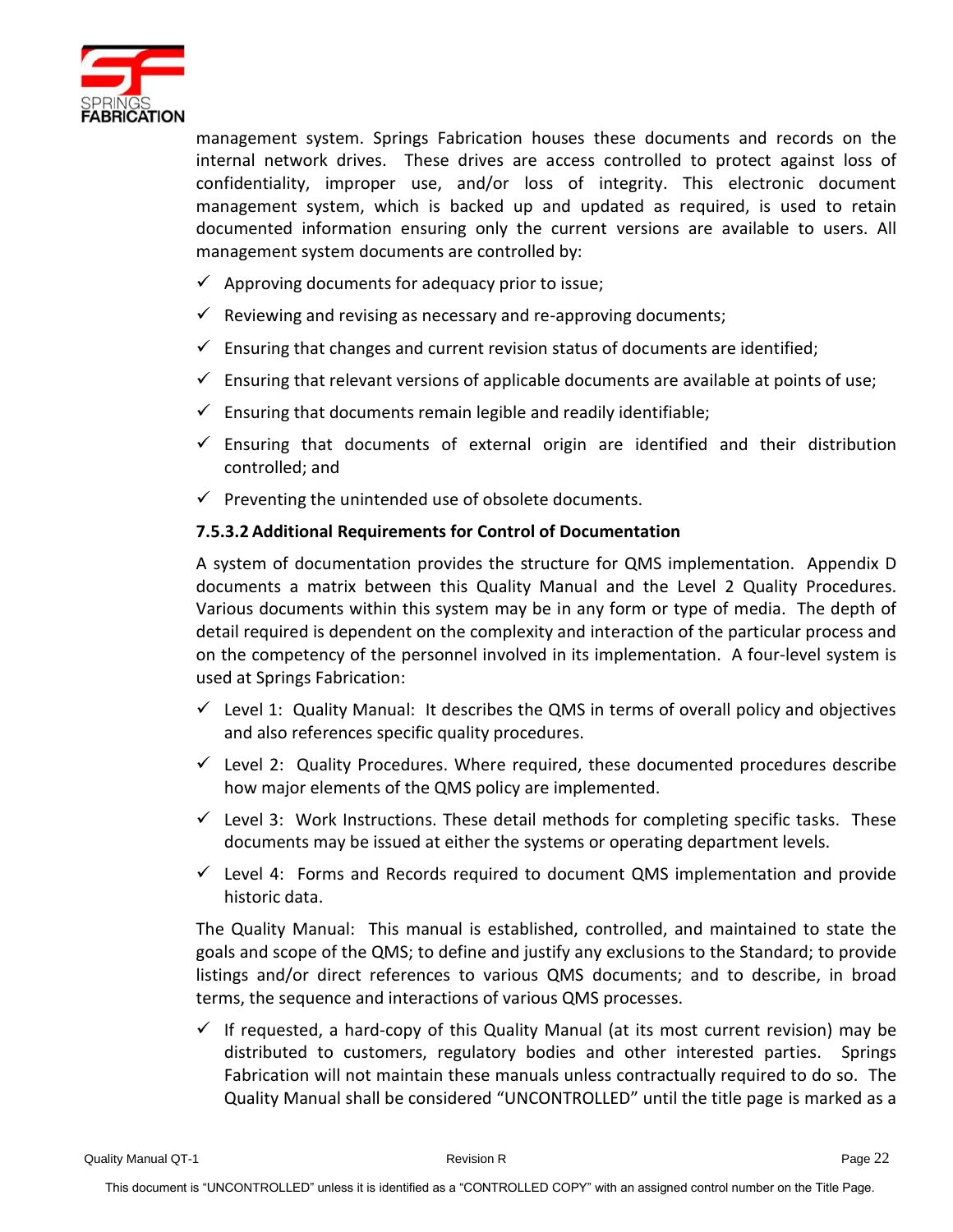

"CONTROLLED COPY", identified, and dated accordingly. After appropriate document control processes have been completed, the manual is then forwarded to the requestor.

 $\checkmark$  In addition to the documents discussed herein, Springs Fabrication may use additional quality systems specifically applicable to other contractually required quality standards.

Control of Documents: A documented procedure, *QP-018, Origination and Control of QMS Documents and Records*, provides for document control, identification, legibility, retrieval, and appropriate availability of relevant versions. Methods of archiving or destroying obsolete documents are specified: The approval, review, updates, and re-approval of QMS documents is discussed. Master listings of the current revision status, date of issue, and distribution of all systems documents, including those of external origin, are maintained on the Springs Fabrication server. All documents maintained on the Springs Fabrication server are backed up daily and stored in an off-site facility.

Control of Quality Records: Evidence of conformance to the requirements of this manual and other legal and regulatory documents, and of the effective operation of the QMS, require adequate records. A documented procedure, *QP-018, Origination and Control of QMS Documents and Records*, details the methods used to identify, store, retrieve, protect, establish retention times for, and dispose of, legible quality records. All records maintained on the Springs Fabrication server are backed up daily and stored in an off-site facility.

# **Section 8 – Operation**

# <span id="page-22-1"></span><span id="page-22-0"></span>**8.1 Operational Planning and Control**

Springs Fabrication performs planning for operations, product realization, and output evidence formally as identified in *QP-019, Product Planning and Scheduling*, and informally through scheduled and impromptu planning/scheduling meetings. Annual meetings and outputs are utilized to review ongoing operational capabilities to meet industry products and services. Periodic planning/scheduling meetings are utilized for review of new product and service lines. Daily planning/scheduling meetings are utilized to verify and monitor product and service realization and review documented evidence. Meeting inputs and outputs include:

- $\checkmark$  Product quality objectives and requirements (e.g., specifications chemical compositions, dimensions);
- $\checkmark$  Appropriate processes, documents and resources required to realize the product;
- $\checkmark$  Criteria for product acceptance and determination of appropriate verification, validation, monitoring, inspection and test activities required to ensure fulfillment of these criteria; and
- $\checkmark$  Required records to document that the realization process and the resultant product fulfill product requirements.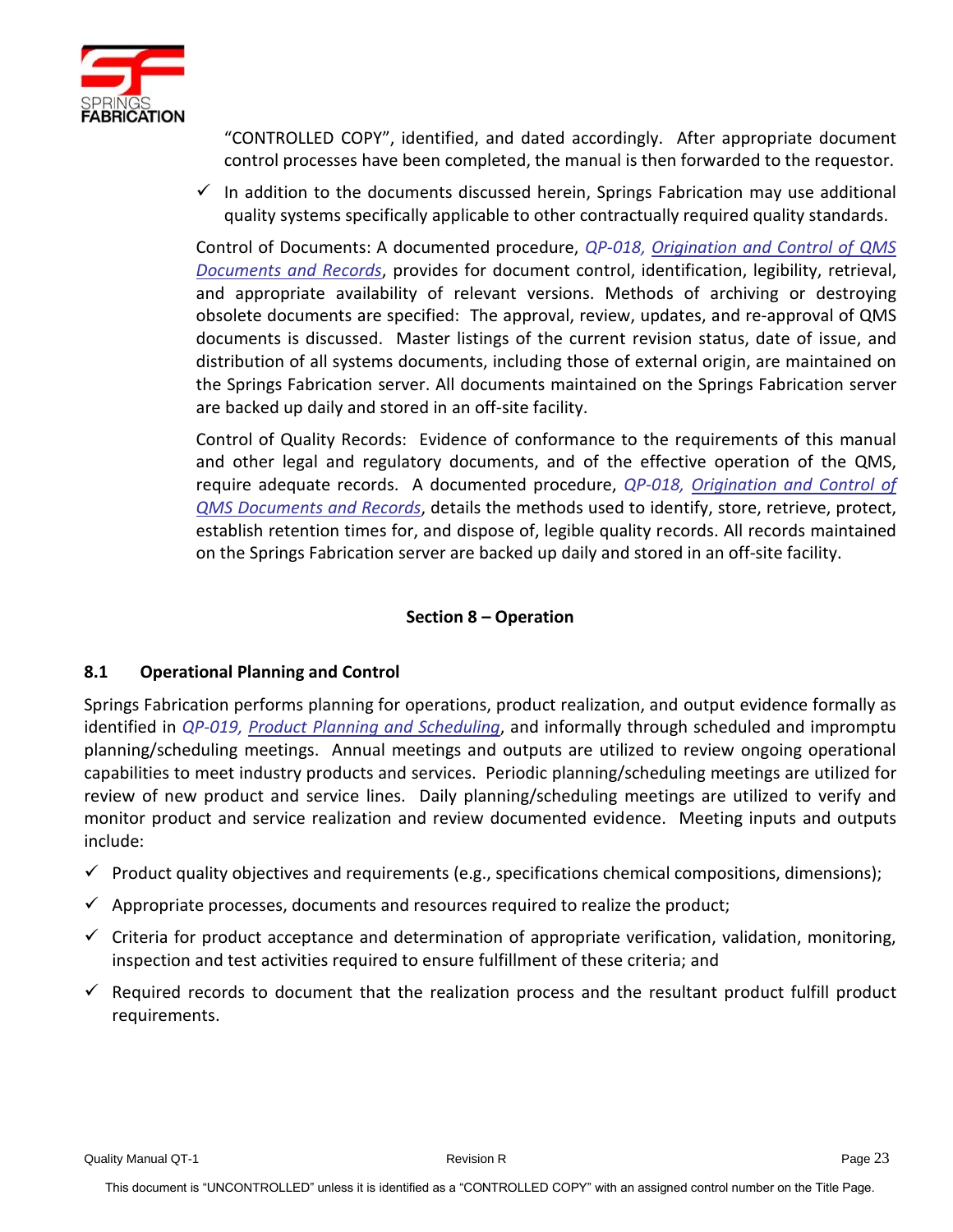

# <span id="page-23-1"></span><span id="page-23-0"></span>**8.2 Requirements for Products and Services**

# **8.2.1 Customer Communication**

In accordance with our commitment to exceed our customer's expectations, Springs Fabrication highlights effective customer communication as an essential element of delivering customer satisfaction. Springs Fabrication manages communication with customers by the following means:

Products and services - www.springsfab.com, meetings, trade shows, and electronic communication.

Contract/order changes - *WI-026, MCN-ECN Process*

Customer satisfaction, feedback, and complaints - *QP-015, Customer Satisfaction*

Handling/Controlling customer property - *QP-019, Product Planning & Scheduling*; *QP-022, Handling, Storage, Preservation & Delivery (HSPPD)*

*Contingency actions (as required)* - *QP-019, Product Planning & Scheduling*

*Control of Nonconformities (as required)* - *QP-001, Control of Nonconformities*

# <span id="page-23-2"></span>**8.2.2 Determining the Requirements for Products and Services**

Initial customer requirements are identified and reviewed prior to acceptance of a contract. These include product, delivery, and post-delivery requirements, unspecified product requirements that Springs Fabrication determines are necessary to fulfill customer intentions or specified usages, and product-related obligations (including statutory and regulatory requirements). Additional requirements that Springs Fabrication perceives will add value to the final deliverable are also identified and brought to the customer's attention for possible inclusion.

# <span id="page-23-3"></span>**8.2.3 Review the Requirements for Products and Services**

Prior to committing to the customer, Springs Fabrication ensures and confirms our capacity to supply the required product or service. Pre-acceptance reviews are conducted to ensure that:

- $\checkmark$  Product requirements are defined and are appropriate;
- $\checkmark$  Any additional requirements determined by Springs Fabrication are appropriate;
- $\checkmark$  Contract or order requirements differing from those previously expressed are resolved;
- $\checkmark$  Springs Fabrication has the ability to meet the defined requirements;
- $\checkmark$  Documented information is retained and maintained showing the results of the review.
- $\checkmark$  Customer requirements are confirmed before acceptance by the exchange of contracts, purchase orders via appropriate electronic or hard copy formats.

Senior and department managers, as applicable, review orders or requests relating to products to ensure manufacturability and that they are adequately defined and documented for feasibility and profitability to ensure that the order requirements are agreed to before their acceptance. As applicable for non-standard work, department managers receive the request for proposal material to review manufacturability, resources needed, time and cost.

# **8.2.3.1 Identifying Ability to Meet Requirements for Products and Services**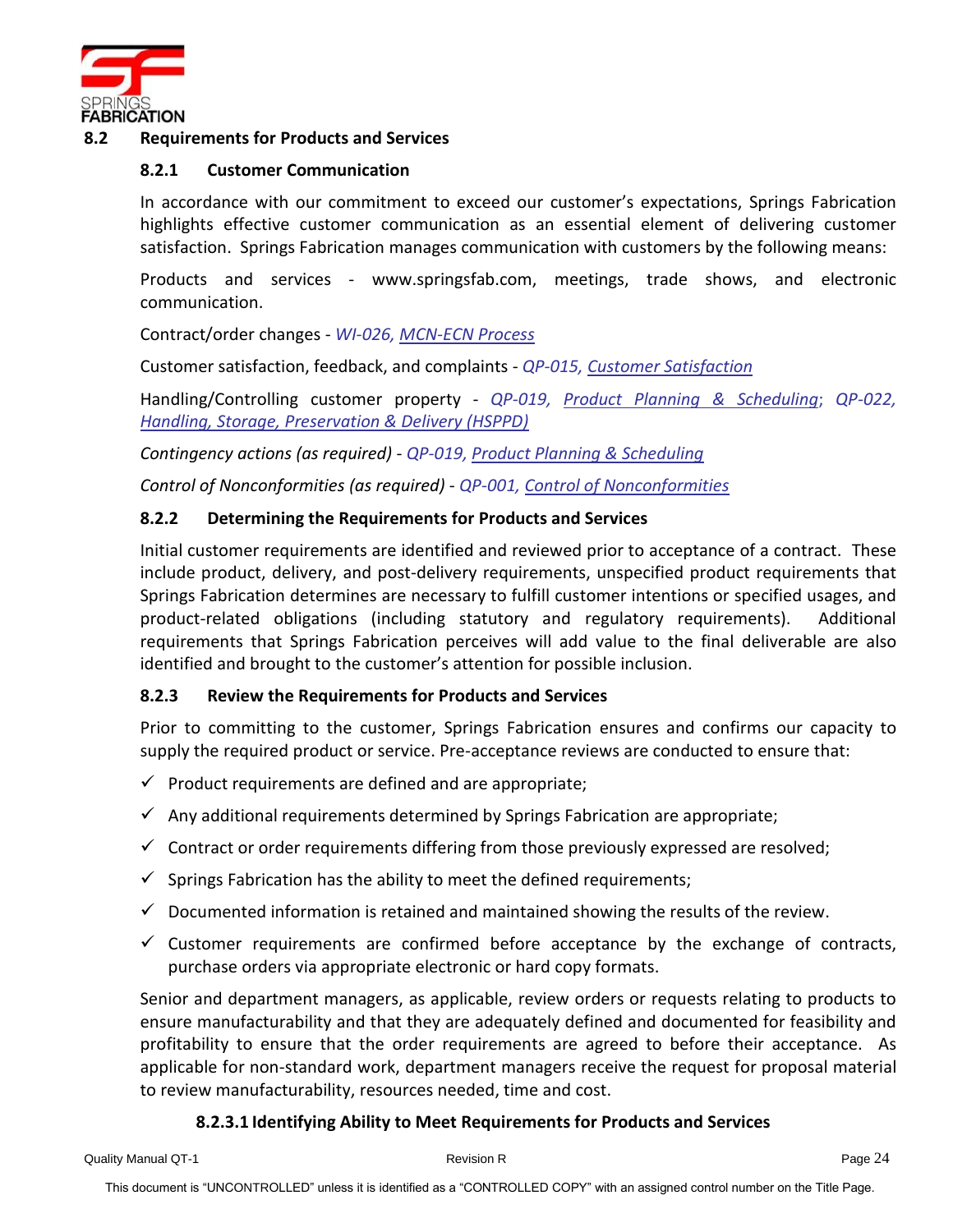

Springs Fabrication ensures that it has the ability to meet the requirements for products and services to be offered to customers by conducting a review before committing to supply products and services to a customer, to include:

- $\checkmark$  requirements specified by the customer, including the requirements for delivery and post delivery activities;
- $\checkmark$  requirements not stated by the customer, but necessary for the specified or intended use, when known;
- $\checkmark$  requirements specified by the organization;
- $\checkmark$  statutory and regulatory requirements applicable to the products and services;
- $\checkmark$  contract or order requirements differing from those previously expressed.

All requirements are confirmed by the customer via electronic quotation containing all contractual and agreed requirements before accepting a purchase order.

# **8.2.3.2 Required Documentation**

Results of the review process and of any subsequent actions, including changes to the contract, are recorded. When there are no documented requirements given, acceptance of customer requirements shall be confirmed. Amended changes shall be provided to relevant personnel in sufficient detail to enable them to provide product that meets customer expectations.

# **8.2.3.3 Changes to Requirements for Products and Services**

Springs Fabrication ensures that all relevant documented information; relating to changes in product or service requirements, is authorized and amended where necessary, and that all relevant personnel are made aware of the documented requirement changes.

# <span id="page-24-1"></span><span id="page-24-0"></span>**8.3 Design and Development (D/D) of Products and Services (EXCLUDED)**

# **8.3.1 General**

Springs Fabrication establishes, implements and maintains a design and development process that is appropriate to ensure the subsequent provision of products and services.

# <span id="page-24-2"></span>**8.3.2 Design and Development Planning**

A documented procedure, *QP-012, Design and Drawing Control*, describes the processes that ensure Springs Fabrication is meeting customer requirements regarding designs and drawings. D/D activities are planned and controlled, and include the following:

- $\checkmark$  Definition of various stages of the D/D process; and,
- $\checkmark$  Review, verification and validation activities appropriate to each stage; and,
- $\checkmark$  Appointment of responsibilities and authorities for each stage; and,
- $\checkmark$  Management of interfaces between different groups to ensure both effective communications and clarity of responsibilities; and,
- $\checkmark$  Provisions for updating planning activities, when appropriate, during the D/D process.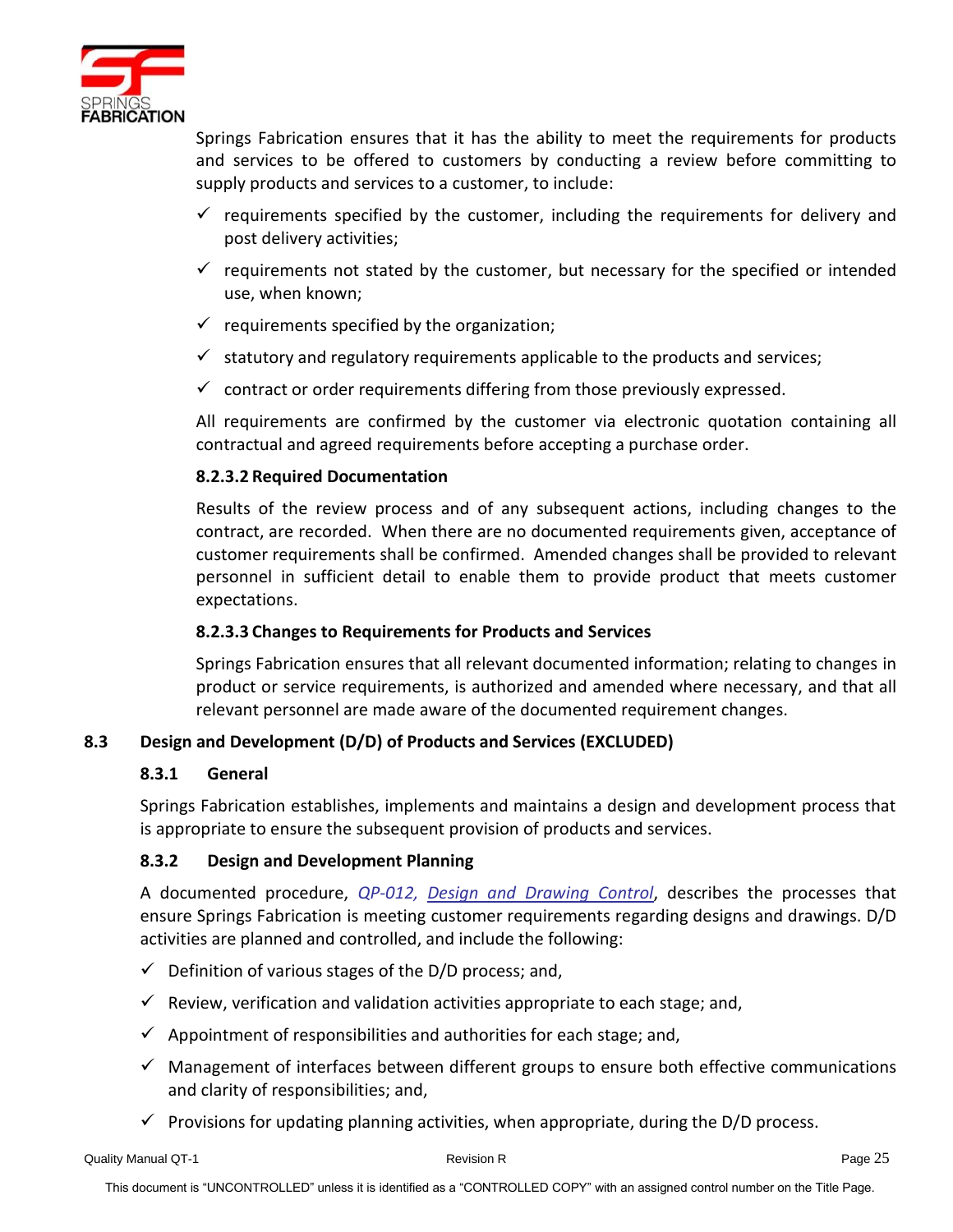

# <span id="page-25-0"></span>**8.3.3 Design and Development Inputs**

Product requirements comprise D/D inputs and are defined and documented. These requirements include:

- $\checkmark$  Functional and performance requirements; and,
- $\checkmark$  Applicable statutory and regulatory requirements; and,
- $\checkmark$  Appropriate information derived from similar previous designs; and,
- $\checkmark$  Other essential D/D elements; and,
- $\checkmark$  Review of defined inputs for adequacy, completeness, clarity, and lack of internal conflict.

# <span id="page-25-1"></span>**8.3.4 Design and Development Controls**

Reviews are held at point(s) determined during design planning. Attendance at D/D review includes representatives of the functions involved in the relevant review. Reviews evaluate the ability of the design, to that point, to fulfill requirements. Problem areas are identified and follow-up/corrective actions are proposed. D/D reviews and any follow-up activities are recorded.

Verification is a process-oriented activity and is performed at points determined during design planning. Verification evaluates the ability of the D/D output to fulfill D/D input requirements, and describes required follow-up/corrective actions if needed. D/D verifications and any follow-up activities are recorded.

Validation is a product-oriented activity that confirms that the resulting product meets the requirements for its known intended use or application. Preferably, full validations are performed prior to delivery or implementation. In cases where this is impractical, partial validations are performed to the extent possible. D/D validations and any follow-up activities are recorded.

# <span id="page-25-2"></span>**8.3.5 Design and Development Outputs**

D/D outputs are documented to enable verification against established inputs. Output documents are not released prior to formal approval. Output requirements include:

- $\checkmark$  Fulfillment of input requirements; and,
- $\checkmark$  Information for purchasing, production, and service operations; and,
- $\checkmark$  Provision of product acceptance criteria; and,
- $\checkmark$  Product characteristics essential to safe and proper use.

# <span id="page-25-3"></span>**8.3.6 Design and Development Changes**

Changes are identified, documented and controlled, and include evaluations of their effects on component parts and on deliverable products. Appropriate review, verification and validation activities are performed and approved before change implementation. D/D change reviews and any follow-up activities are recorded.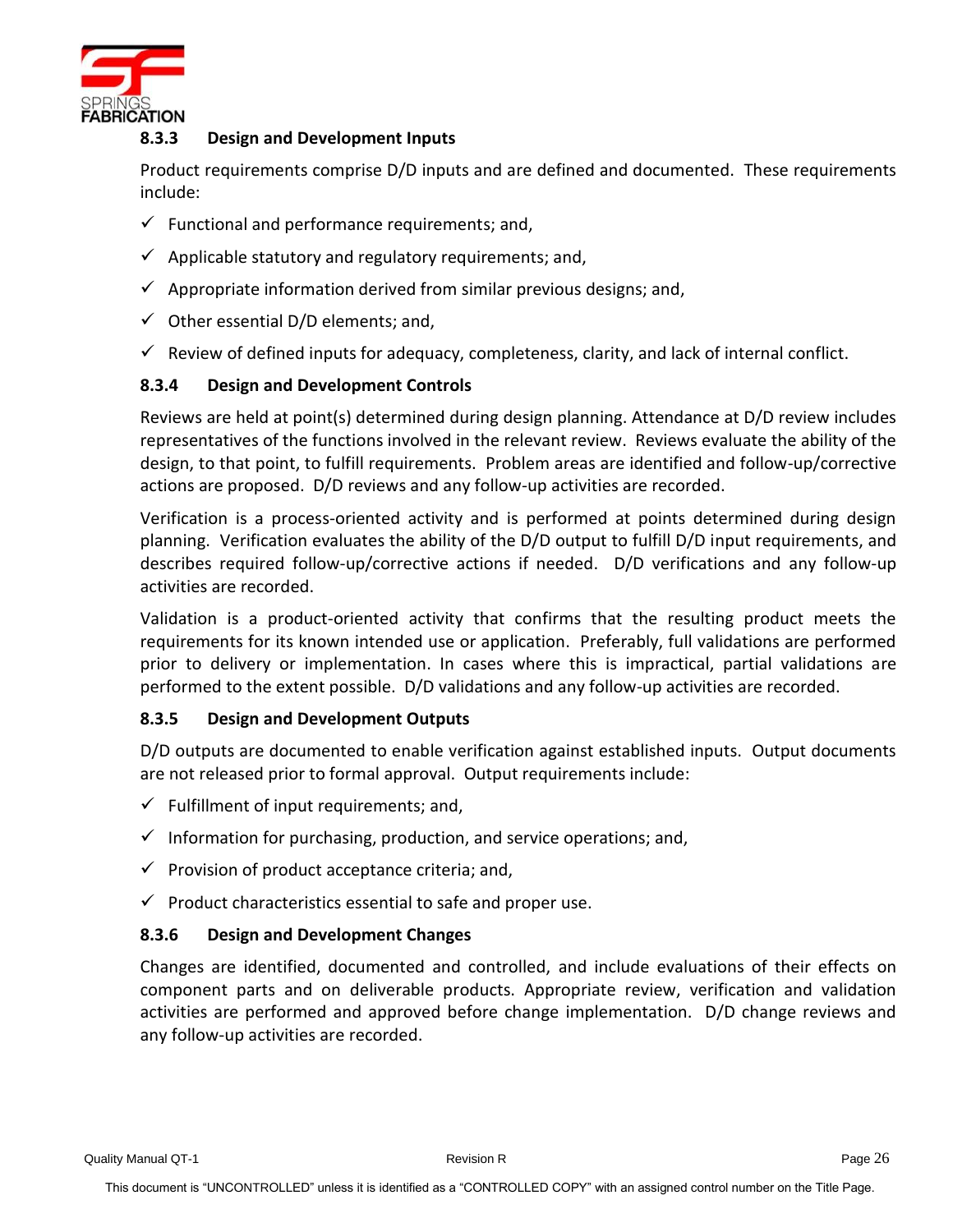

# <span id="page-26-1"></span><span id="page-26-0"></span>**8.4 Control of Externally Provided Processes, Products and Services**

# **8.4.1 General**

Springs Fabrication assures that purchased products and/or services conform to specified requirements. A documented procedure, *QP-016, Purchasing*, describes the processes and controls used to ensure that Springs Fabrication meets customer requirements regarding purchased product or services. The type and extent of control Springs Fabrication exerts over its suppliers depends on the particular process(es) and output(s) in which the supplier's product is used. Suppliers are selected based on their ability to supply conforming product.

A documented procedure, *QP-020, Supplier Selection, Evaluation, and Re-evaluation*, describes the requirements and controls that assure that the external providers used at Springs Fabrication will satisfy customer requirements. Criteria are defined and evaluation results and required actions are recorded for the initial evaluation and selection, and periodic appraisal of suppliers who provide product for use within the QMS or for inclusion in customer deliverables or in production/service processes.

# <span id="page-26-2"></span>**8.4.2 Type and Extent of Control**

A documented procedure, *QP-021, Material Receipt*, describes the activities required to verify that purchased product conforms to purchase requirements and are identified, implemented, and recorded. If Springs Fabrication or our customer(s) intend to verify product at our external provider's premises, Springs Fabrication specifies verification arrangements and product release methods in the purchasing documents. Risks are analyzed by project management during requisition of material.

# <span id="page-26-3"></span>**8.4.3 Information for External Providers**

Information in purchasing documents is reviewed for adequacy prior to release to suppliers. Where appropriate, documents include the following information:

- $\checkmark$  Requirements for approval of product, procedures, processes, equipment, and the qualification of personnel; and,
- $\checkmark$  Quality Management System requirements.

# <span id="page-26-5"></span><span id="page-26-4"></span>**8.5 Production and Service Revision**

# **8.5.1 Control of Production and Service Revision**

Production and service operations are controlled by information describing product characteristics, appropriate work instructions, use and maintenance of suitable equipment, availability and use of appropriate monitoring and measuring equipment, implementation of monitoring and measurement activities, and the implementation of defined processes for product release, delivery, and, where applicable, post-delivery activities. A documented procedure, *QP-023, Production – Standard Practices*, describes the expectations of workmanship, procedure, and documentation of production personnel for their respective departments.

Processes whose outputs cannot be subsequently verified must be appropriately validated. A documented procedure, *QP-017, Validation of Special Processes*, describes the controls implemented for specific recurring processes employed at Springs Fabrication. Validation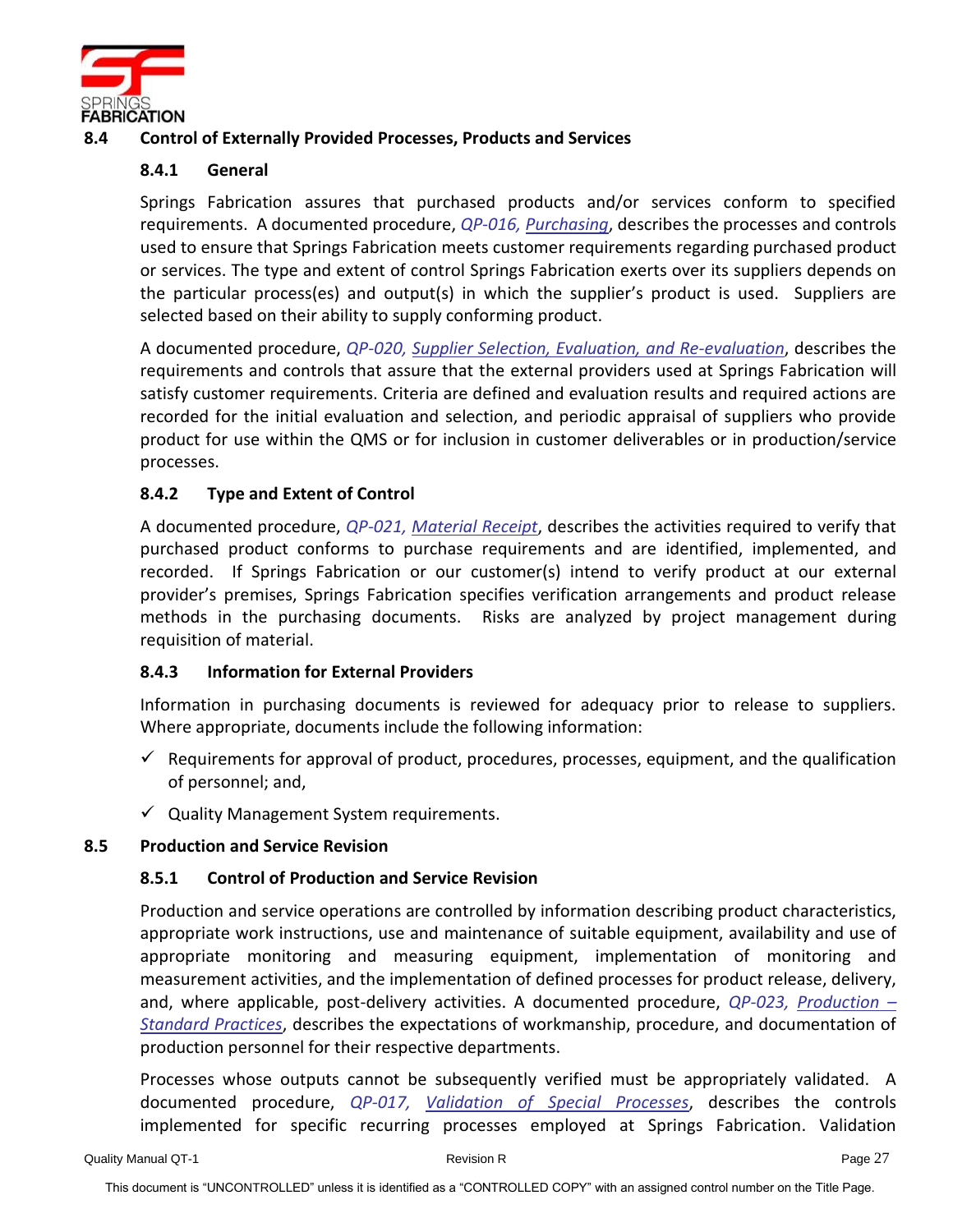

requirements include those processes where deficiencies will only become apparent after use of the product or, where applicable, delivery of the service. Validation demonstrates process ability to achieve planned results, and includes:

- $\checkmark$  Defined criteria for review and approval of processes;
- $\checkmark$  Approval of equipment and qualification of personnel;
- $\checkmark$  Use of defined production and monitoring methods and procedures;
- $\checkmark$  Revalidations where required; and,
- $\checkmark$  Maintenance of adequate records.

# <span id="page-27-0"></span>**8.5.2 Identification and Traceability**

Throughout production operations, Springs Fabrication identifies both the product and its status with respect to monitoring and measurement requirements. Further, where traceability is required or appropriate, the unique identification of the product is controlled and recorded.

# <span id="page-27-1"></span>**8.5.3 Property Belonging to Customers or External Providers**

If customer property (including intellectual property) is provided to Springs Fabrication for use in processes or for incorporation into products is identified, verified, protected, safeguarded, and, where appropriate, maintained. Loss, damage, or unsuitability for use is immediately recorded and reported to the customer.

# <span id="page-27-2"></span>**8.5.4 Preservation**

The conformity of both constituent parts and shipped product, including identification, handling, packaging, storage and protection, is preserved throughout internal processes and extending to the contractually stated delivery point. Preservation ensures conformance to both to customer and internal Springs Fabrication requirements. A documented procedure, *QP-022, HSPPD*, describes the methods employed to ensure that customer product is Handled, Stored, Protected, Preserved, and Delivered appropriately to satisfy customer requirements.

# <span id="page-27-3"></span>**8.5.5 Post-Delivery Activities**

Project managers and document control evaluates purchase order requirements during the planning and job creation phase. At this time, the project managers evaluate:

- $\checkmark$  Statutory and regulatory requirements;
- $\checkmark$  Potential undesired consequences associated with the product or service;
- $\checkmark$  The nature, use and intended lifetime of its products and services; and
- $\checkmark$  Customer requirements and feedback.

# <span id="page-27-4"></span>**8.5.6 Control of Changes**

Changes are identified, documented and controlled, and include evaluations of their effects on component parts and on deliverable products. Appropriate review, verification and validation activities are performed and approved before change implementation. D/D change reviews and any follow-up activities are recorded through the *WI-026, MCN-ENC Process*.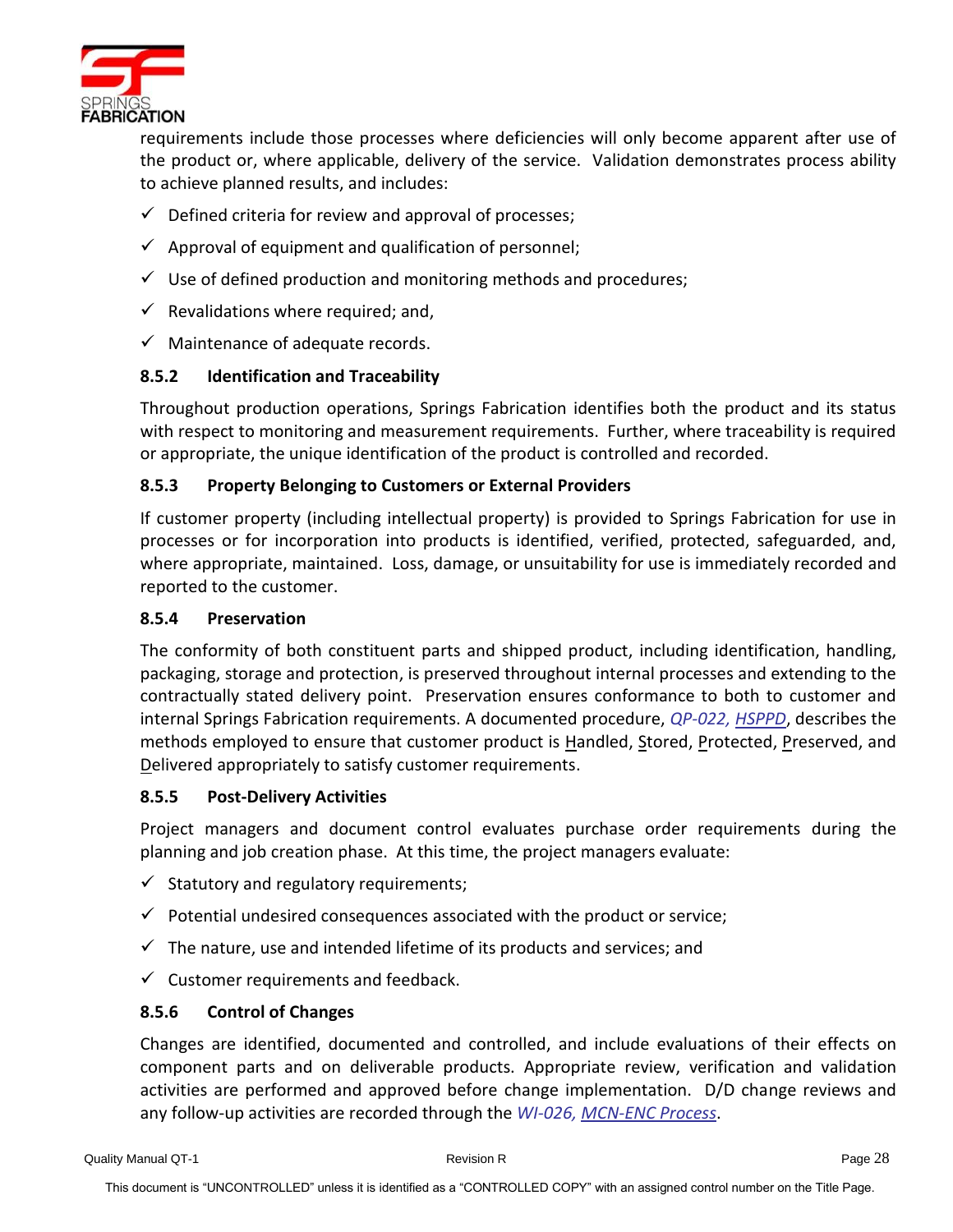

# <span id="page-28-0"></span>**8.6 Release of Products and Services**

Before products are released from shipment, the Quality Assurance and Document Control Departments along with project management verify the completion of all work order tasks and that all qualification documentation as identified in the purchase order are complete and satisfactory. Work order completion and closure is verified with QA signature on *MF-30, Part Status Tag* before parts are released from shipment.

# <span id="page-28-2"></span><span id="page-28-1"></span>**8.7 Control of Nonconforming Outputs**

# **8.7.1 Control of Nonconforming Products and Services**

A documented procedure, *QP-001, Control of Nonconformities*, describes methods that ensure that nonconforming product (NCP) is identified and controlled to prevent unintended use or delivery. The controls, responsibilities, and authorities that implement them, are discussed in this procedure. Should detection occur after use or delivery, appropriate actions are taken to mitigate negative effects or potential effects. Issues regarding NCP are resolved by one or more of the following:

- $\checkmark$  Taking action to eliminate the nonconformity. NCP that is reworked or repaired is re-verified to ensure its conformity. Where contractually required, the methods and extent of rework/ repair is reported to the customer for concession.
- $\checkmark$  Authorizing its use, release, or acceptance 'as-is' by either internal or customer concession/deviation.
- $\checkmark$  Taking actions to preclude its original intended use or application. NCP that is scrapped is isolated and is physically rendered useless or clearly marked as scrap.

# <span id="page-28-3"></span>**8.7.2 Required Documentation**

Records concerning the nature of nonconformities, and subsequent actions taken, including concessions, are maintained in the Springs Fabrication Continuous Improvement Database with electronic evidence records stored at W:\Document Control\Records\NCR Attachments.

# **Section 9 – Performance Evaluation**

# <span id="page-28-6"></span><span id="page-28-5"></span><span id="page-28-4"></span>**9.1 Monitoring, Measurement, Analysis and Evaluation**

# **9.1.1 General**

Monitoring, measurement, analysis, and improvement activities that ensure product and QMS conformity and drive product and QMS improvements are defined, planned, and implemented. The need for statistical techniques is explored – if such techniques are applicable, they are enacted. The Continuous Improvement Document Flowchart, see Appendix F, discusses the interrelationship of Section 8 activities.

Springs Fabrication applies suitable methods for determining which aspects of the quality management system and its processes are to be monitored, measured and evaluated. The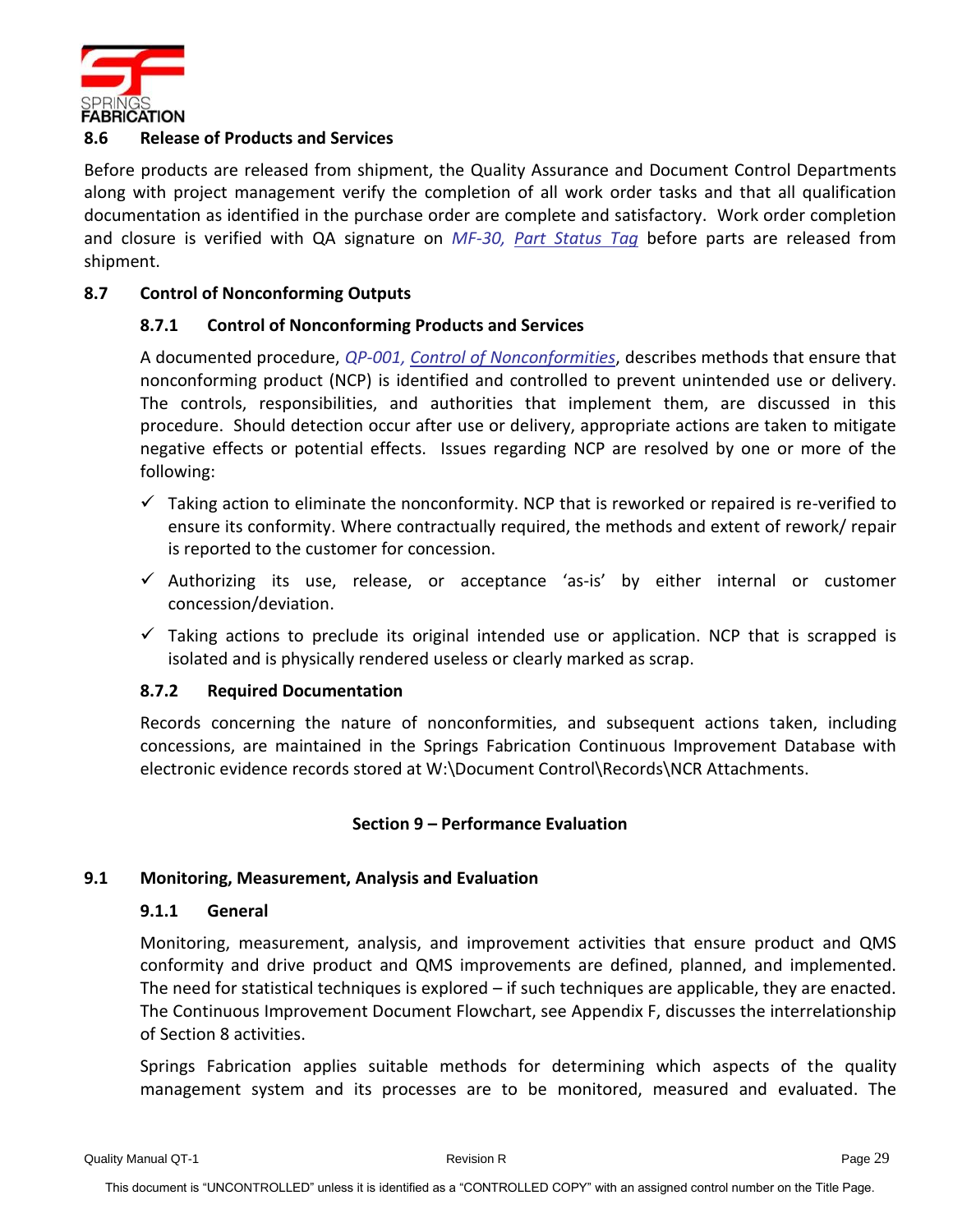

frequency and methods by which our processes are monitored, measured and evaluated is determined and informed by:

- $\checkmark$  Statutory and regulatory requirements;
- $\checkmark$  Customer feedback and specification requirements;
- $\checkmark$  Process and QMS requirements;
- $\checkmark$  Process performance and audit results;
- $\checkmark$  Level of risk and types of control measure;
- $\checkmark$  Trends in non-conformities or corrective actions: and
- $\checkmark$  Criticality for service conformity.

All monitoring, measuring and evaluation outputs are documented and analyzed to determine process effectiveness and to ensure their effectiveness in achieving in-tolerance results, and to identify opportunities for improvement.

- $\checkmark$  In-process checks relate to both quality control and productivity checks;
- $\checkmark$  Provision is made for the identification and resolution of non-conformances;
- $\checkmark$  The emphasis is to prevent any problems which might affect customer satisfaction; and
- $\checkmark$  In-process checks are performed and documented.

Springs Fabrication utilizes three process groups to measure performance of the Quality Management System. These include: Evaluation and Improvement Processes, Management and Compliance Processes, and Production and Qualification Processes. From these three groups, the following outputs are monitored on at least an annual basis (see Appendix C for details on these output groups):

- ✓ Cost of Quality ✓ Employee Morale ✓ On-Time Delivery
- ✓ Schedule Variation ✓ Employee Retention ✓ First Pass Yield
- ✓ Profitability

Where applicable, records are retained as documented information for a minimum of seven years. This documented information includes details of the final inspection authority to confirm that all critical parameters were in accordance with established requirements and specifications.

Services are not normally delivered until all compliance has been completed and that documented information exists to provide evidence of conformity with acceptance criteria and identifying the person(s) authorizing release.

# <span id="page-29-0"></span>**9.1.2 Customer Satisfaction**

Analysis of information concerning customer satisfaction and/or dissatisfaction is a major metric used to measure overall QMS performance with respect to quality goals and objectives. A documented procedure, *QP-015, Customer Satisfaction*, describes how Springs Fabrication obtains, analyzes, and uses customer feedback as a continuous improvement tool.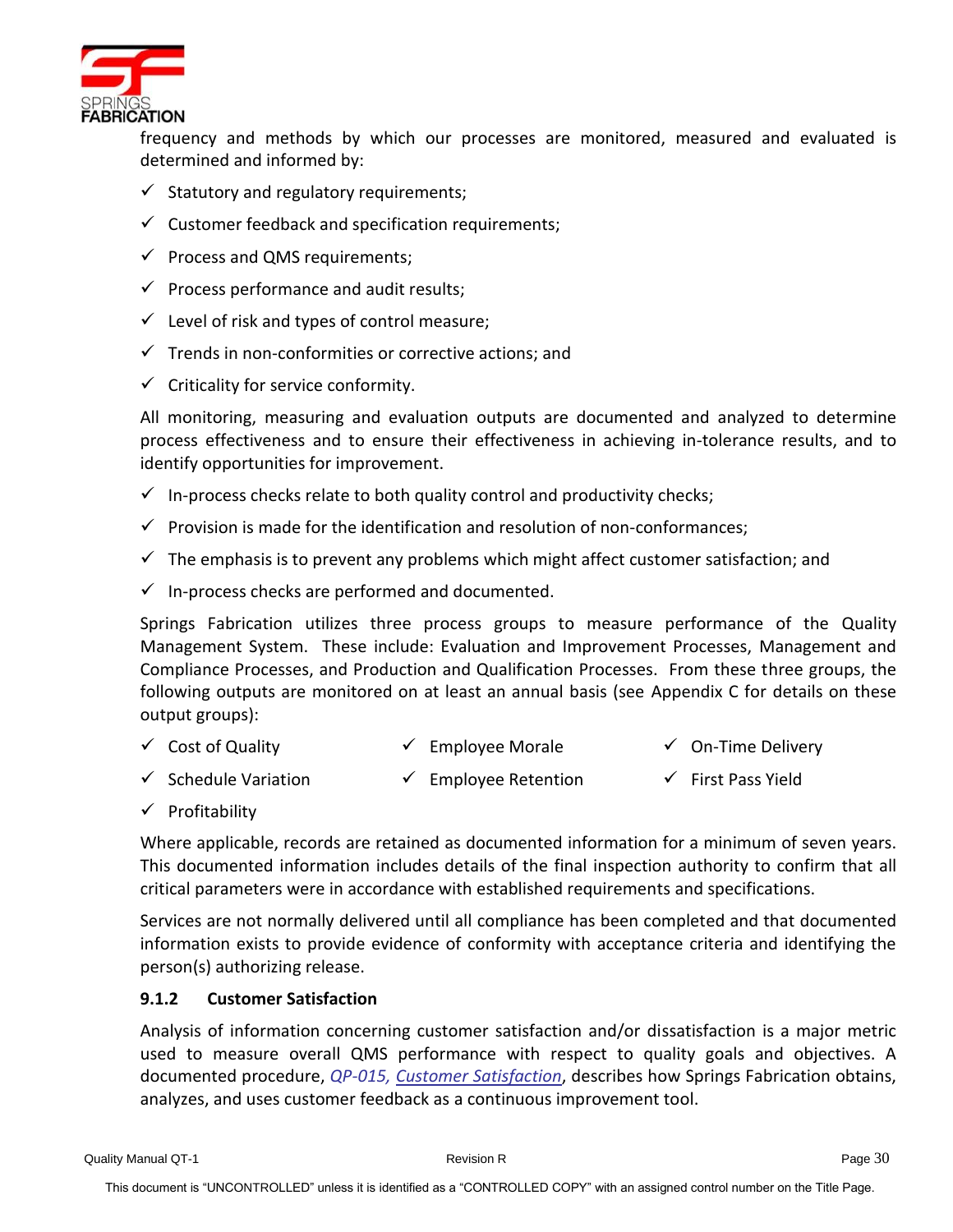

# <span id="page-30-0"></span>**9.1.3 Analysis and Evaluation**

Collection and analysis of appropriate data, including those from monitoring and measurement activities, is accomplished to determine QMS suitability and effectiveness, and to provide the basis for continuing system improvement. Analysis of these data provides information concerning:

- $\checkmark$  Customer satisfaction/dissatisfaction;
- $\checkmark$  Conformance to product requirements;
- $\checkmark$  Characteristics and trends of processes, product, including identification of possible preventive actions; and,
- $\checkmark$  Supplier performance.

Senior management and other managers and supervisors collect and analyze data to determine the suitability and effectiveness of key quality management system processes applicable to their area(s) of responsibility and to identify opportunities for improvement. At a minimum, data is analyzed to assess achievement of the corporate level objectives and customer requirements.

A process is effective if the desired results are measurably achieved. Effectiveness is measured in terms of product quality, process accuracy, delivery schedule performance, cost and budgetary performance, employee function performance against established objectives and levels of customer satisfaction. In order to identify strengths, weaknesses, threats and opportunities in our quality management system, Springs Fabrication monitors and analyses trends using the following quality data points:

- $\checkmark$  Characteristics of processes, services and their trends;
- $\checkmark$  Conformity to product, customer and legal requirements;
- $\checkmark$  Customer satisfaction and perception data;
- $\checkmark$  Supplier and external provider performance data;
- $\checkmark$  Results of actions taken to address risks and opportunities;
- $\checkmark$  Effective implementation of QMS planning;
- $\checkmark$  Improvement opportunities identified during internal audits and management reviews.

Control limits for process and product performance are expressed as objectives and disseminated via documented information as appropriate. Springs Fabrication undertakes corrective action when the data shows a trend toward the defined control limit.

#### <span id="page-30-1"></span>**9.2 Internal Audit**

Periodic Internal audits are conducted to determine if the QMS conforms to the Standard's requirements and if it has been effectively implemented and maintained. A documented procedure, *QP-007, Internal Auditing*, describes Springs Fabrication's internal auditing program. This audit system includes the following: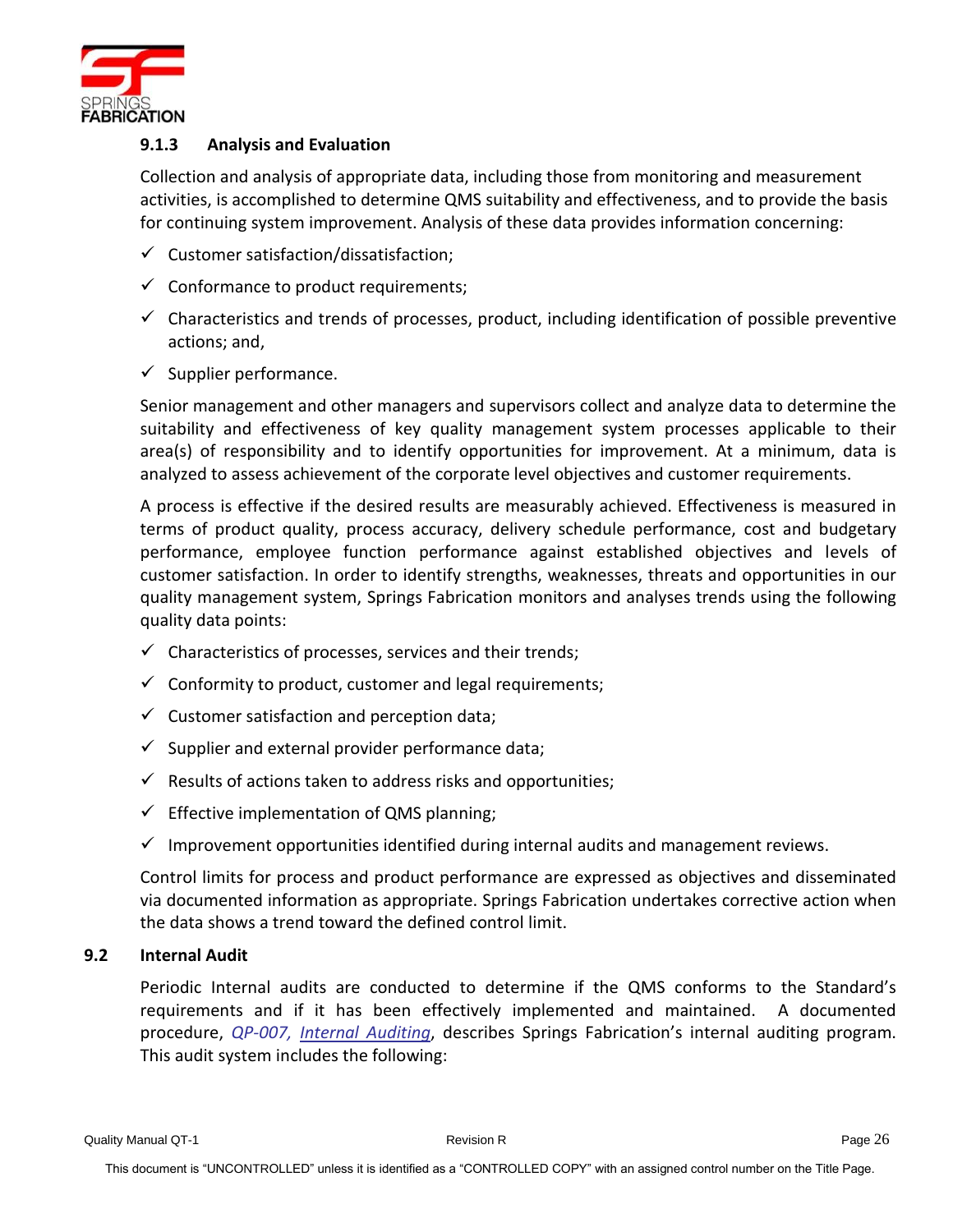

- $\checkmark$  Planning that considers the status and importance of the processes and areas to be audited, and the results of previous audits;
- $\checkmark$  Criteria, scope, frequency and methods of audit that are defined;
- $\checkmark$  Auditor selection and conduct is monitored to assure objectivity and impartiality of the audit process;
- $\checkmark$  Auditors do not audit their own processes; and
- $\checkmark$  Reporting audit results to senior and applicable management through scheduled management meetings.

This procedure includes responsibilities and requirements for planning and conducting audits to ensure their independence, recording audit results, and maintaining appropriate records.

Timely corrective action on audit nonconformities and their root causes is taken by the management responsible for the audited area. Implementation of such actions is verified, and the verification results are reported.

#### <span id="page-31-1"></span><span id="page-31-0"></span>**9.3 Management Review**

#### **9.3.1 General**

The QMS is reviewed to ensure ongoing suitability, adequacy, and effectiveness. Suggestions for improvements and changes to the business goals and objectives, this QMS, results of internal audits, the quality policy, and the quality objectives are considered as a part of this review. Records of management review are retained on the Springs Fabrication server.

# <span id="page-31-2"></span>**9.3.2 Management Review Inputs**

Review Inputs: Management Review includes both current performance and opportunities for improvement of the following:

- $\checkmark$  Results of internal, and customer audits;
- $\checkmark$  Positive and negative customer feedback;
- $\checkmark$  Process performance and product conformance;
- $\checkmark$  Status of corrective actions;
- $\checkmark$  Follow-ups on action items from previous reviews;
- $\checkmark$  Business changes which could affect the QMS; and
- $\checkmark$  Recommendations for improvement to the QMS.

# <span id="page-31-3"></span>**9.3.3 Management Review Outputs**

Review Outputs: Management Review results are contained in meeting notes as discussed on a periodic basis and shall include:

 $\checkmark$  Opportunities for improvement;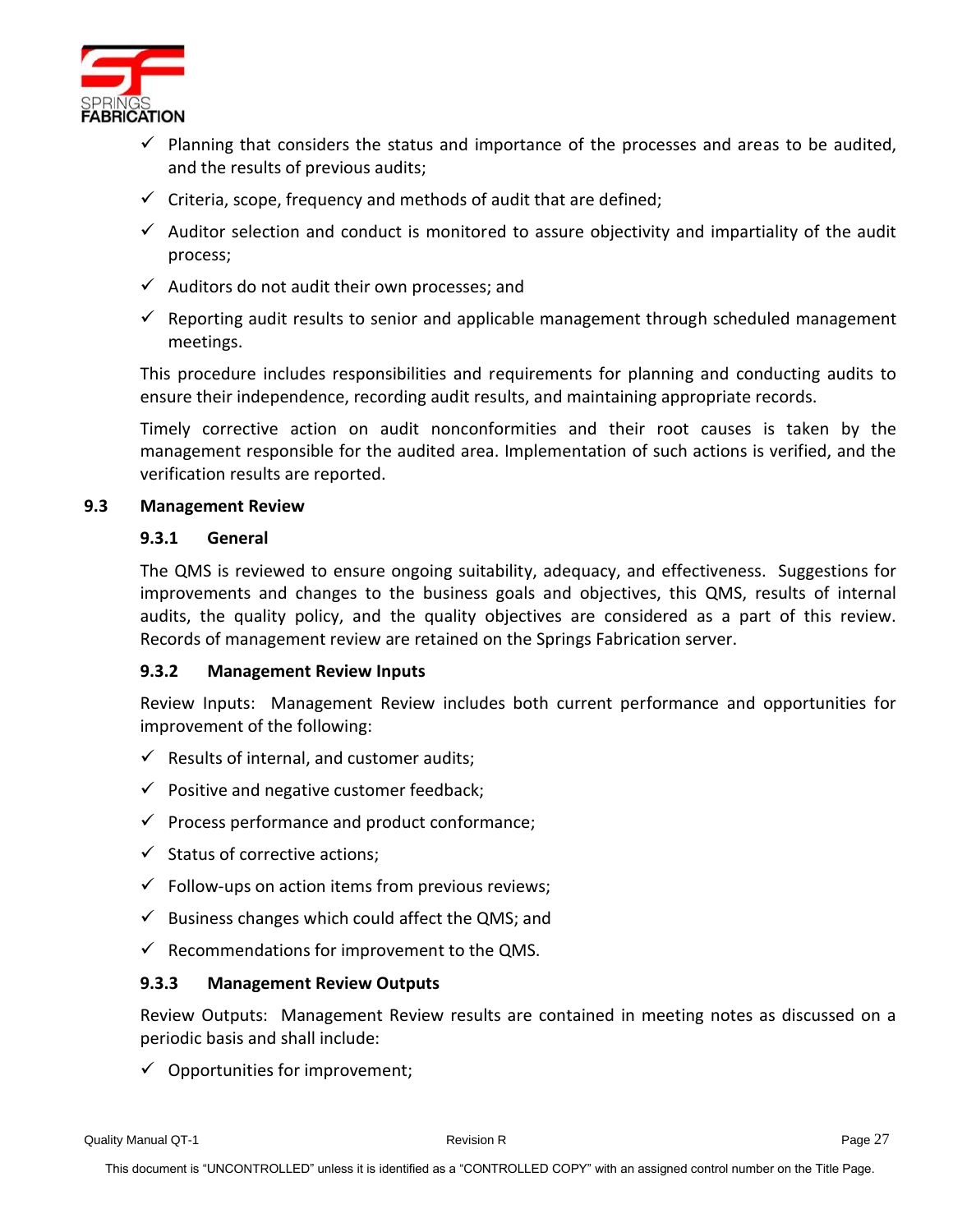

- $\checkmark$  Any need for changes to the quality management system;
- ✓ Resource needs.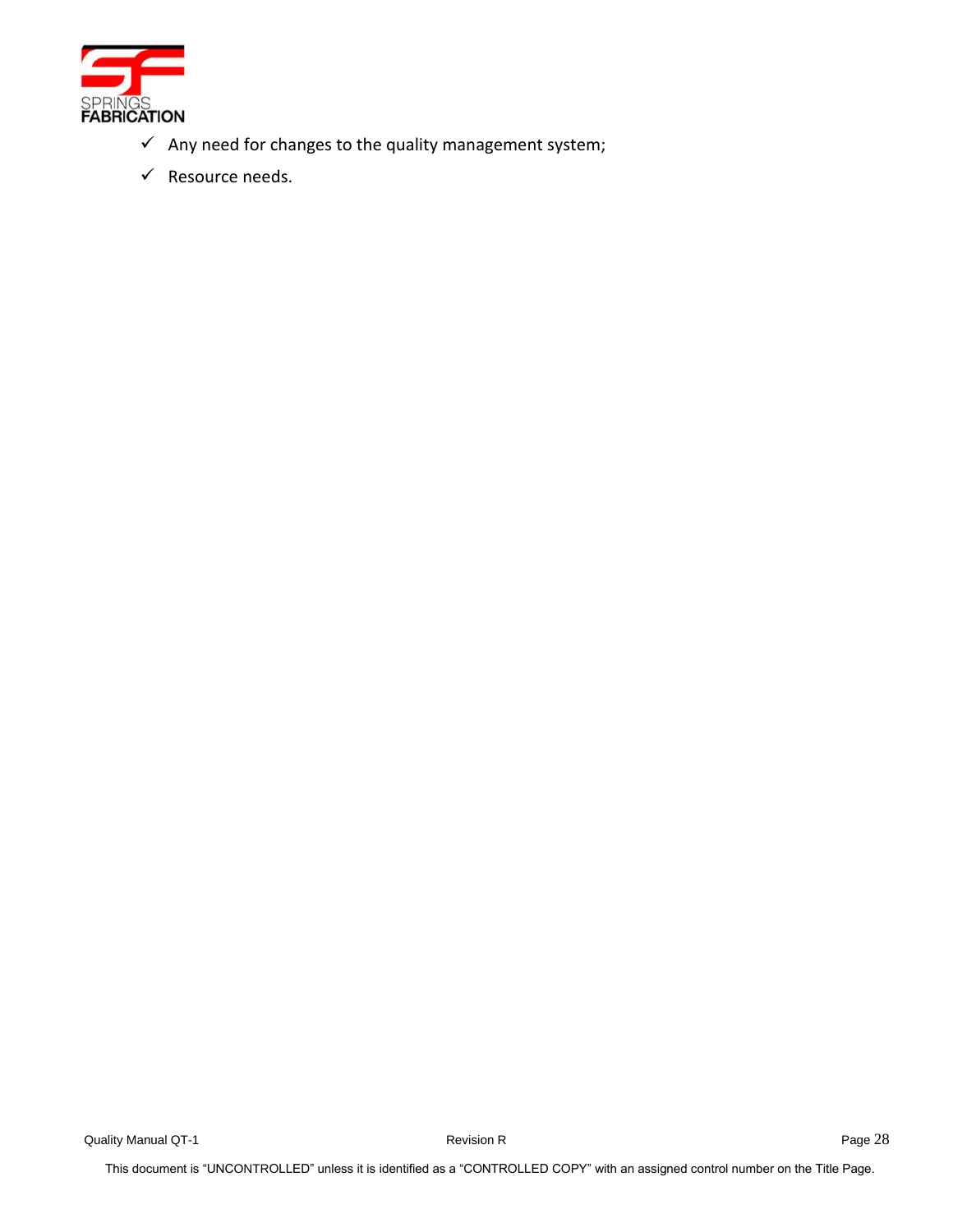

# **Section 10 – Improvement**

# <span id="page-33-1"></span><span id="page-33-0"></span>**10.1 General**

In order to determine and select opportunities for improvement or to implement any necessary actions to meet the requirements of customers and relevant interested parties, or to enhance customer satisfaction, Springs Fabrication drives improvement via the analysis of relevant data. The data inputs for the improvement process include:

- $\checkmark$  Risk and opportunity evaluations;
- $\checkmark$  Assessment of the changing needs and expectations of interested parties;
- $\checkmark$  The conformity of existing products and services;
- $\checkmark$  The effectiveness of our QMS:
- $\checkmark$  Levels of customer satisfaction, including complaints and feedback;
- $\checkmark$  Internal and external audit results;
- $\checkmark$  Corrective action and non-conformance rates;

Springs Fabrication also ensures that opportunities for improvement from daily feedback on operational performance are evaluated by the Quality Assurance Manager which are typically implemented through the corrective action system. Periodic Continuous Improvement Team meetings are utilized to plan for and implement improvement initiatives based on analysis data and current issues.

The overall effectiveness of continual improvement program (including corrective actions taken as well as the overall progress towards achieving corporate level improvement objectives) is assessed through our management review process, analysis of trend data, and feedback from department supervisors and managers.

# <span id="page-33-3"></span><span id="page-33-2"></span>**10.2 Nonconformity and Corrective Action**

# **10.2.1 Responding to Nonconformances**

A documented procedure, *QP-001, Control of Nonconformities*, describes methods that ensure that nonconforming product (NCP) is identified and controlled to prevent unintended use or delivery. The controls, responsibilities, and authorities that implement them, are discussed in this procedure. Should detection occur after use or delivery, appropriate actions are taken to mitigate negative effects or potential effects.

Issues regarding NCP are resolved by one or more of the following:

- $\checkmark$  Taking action to eliminate the nonconformity. NCP that is reworked or repaired is re-verified to ensure its conformity. Where contractually required, the methods and extent of rework/ repair is reported to the customer for concession.
- $\checkmark$  Authorizing its use, release, or acceptance 'as-is' by either internal or customer concession/deviation.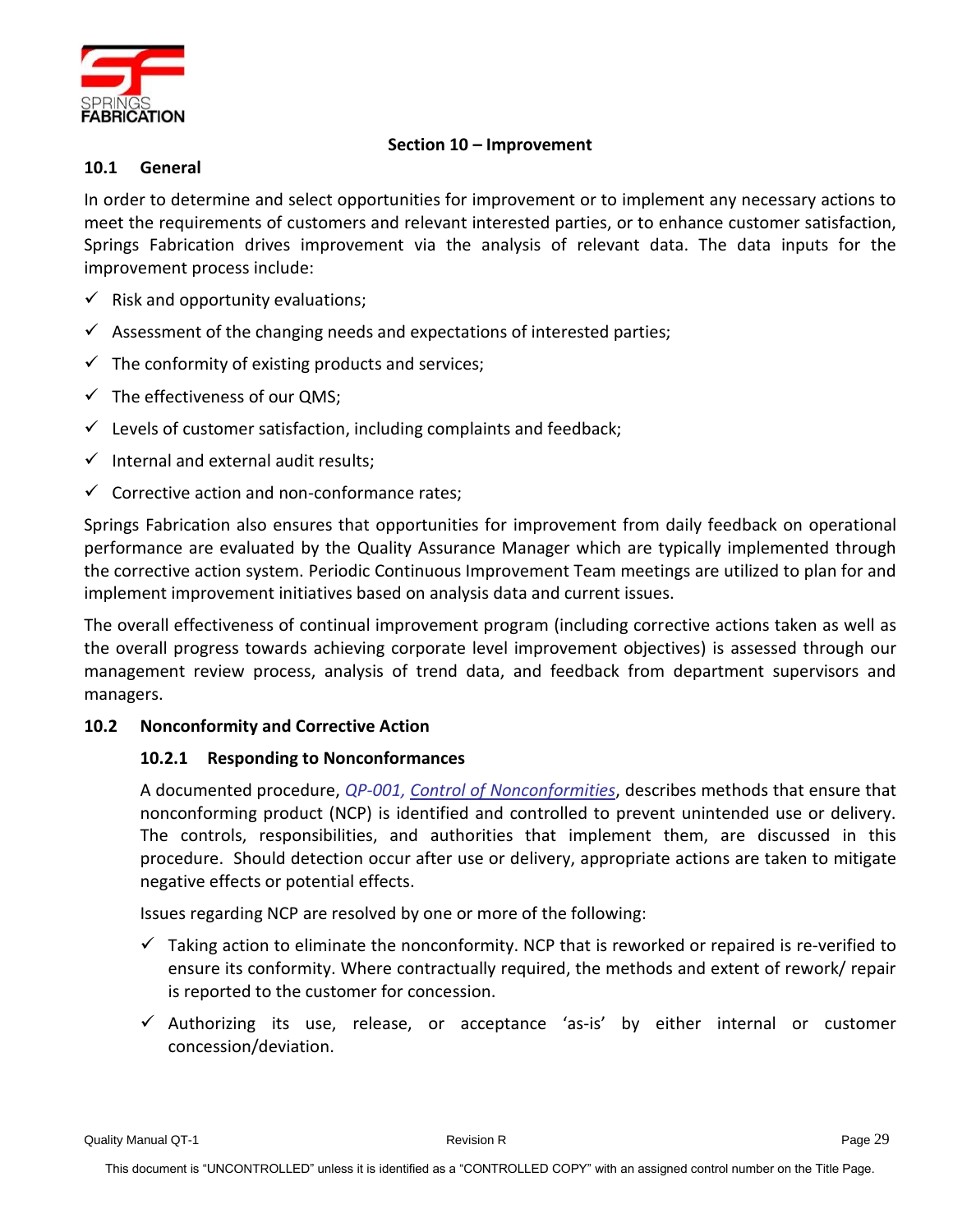

 $\checkmark$  Taking actions to preclude its original intended use or application. NCP that is scrapped is isolated and is physically rendered useless or clearly marked as scrap.

# <span id="page-34-0"></span>**10.2.2 Corrective Actions**

Corrective actions (CA's) are used to resolve issues that have occurred. A documented procedure, *QP-010, Corrective Actions*, describes the process of managing corrective actions to resolve issues within the QMS. CA is appropriate to the impact of the issues being resolved, and is taken to eliminate the results and the causes of nonconformities in order to prevent their recurrence. Procedures define requirements for:

- $\checkmark$  Reviewing nonconformities (including customer complaints); and,
- $\checkmark$  Determining the root cause(s) of the nonconformities; and,
- $\checkmark$  Evaluating the need for actions necessary to resolve the root causes and prevent reoccurrences.
- $\checkmark$  Determining and implementing the required CA; and,
- $\checkmark$  Recording the results of the CA taken; and,
- $\checkmark$  Reviewing these results for effectiveness.

# <span id="page-34-1"></span>**10.2.3 Required Documentation**

Nonconformances of products and services are updated and stored in the Continuous Improvement database. Analysis and reporting is located at W:\Quality\METRICS. Corrective actions and tracking are maintained at W:\Quality\Corrective Action & Tracking.

#### <span id="page-34-2"></span>**10.3 Continual Improvement**

Continual improvement of QMS effectiveness is driven by the quality policy, quality objectives, audit results, analysis of data, corrective action programs, the management review regimen, and other inputs that may be relevant. The Plan-Do-Check-Act approach is utilized in meetings and tracking.

Continuous improvement meetings are held as issues or improvement areas are identified. All actions from continuous improvement meetings are held within the Springs Fabrication corrective action database and/or maintained in meeting records. Attendees for continuous improvement meetings are as needed based on the improvement topic. Minutes are recorded and stored accordingly at W:\Quality\Continuous Improvement\CI Topic Meetings.

Preventive Actions are used to resolve *issues that could possibly occur.* Preventive actions are part of the risk-based thinking and approach Springs Fabrication utilizes. Preventive Action is appropriate to the impact of the issues being explored, and is taken to prevent the results and causes of nonconformities before they occur.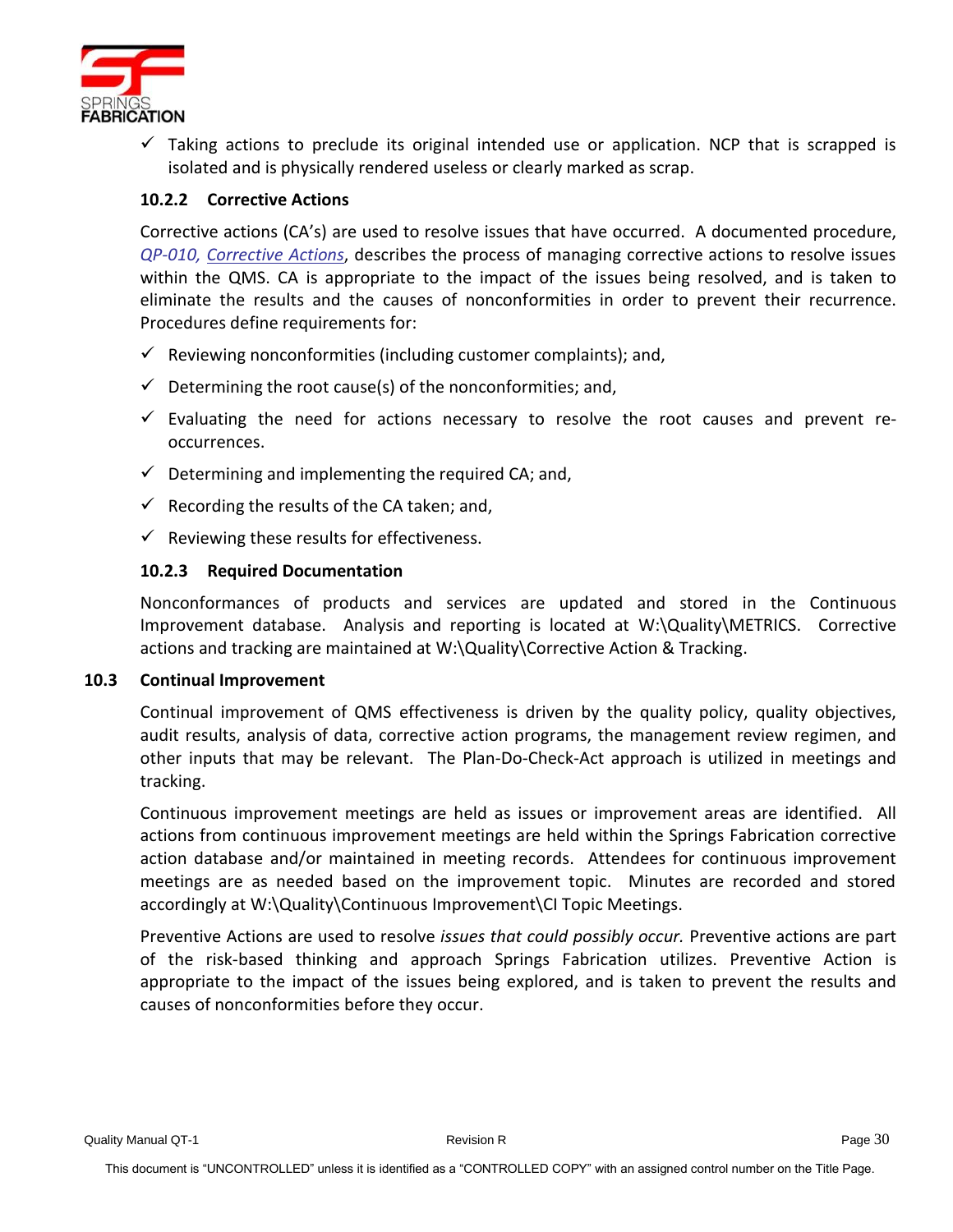

<span id="page-35-0"></span>

*Figure 2: Plan-Do-Check-Act Cycle*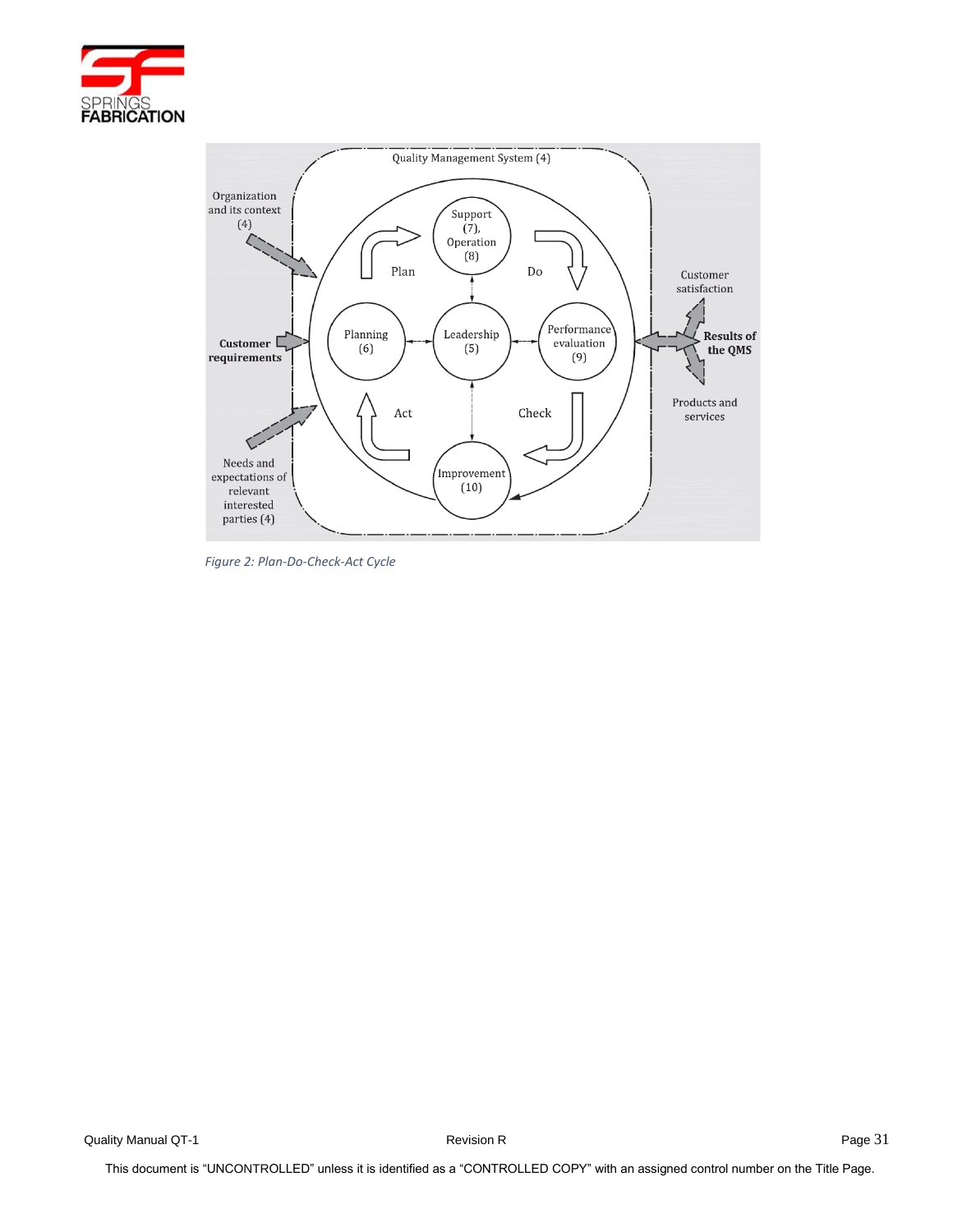

#### **Section 11 – Revision History**

#### **REVISION HISTORY**

| <b>Revision</b> | <b>Date</b> | SCO# | <b>Description of Change</b>                                        |  |  |  |  |  |  |  |  |  |  |
|-----------------|-------------|------|---------------------------------------------------------------------|--|--|--|--|--|--|--|--|--|--|
| G               | 06/22/2009  | 915  | Revised sections 4.2.1.1, 4.2.1.2, 5.3, 6.2, 7.2.2.5, 7.5.1, 7.6.1, |  |  |  |  |  |  |  |  |  |  |
|                 |             |      | 7.6.3, 7.6.4, 8.5.2.3 & 8.6 to reflect current process              |  |  |  |  |  |  |  |  |  |  |
|                 |             |      | -Replaced all references to ISO9001:2000 with ISO9001:2008          |  |  |  |  |  |  |  |  |  |  |
| H               | 06/10/2010  | 1061 | -Revised Section 7.6.3 to clarify wording                           |  |  |  |  |  |  |  |  |  |  |
|                 |             |      | -Removed signature page; use SCO process                            |  |  |  |  |  |  |  |  |  |  |
|                 |             |      | -Inserted Appendix B Quality Manual Level 1 Procedure Matrix        |  |  |  |  |  |  |  |  |  |  |
|                 |             |      | and re-numbered Appendices B (to C), C (to D), and D (to E)         |  |  |  |  |  |  |  |  |  |  |
|                 |             |      | -Updated Appendix D Org Chart                                       |  |  |  |  |  |  |  |  |  |  |
| L               | 08/14/2013  | 1315 | -Updates to support physical changes made to supporting ISO         |  |  |  |  |  |  |  |  |  |  |
|                 |             |      | procedures and work instructions. Also updated company history      |  |  |  |  |  |  |  |  |  |  |
| J               | 08/06/2014  | 1373 | -Revised Springs Fabrication Quality Policy to include new speak    |  |  |  |  |  |  |  |  |  |  |
|                 |             |      | and Ownership Thinking.                                             |  |  |  |  |  |  |  |  |  |  |
|                 | 10/28/2015  | 1401 | -Update Quality Policy Statement & add quality objectives           |  |  |  |  |  |  |  |  |  |  |
| К               |             |      | -Remove reference to DOE O 414.1C                                   |  |  |  |  |  |  |  |  |  |  |
|                 |             |      | -Remove reference to ASME "S" stamp                                 |  |  |  |  |  |  |  |  |  |  |
|                 |             |      | -Update org chart                                                   |  |  |  |  |  |  |  |  |  |  |
| L               |             | 1437 | -Removed ISO Exceptions 7.5.1 Control of Production & Services      |  |  |  |  |  |  |  |  |  |  |
|                 | 10/27/2017  |      | and 7.5.2 Validation of Processes for Production and Service        |  |  |  |  |  |  |  |  |  |  |
|                 |             |      | -Changed "7.5.3" to "7.3"                                           |  |  |  |  |  |  |  |  |  |  |
|                 |             |      | -Pg 22 - changed "QP-010 Customer Satisfaction" to "QP-015          |  |  |  |  |  |  |  |  |  |  |
|                 |             |      | <b>Customer Satisfaction"</b>                                       |  |  |  |  |  |  |  |  |  |  |
| M               | 12/07/2017  | 1442 | -Revised Appendix C                                                 |  |  |  |  |  |  |  |  |  |  |
| N               | 06/05/2018  | 1475 | -Revision to ISO 9001:2015                                          |  |  |  |  |  |  |  |  |  |  |
| P               | 06/06/2019  | 1524 | -Quality objectives and administrative changes                      |  |  |  |  |  |  |  |  |  |  |
| Q               | 11/14/2019  | 1544 | -Updated QP-010 reference, removed QF-94.                           |  |  |  |  |  |  |  |  |  |  |
|                 |             |      | quality<br>objectives;<br>timeline<br>-Updated<br>meeting<br>remove |  |  |  |  |  |  |  |  |  |  |
| $\mathsf R$     | 12/16/2021  | 1615 | restriction; changed "Quality Manager" to "Quality Assurance        |  |  |  |  |  |  |  |  |  |  |
|                 |             |      | Manager"; updated quality policy                                    |  |  |  |  |  |  |  |  |  |  |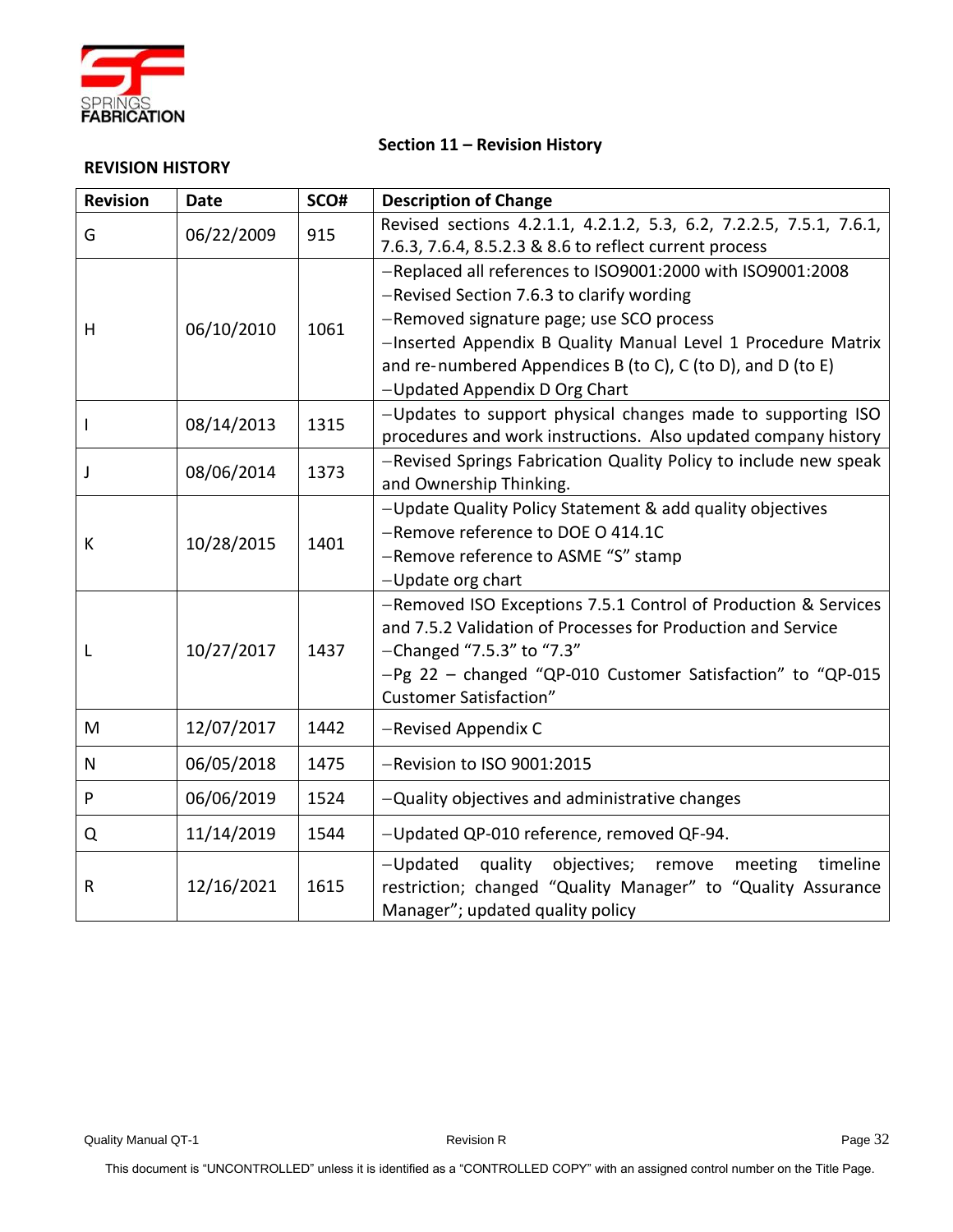

# Appendix A: Diagram of Interrelated Processes



Quality Manual QT-1 **Page 33** Revision R Page 34 Revision R

This document is "UNCONTROLLED" unless it is identified as a "CONTROLLED COPY" with an assigned control number on the Title Page.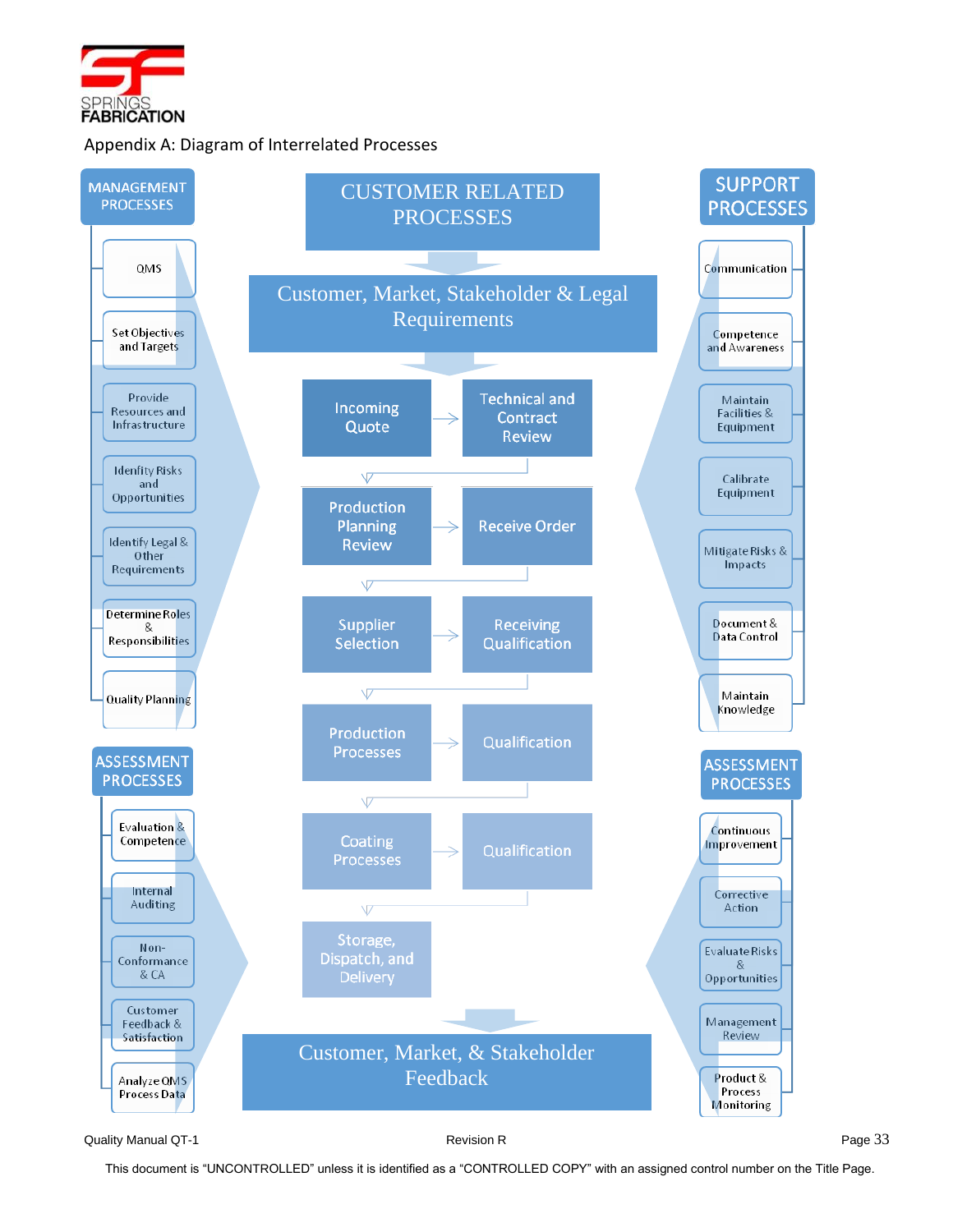

Appendix B: Sequence of Processes

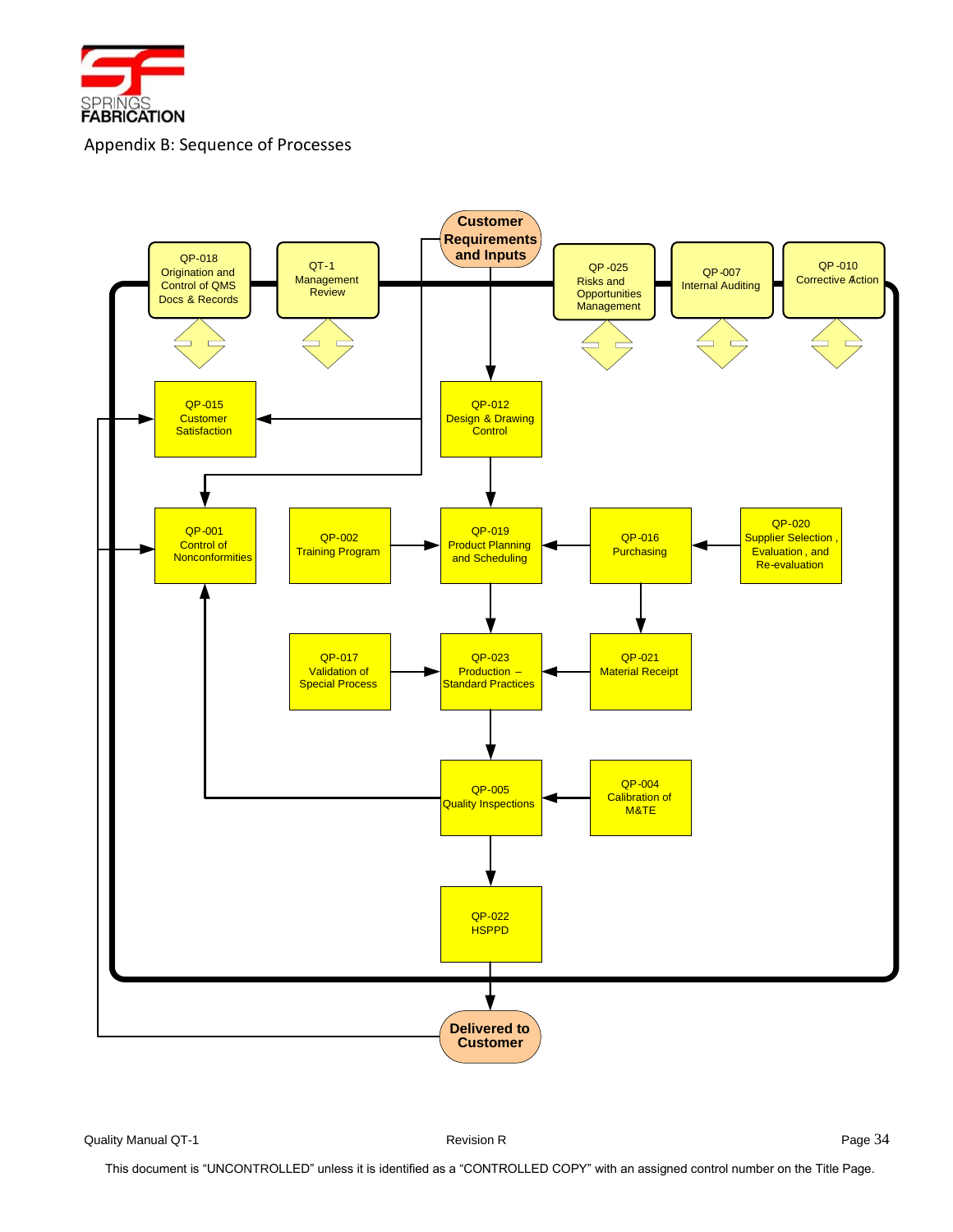

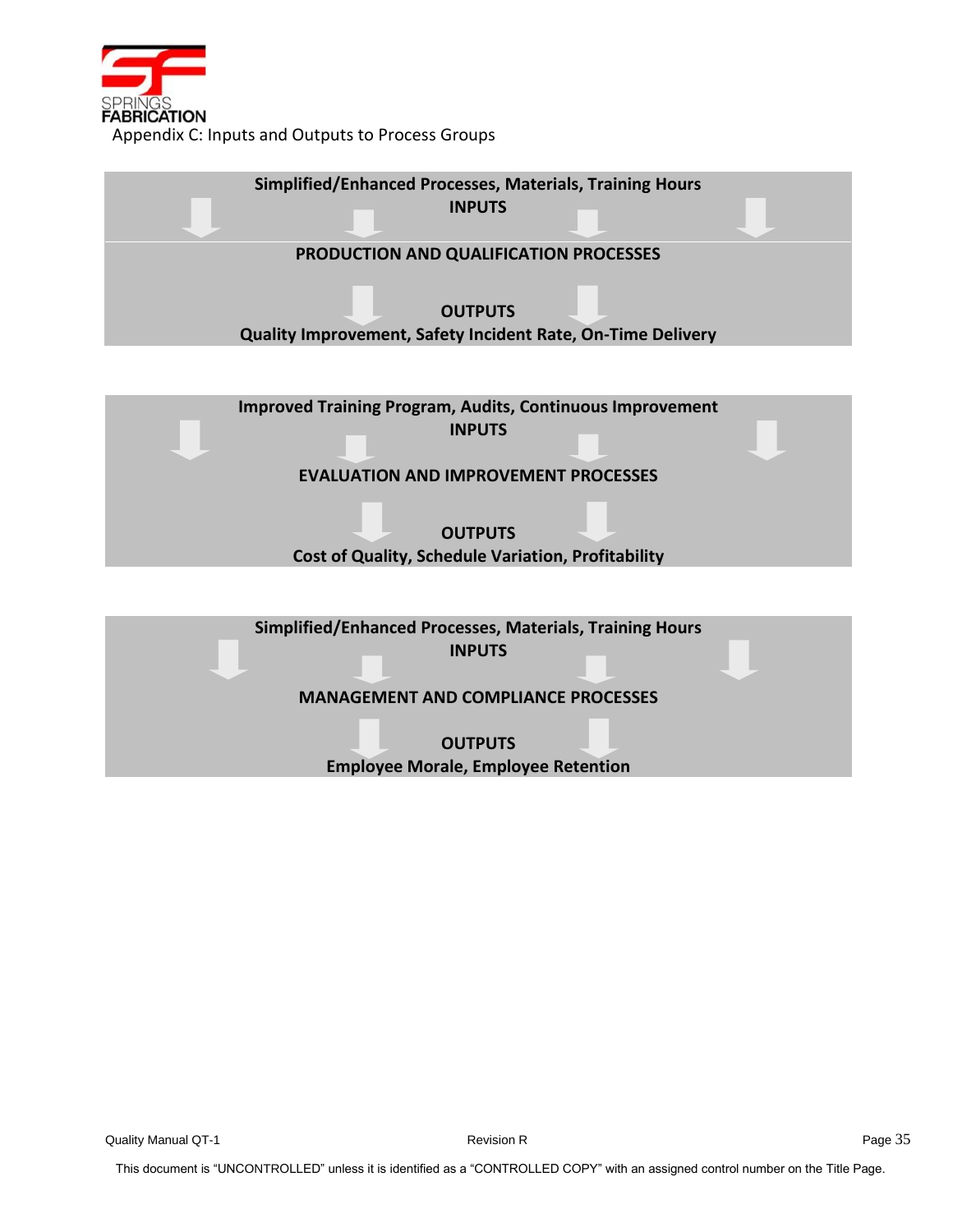

FABRICATION<br>Appendix D: Crosswalk of Procedures to ISO Standard

| ISO 9001:2015                                                  | QT-1 Quality Manual       | QP-001 Control of Nonconformities | QP-002 Training Program   | <b>Test Equipment</b><br>QP-004 Calibration of Measuring & | QP-005 Quality Inspections | QP-007 Internal Auditing | QP-010 Corrective Actions | QP-012 Design and Drawing Control | QP-015 Customer Satisfaction | QP-016 Purchasing | QP-017 Validation & Control of Special Processes | Records<br>ಡ<br>QP-018 Origination & Control of QMS Documents | QP-019 Product Planning and Scheduling | and Re-evaluation<br>QP-020 Supplier Selection Evaluation | QP-021 Material Receipt | QP-022 HSPPD | QP-023 Production - Standard Practices | QP-025 Risks and Opportunities Management |
|----------------------------------------------------------------|---------------------------|-----------------------------------|---------------------------|------------------------------------------------------------|----------------------------|--------------------------|---------------------------|-----------------------------------|------------------------------|-------------------|--------------------------------------------------|---------------------------------------------------------------|----------------------------------------|-----------------------------------------------------------|-------------------------|--------------|----------------------------------------|-------------------------------------------|
| 4.1 Understanding the<br><b>Organization &amp; its Context</b> | $\boldsymbol{\mathsf{X}}$ |                                   |                           |                                                            |                            |                          |                           |                                   |                              |                   |                                                  |                                                               |                                        |                                                           |                         |              |                                        |                                           |
| 4.2 Needs and Expectations of                                  | X                         |                                   |                           |                                                            |                            |                          |                           |                                   |                              |                   |                                                  |                                                               |                                        |                                                           |                         |              |                                        |                                           |
| <b>Interested Parties</b>                                      |                           |                                   |                           |                                                            |                            |                          |                           |                                   |                              |                   |                                                  |                                                               |                                        |                                                           |                         |              |                                        |                                           |
| 4.3 Scope of the Quality<br><b>Management System</b>           |                           |                                   |                           |                                                            |                            |                          |                           |                                   |                              |                   |                                                  |                                                               |                                        |                                                           |                         |              |                                        |                                           |
|                                                                |                           |                                   |                           |                                                            |                            |                          |                           |                                   |                              |                   |                                                  |                                                               |                                        |                                                           |                         |              |                                        |                                           |
| 4.4 Quality Management                                         |                           |                                   |                           |                                                            |                            |                          |                           |                                   |                              |                   |                                                  |                                                               |                                        |                                                           |                         |              |                                        |                                           |
| System & its Processes<br>5.1 Leadership & Commitment          | $\pmb{\mathsf{X}}$        |                                   |                           |                                                            |                            |                          |                           |                                   |                              |                   |                                                  |                                                               |                                        |                                                           |                         |              |                                        |                                           |
| 5.2 Policy                                                     | $\mathsf{\overline{X}}$   |                                   |                           |                                                            |                            |                          |                           |                                   |                              |                   |                                                  |                                                               |                                        |                                                           |                         |              |                                        |                                           |
| 5.3 Organizational roles,                                      |                           |                                   |                           |                                                            |                            |                          |                           |                                   |                              |                   |                                                  |                                                               |                                        |                                                           |                         |              |                                        |                                           |
| responsibilities, authorities                                  | X                         |                                   |                           |                                                            |                            |                          |                           |                                   |                              |                   |                                                  |                                                               |                                        |                                                           |                         |              |                                        |                                           |
| 6.1 Risks & Opportunities                                      | X                         |                                   |                           |                                                            |                            |                          |                           |                                   |                              |                   |                                                  |                                                               |                                        |                                                           |                         |              |                                        | X                                         |
| 6.2 Quality Objective & Planning                               |                           |                                   |                           |                                                            |                            |                          |                           |                                   |                              |                   |                                                  |                                                               |                                        |                                                           |                         |              |                                        |                                           |
| to Achieve Them                                                | $\boldsymbol{\mathsf{X}}$ |                                   |                           |                                                            |                            |                          |                           |                                   |                              |                   |                                                  |                                                               | $\boldsymbol{\mathsf{x}}$              |                                                           |                         |              |                                        |                                           |
| 6.3 Planning of Changes                                        | $\boldsymbol{\mathsf{x}}$ |                                   |                           |                                                            |                            |                          |                           | X                                 |                              |                   |                                                  |                                                               | X                                      |                                                           |                         |              |                                        |                                           |
| 7.1 Resources                                                  | $\boldsymbol{\mathsf{x}}$ |                                   |                           |                                                            |                            |                          |                           |                                   |                              |                   |                                                  |                                                               |                                        |                                                           |                         |              |                                        |                                           |
| 7.2 Competence                                                 | X                         |                                   | X                         |                                                            |                            |                          |                           |                                   |                              |                   |                                                  |                                                               |                                        |                                                           |                         |              |                                        |                                           |
| <b>7.3 Awareness</b>                                           | $\boldsymbol{\mathsf{X}}$ |                                   | $\boldsymbol{\mathsf{x}}$ |                                                            |                            |                          |                           |                                   |                              |                   |                                                  |                                                               |                                        |                                                           |                         |              |                                        |                                           |
| 7.4 Communication                                              | X                         | $\boldsymbol{\mathsf{X}}$         |                           |                                                            |                            |                          |                           |                                   | X                            |                   |                                                  |                                                               |                                        |                                                           |                         |              |                                        |                                           |

Quality Manual QT-1 **Page 36** Revision R Revision R

This document is "UNCONTROLLED" unless it is identified as a "CONTROLLED COPY" with an assigned control number on the Title Page.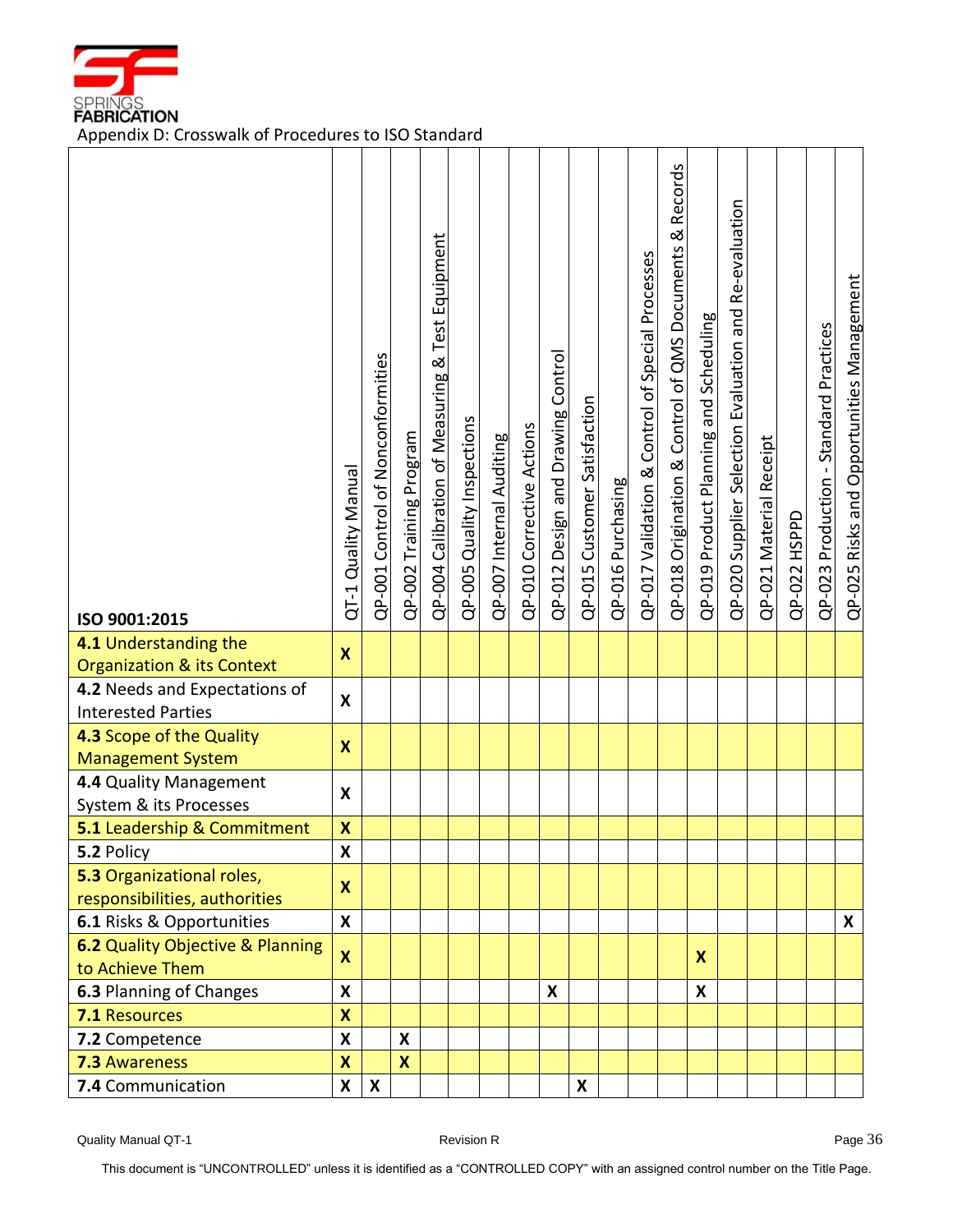

| ISO 9001:2015                                           | QT-1 Quality Manual       | QP-001 Control of Nonconformities | QP-002 Training Program | <b>Test Equipment</b><br>QP-004 Calibration of Measuring & | QP-005 Quality Inspections | QP-007 Internal Auditing | QP-010 Corrective Actions | QP-012 Design and Drawing Control | QP-015 Customer Satisfaction | QP-016 Purchasing | QP-017 Validation & Control of Special Processes | Records<br>∞<br>QP-018 Origination & Control of QMS Documents | QP-019 Product Planning and Scheduling | QP-020 Supplier Selection Evaluation and Re-evaluation | QP-021 Material Receipt | QP-022 HSPPD | QP-023 Production - Standard Practices | QP-025 Risks and Opportunities Management |
|---------------------------------------------------------|---------------------------|-----------------------------------|-------------------------|------------------------------------------------------------|----------------------------|--------------------------|---------------------------|-----------------------------------|------------------------------|-------------------|--------------------------------------------------|---------------------------------------------------------------|----------------------------------------|--------------------------------------------------------|-------------------------|--------------|----------------------------------------|-------------------------------------------|
| 7.5 Documented Information                              | $\boldsymbol{\mathsf{X}}$ |                                   |                         |                                                            |                            |                          |                           |                                   |                              |                   |                                                  | $\boldsymbol{\mathsf{x}}$                                     |                                        |                                                        |                         |              |                                        |                                           |
| 8.1 Operational Planning &                              | X                         |                                   |                         |                                                            |                            |                          |                           |                                   |                              |                   |                                                  |                                                               | X                                      |                                                        |                         | X            |                                        |                                           |
| Control                                                 |                           |                                   |                         |                                                            |                            |                          |                           |                                   |                              |                   |                                                  |                                                               |                                        |                                                        |                         |              |                                        |                                           |
| 8.2 Requirements for Products<br>& Services             | $\boldsymbol{x}$          |                                   |                         |                                                            | $\boldsymbol{\mathsf{x}}$  |                          |                           |                                   |                              | $\boldsymbol{X}$  | $\mathbf{x}$                                     |                                                               | X                                      | $\boldsymbol{\mathsf{x}}$                              |                         | $\mathbf x$  |                                        |                                           |
| 8.4 Control of External<br>Processes, Products, Service | X                         |                                   |                         |                                                            |                            |                          |                           |                                   |                              |                   | X                                                |                                                               |                                        | X                                                      |                         |              |                                        |                                           |
| 8.5 Production and Service<br>Revision                  | $\boldsymbol{\mathsf{x}}$ |                                   |                         |                                                            |                            |                          |                           |                                   |                              |                   |                                                  |                                                               |                                        |                                                        |                         |              | $\mathbf x$                            |                                           |
| 8.6 Release of Products &<br>Services                   | X                         |                                   |                         | X                                                          |                            |                          |                           |                                   |                              |                   |                                                  | X                                                             | X                                      |                                                        |                         |              |                                        |                                           |
| 8.7 Control of Nonconforming                            |                           |                                   |                         |                                                            |                            |                          |                           |                                   |                              |                   |                                                  |                                                               |                                        |                                                        |                         |              |                                        |                                           |
| <b>Outputs</b>                                          | $\boldsymbol{X}$          | $\boldsymbol{X}$                  |                         |                                                            | $\boldsymbol{x}$           |                          | X                         |                                   |                              |                   |                                                  |                                                               |                                        |                                                        | $\mathbf{x}$            |              |                                        |                                           |
| 9.1 Monitoring, Measurement,                            | X                         |                                   |                         |                                                            |                            | X                        |                           |                                   | X                            |                   |                                                  |                                                               |                                        |                                                        |                         |              |                                        |                                           |
| Analysis, Evaluation                                    |                           |                                   |                         |                                                            |                            |                          |                           |                                   |                              |                   |                                                  |                                                               |                                        |                                                        |                         |              |                                        |                                           |
| 9.2 Internal Audit                                      | $\mathbf x$               |                                   |                         |                                                            |                            | X                        |                           |                                   |                              |                   |                                                  |                                                               |                                        |                                                        |                         |              |                                        |                                           |
| 9.3 Management Review                                   | $\boldsymbol{\mathsf{x}}$ |                                   |                         |                                                            |                            |                          |                           |                                   |                              |                   |                                                  |                                                               |                                        |                                                        |                         |              |                                        |                                           |
| 10.1 General                                            | $\overline{\mathbf{X}}$   |                                   |                         |                                                            |                            |                          |                           |                                   |                              | $\boldsymbol{x}$  |                                                  |                                                               |                                        | $\boldsymbol{\mathsf{x}}$                              |                         |              |                                        |                                           |
| 10.2 Nonconformity and                                  | X                         | X                                 |                         |                                                            |                            |                          | X                         |                                   |                              |                   |                                                  |                                                               |                                        |                                                        |                         |              |                                        |                                           |
| <b>Corrective Action</b>                                | $\pmb{\mathsf{x}}$        |                                   |                         |                                                            |                            |                          |                           |                                   |                              |                   |                                                  |                                                               |                                        |                                                        |                         |              |                                        |                                           |
| 10.3 Continual Improvement                              |                           |                                   |                         |                                                            |                            |                          | $\boldsymbol{\mathsf{X}}$ |                                   |                              |                   |                                                  |                                                               |                                        |                                                        |                         |              |                                        |                                           |

This document is "UNCONTROLLED" unless it is identified as a "CONTROLLED COPY" with an assigned control number on the Title Page.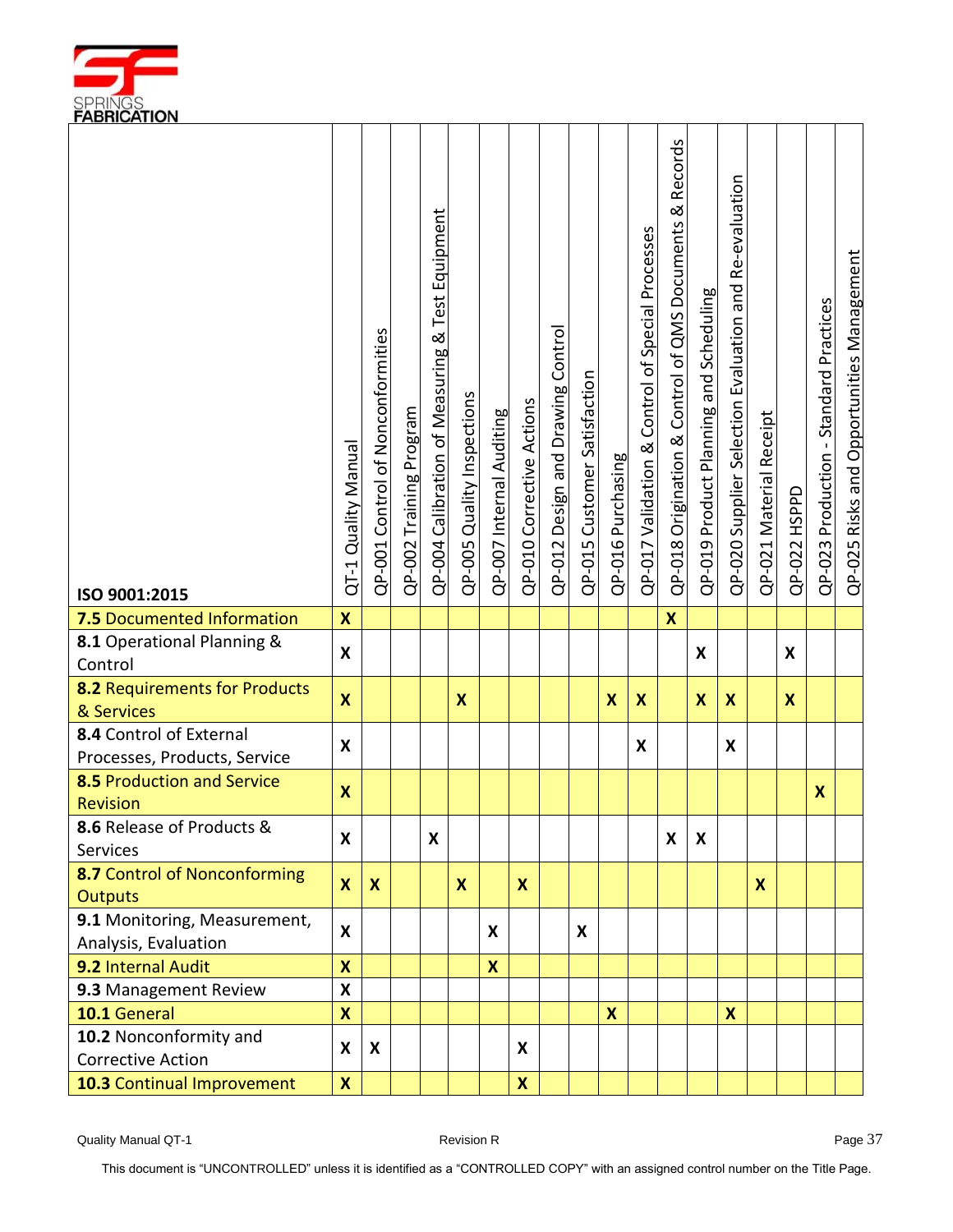

# Appendix E: Organizational Chart